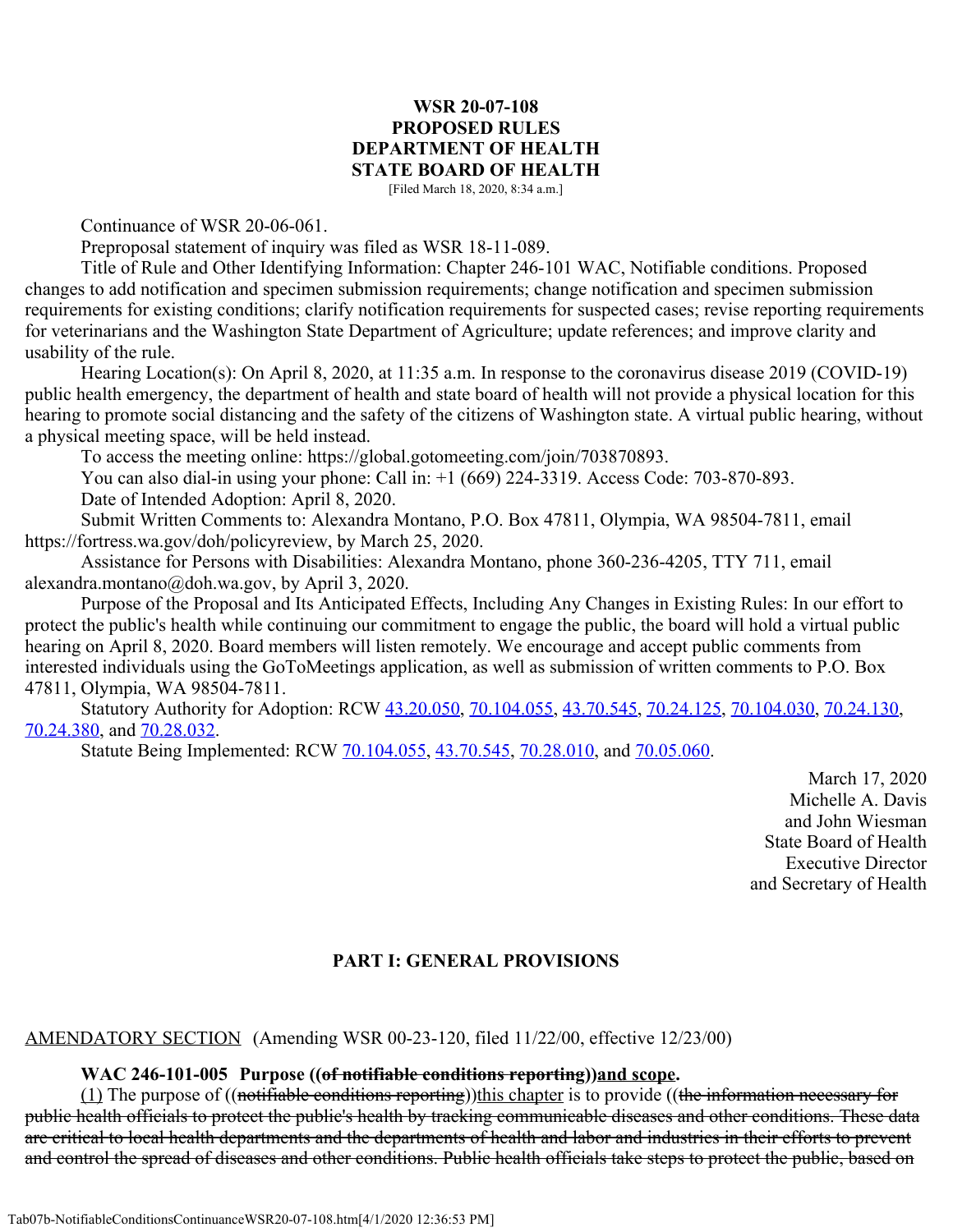these notifications. Treating persons already ill, providing preventive therapies for individuals who came into contact with infectious agents, investigating and halting outbreaks, and removing harmful health exposures are key ways public health officials protect the public. Public health workers also use these data to assess broader patterns, including historical trends and geographic clustering. By analyzing the broader picture, officials are able to take appropriate actions, including outbreak investigation, redirection of program activities, or policy development))critical information to public health authorities to aid them in protecting and improving the public's health through prevention and control of infectious and noninfectious conditions. Public health authorities use the information gathered under this chapter to take appropriate action including, but not limited to:

(a) Treating ill persons;

(b) Providing preventive therapies for individuals who came into contact with infectious agents;

(c) Investigating and halting outbreaks;

(d) Removing harmful health exposures from the environment;

(e) Assessing broader health-related patterns, including historical trends, geographic clustering, and risk factors; and

(f) Redirecting program activities and developing policies based on broader health-related patterns.

(2) This chapter establishes notification requirements and standards for conditions that pose a threat to public health consistent with the purpose as established in this section.

AMENDATORY SECTION (Amending WSR 14-11-009, filed 5/8/14, effective 6/8/14)

## **WAC 246-101-010 Definitions ((within the notifiable conditions regulations)), abbreviations, and acronyms.**

The ((following)) definitions, abbreviations, and acronyms in this section apply ((in the interpretation and enforcement of))throughout this chapter unless the context clearly requires otherwise:

(1) "Animal case" means an animal, alive or dead, with a diagnosis or suspected diagnosis of a notifiable condition in Table Agriculture-1 of WAC 246-101-805 made by a veterinarian licensed under chapter [18.92](http://app.leg.wa.gov/RCW/default.aspx?cite=18.92) RCW, veterinary medical facility licensed under chapter [18.92](http://app.leg.wa.gov/RCW/default.aspx?cite=18.92) RCW, or veterinary laboratory as defined under chapter [16.70](http://app.leg.wa.gov/RCW/default.aspx?cite=16.70) RCW based on clinical criteria, or laboratory criteria, or both.

(2) "Associated death" means a death resulting directly or indirectly from ((the confirmed condition of influenza or varicella. There should be))a confirmed case of the specified condition, with no period of complete recovery between the ((illness))onset of the condition and death.

 $((2))$ (3) "Blood lead level" means a measurement of lead content in whole blood.

 $((\langle 3 \rangle)(4)$  "Board" means the Washington state board of health.

 $(((4))$ (5) "Business day" means any day that the department is open for business.

(6) "Carrier" means a person harboring a specific infectious agent without developing symptoms and serving as a potential source of infection to others.

 $(((\frac{5}{2}))(7)$  "Case" means a person, alive or dead,  $((\frac{diagnosed}{})$  with a  $((\frac{particular disease or}{}))diagnosis or$ suspected diagnosis of a condition made by a health care provider ((<del>with diagnosis</del>)), health care facility, or laboratory based on clinical criteria, or laboratory criteria, or both, such as the Centers for Disease Control and Prevention, National Notifiable Diseases Surveillance System, Council of State and Territorial Epidemiologists case definitions.

 $(((6)$  "Child day care facility" means an agency regularly providing care for a group of children for less than twenty-four hours a day and subject to licensing under chapter [74.15](http://app.leg.wa.gov/RCW/default.aspx?cite=74.15) RCW.

(7) "Condition notifiable within three business days" means a notifiable condition that must be reported to the local health officer or the department within three business days following date of diagnosis. For example, if a condition notifiable within three business days is diagnosed on a Friday afternoon, the report must be submitted by the following Wednesday.)

(8) "Communicable disease" means  $((a))$ an infectious disease  $((caused by an infectious agent))$  that can be transmitted from  $((\text{one}))$ a person, animal, or object to  $((\text{another}))$ a person by direct or indirect means including, but not limited to, transmission through an intermediate host or vector, food, water, or air.

(9) (("Contact" means a person exposed to an infected person, animal, or contaminated environment that may lead to infection.

(10)))"Condition" means an infectious or noninfectious condition as these terms are defined in this chapter.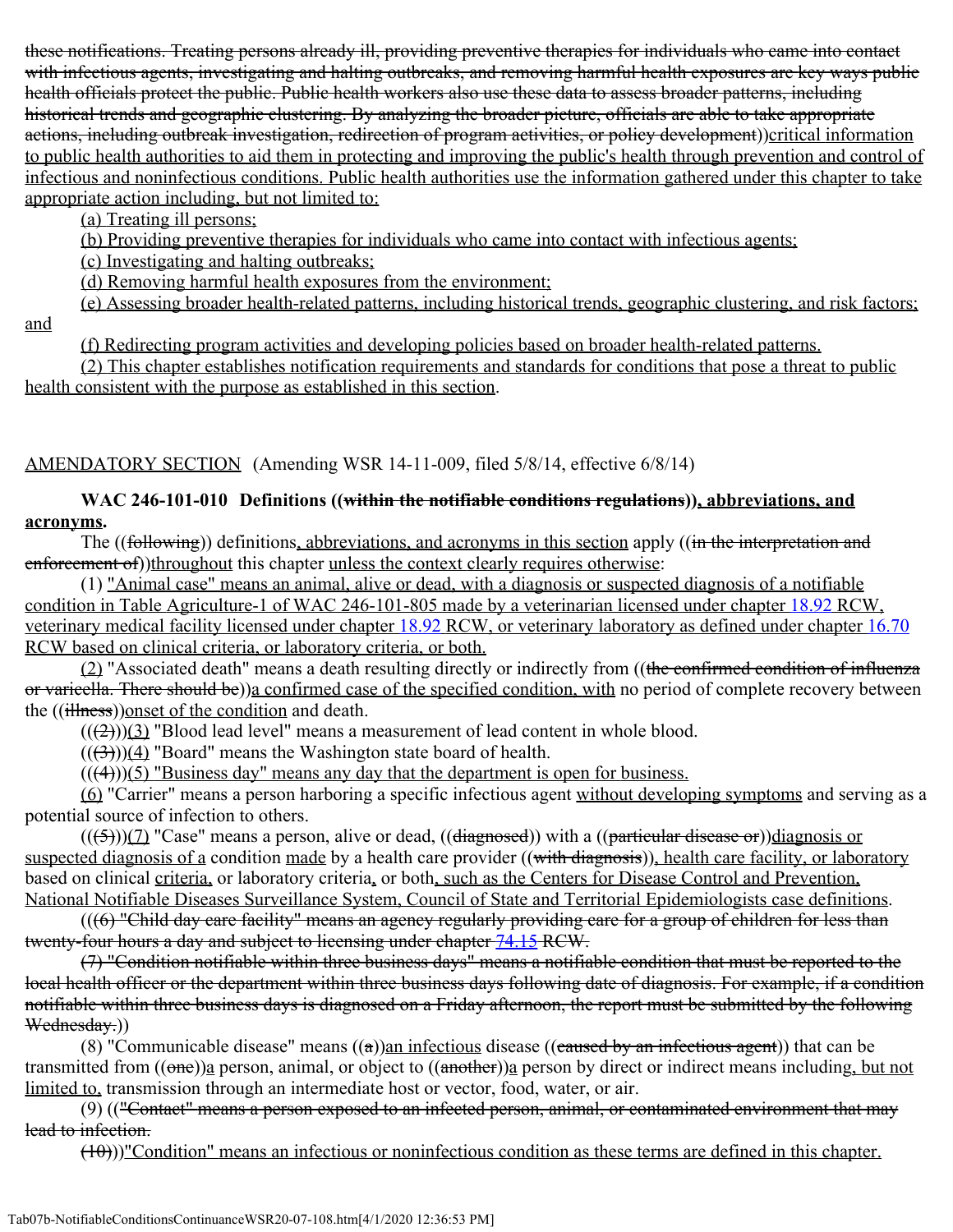(10) "Department" or "DOH" means the Washington state department of health.

(11) (("Disease of suspected bioterrorism origin" means a disease caused by viruses, bacteria, fungi, or toxins from living organisms that are used to produce death or disease in humans, animals, or plants. Many of these diseases may have nonspecific presenting symptoms. The following situations could represent a possible bioterrorism event and should be reported immediately to the local health department:

(a) A single diagnosed or strongly suspected case of disease caused by an uncommon agent or a potential agent of bioterrorism occurring in a patient with no known risk factors;

(b) A cluster of patients presenting with a similar syndrome that includes unusual disease characteristics or unusually high morbidity or mortality without obvious etiology; or

(c) Unexplained increase in a common syndrome above seasonally expected levels.

(12) "Elevated blood lead level" means blood lead levels equal to or greater than 10 micrograms per deciliter for persons aged fifteen years or older, or equal to or greater than 5 micrograms per deciliter in children less than fifteen years of age.

(13) "Emerging condition with outbreak potential" means a newly identified condition with potential for personto-person transmission.

(14) "Food service establishment" means a place, location, operation, site, or facility where food is manufactured, prepared, processed, packaged, dispensed, distributed, sold, served, or offered to the consumer regardless of whether or not compensation for food occurs.

(15))) "Health care-associated infection" means an infection acquired from contaminated products, devices, or food products in a health care facility.

 $((\text{(+6)})(12)$  "Health care facility" means:

(a) Any assisted living facility licensed under chapter  $18.20$  RCW; birthing center licensed under chapter  $18.46$ RCW; nursing home licensed under chapter [18.51](http://app.leg.wa.gov/RCW/default.aspx?cite=18.51) RCW; hospital licensed under chapter [70.41](http://app.leg.wa.gov/RCW/default.aspx?cite=70.41) RCW; adult family home licensed under chapter  $70.128$  RCW; ambulatory surgical facility licensed under chapter  $70.230$  RCW; or private establishment licensed under chapter **71.12** RCW;

(b) Clinics, or other settings where one or more health care providers practice; and

(c) In reference to a sexually transmitted ((disease))infection, other settings as defined in chapter [70.24](http://app.leg.wa.gov/RCW/default.aspx?cite=70.24) RCW.

 $((+7))$ (13) "Health care provider" means any person having direct or supervisory responsibility for the delivery of health care whose scope of practice allows for diagnosis and treatment of notifiable conditions and who is:

(a) Licensed or certified in this state under Title [18](http://app.leg.wa.gov/RCW/default.aspx?cite=18) RCW; or

(b) Military personnel providing health care within the state regardless of licensure.

 $((18)$  "Health care services to the patient" means treatment, consultation, or intervention for patient care.

(19) "Health carrier" means a disability insurer regulated under chapter [48.20](http://app.leg.wa.gov/RCW/default.aspx?cite=48.20) or [48.21](http://app.leg.wa.gov/RCW/default.aspx?cite=48.21) RCW, a health care service contractor as defined in RCW [48.44.010](http://app.leg.wa.gov/RCW/default.aspx?cite=48.44.010), or a health maintenance organization as defined in RCW [48.46.020](http://app.leg.wa.gov/RCW/default.aspx?cite=48.46.020).

(20) "HIV testing" means conducting a laboratory test or sequence of tests to detect the human immunodeficiency virus (HIV) or antibodies to HIV performed in accordance with requirements to WAC 246-100-207. To assure that the protection, including, but not limited to, pre- and post-test counseling, consent, and confidentiality afforded to HIV testing as described in chapter  $246-100$  WAC also applies to the enumeration of CD4  $+$  (T4) lymphocyte counts (CD4 + counts) and CD4 + (T4) percents of total lymphocytes (CD4 + percents) when used to diagnose HIV infection, CD4 + counts and CD4 + percents will be presumed HIV testing except when shown by clear and convincing evidence to be for use in the following circumstances:

(a) Monitoring previously diagnosed infection with HIV;

(b) Monitoring organ or bone marrow transplants;

(c) Monitoring chemotherapy;

(d) Medical research; or

(e) Diagnosis or monitoring of congenital immunodeficiency states or autoimmune states not related to HIV. The burden of proving the existence of one or more of the circumstances identified in (a) through (e) of this subsection shall be on the person asserting the existence.

 $(21))$ )(14) "Immediately ((notifiable condition))" means ((a notifiable condition of urgent public health importance, a case or suspected case of which must be reported to the local health officer or the department)) without delay, twenty-four hours a day, seven days a week.

(a) For health care providers and health care facilities, immediately means at the time ((of diagnosis or suspected diagnosis, twenty-four hours a day, seven days a week)) a case is identified;

(b) For laboratories, immediately means upon receiving a presumptive or final test result; or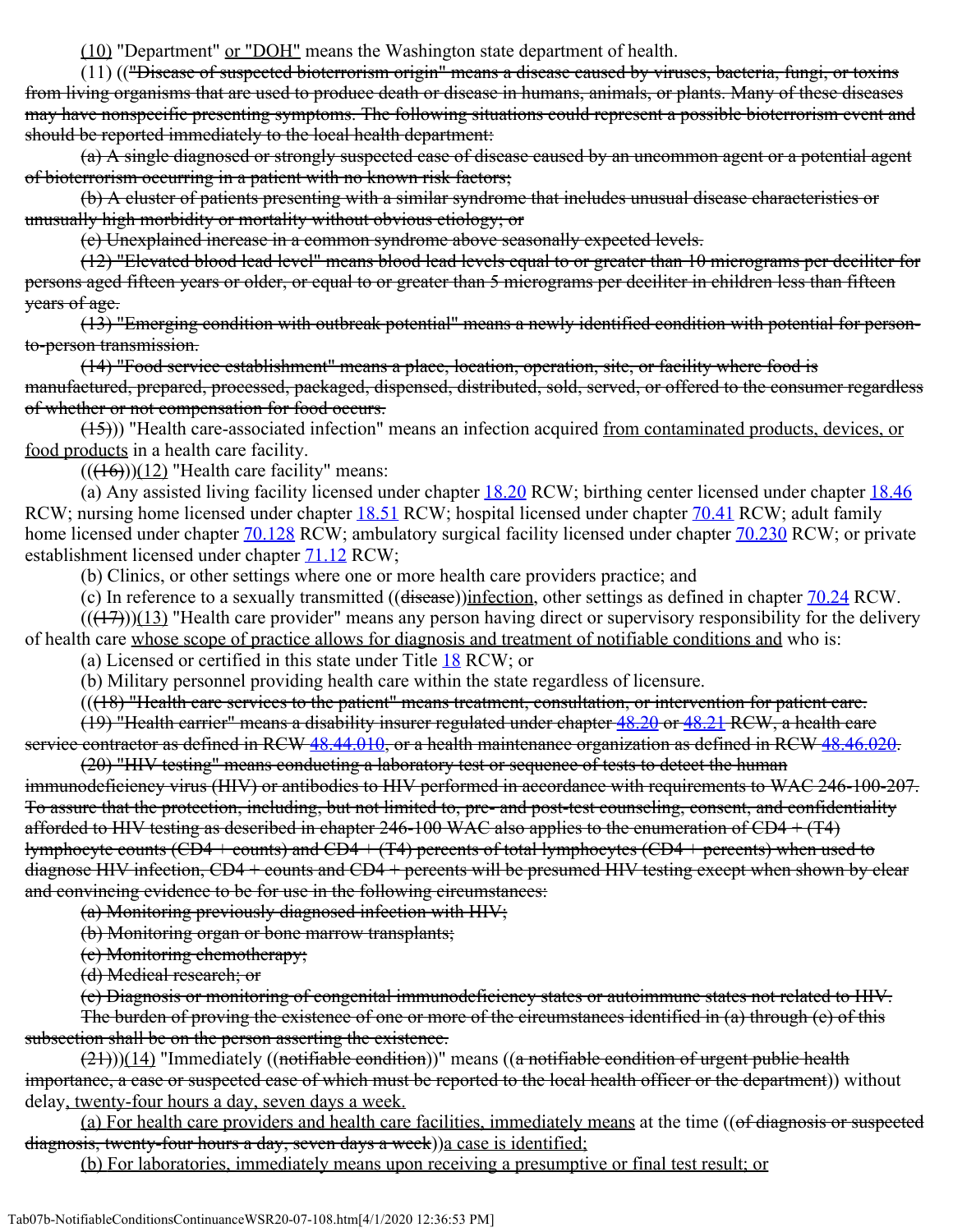(c) For state agencies and local health jurisdictions, immediately means upon receiving notification of a case.

 $((22))$ (15) "Infection control measures" means the management of an infected person((s)), or of a person suspected to be infected, and others in a manner to prevent transmission of the infectious agent. Infection control measures include, but are not limited to, isolation and quarantine.

(16) "Infectious condition" means a disease caused by a pathogenic organism such as bacteria, virus, fungus, or parasite, and includes communicable disease and zoonotic disease.

(17) "Influenza, novel" or "influenza virus, novel" means a human infection with an influenza A virus subtype that is different from currently circulating human influenza subtypes. Novel subtypes include, but are not limited to, H2, H5, H7, and H9 subtypes.

 $((23))$ (18) "Institutional review board" ((means any board, committee, or other group formally designated by an institution, or authorized under federal or state law, to review, approve the initiation of, or conduct periodic review of research programs to assure the protection of the rights and welfare of human research subjects))has the same meaning as defined in RCW [70.02.010.](http://app.leg.wa.gov/RCW/default.aspx?cite=70.02.010)

 $((24))$ (19) "Isolation" means the separation ((or restriction of activities of infected individuals, or of persons suspected to be infected, from other persons to prevent transmission of the infectious agent)) of infected or contaminated persons or animals from others to prevent or limit the transmission of the infectious agent or contaminant from those infected or contaminated to those who are susceptible to disease or who may spread the infectious agent or contaminant to others.

 $((25))$ (20) "Laboratory" means any facility licensed as a test site or medical test site under chapter [70.42](http://app.leg.wa.gov/RCW/default.aspx?cite=70.42) RCW and chapter 246-338 WAC, including any laboratory that is granted a Clinical Laboratory Improvement Amendment (CLIA)-Waiver.

 $((26))$ (21) "Laboratory director" means the ((director or manager,))person, or person's designee, by whatever title known, having the administrative responsibility ((in any licensed medical test site)) for a laboratory.

 $((27))$  $(22)$  "Local health ((department" means the city, town, county, or district agency providing public health services to persons within the area, established under chapters [70.05](http://app.leg.wa.gov/RCW/default.aspx?cite=70.05), 70.08, and [70.46](http://app.leg.wa.gov/RCW/default.aspx?cite=70.46) RCW))jurisdiction" or "LHJ" means a county health department under chapter [70.05](http://app.leg.wa.gov/RCW/default.aspx?cite=70.05) RCW, city-county health department under chapter [70.08](http://app.leg.wa.gov/RCW/default.aspx?cite=70.08) RCW, or health district under chapter [70.46](http://app.leg.wa.gov/RCW/default.aspx?cite=70.46) RCW.

 $((28))$  $(23)$  "Local health officer" means the ((individual having been appointed under chapter [70.05](http://app.leg.wa.gov/RCW/default.aspx?cite=70.05) RCW as the health officer for the local health department, or having been appointed under chapter [70.08](http://app.leg.wa.gov/RCW/default.aspx?cite=70.08) RCW as the director of public health of a combined city-county health department.

(29) "Member of the general public" means any person present within the boundary of the state of Washington.

(30) "Monthly notifiable condition" means a notifiable condition which must be reported to the local health officer or the department within one month of diagnosis.

 $(31)$ ))legally qualified physician who has been appointed as the health officer for the local health jurisdiction under chapter [70.05](http://app.leg.wa.gov/RCW/default.aspx?cite=70.05) RCW, or their designee.

(24) "MERS" means Middle East respiratory syndrome.

(25) "Noninfectious condition" means a disease or health concern caused by nonpathogenic factors.

(26) "Notifiable condition" means a ((disease or)) condition ((of public health importance)) identified in Table HC-1 of WAC 246-101-101, Table Lab-1 of WAC 246-101-201, and Table Agriculture-1 of WAC 246-101-805, or designated by the local health officer as notifiable under chapter [70.05](http://app.leg.wa.gov/RCW/default.aspx?cite=70.05) RCW, a case of which((, and for certain diseases, a suspected case of which, must be brought to the attention of the local health officer or the state health officer.

(32) "Other rare diseases of public health significance" means a disease or condition, of general or international public health concern, which is occasionally or not ordinarily seen in the state of Washington including, but not limited to, spotted fever rickettsiosis, babesiosis, tick paralysis, anaplasmosis, and other tick borne diseases. This also includes public health events of international concern and communicable diseases that would be of general public concern if detected in Washington.

 $(33)$ ))requires notification to public health authorities under this chapter; or a condition designated by the local health officer as notifiable under chapter [70.05](http://app.leg.wa.gov/RCW/default.aspx?cite=70.05) RCW. Notifiable condition does not include provisional conditions as defined under WAC 246-101-015.

(27) "Outbreak" means the occurrence ((of cases or suspected cases)) of a ((disease or)) condition in  $((a\eta y))$ an area over a given period of time in excess of the expected number of ((eases))occurrences including, but not limited to, foodborne disease, waterborne disease, and health care-associated infection.

 $(((34)$  "Patient" means a case, suspected case, or contact.

 $(35)$ )(28) "Pesticide poisoning" means the disturbance of function, damage to structure, or illness in humans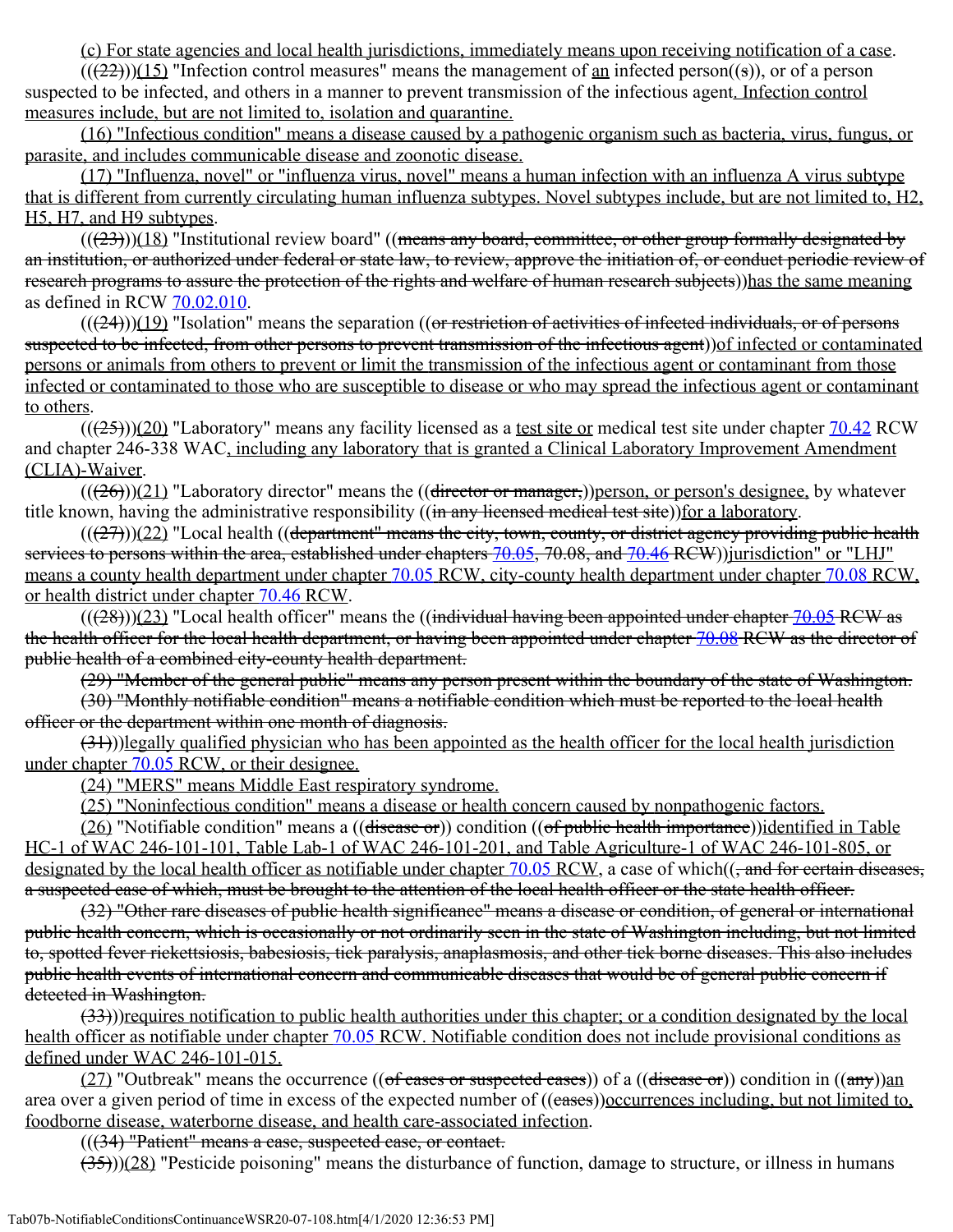resulting from the inhalation, absorption, ingestion of, or contact with any pesticide.

 $((36))$  $(29)$  "Presumptive" means a preliminary test result that has not yet been confirmed as a definitive result.

(30) "Principal health care provider" means the attending health care provider recognized as primarily responsible for diagnosis or treatment of a patient, or in the absence of such, the health care provider initiating diagnostic testing or treatment for the patient.

 $((37))$ (31) "Provisional condition" means a condition the department has requested be reported under WAC 246-101-105.

(32) "Public health authorities" ((means))includes local health ((departments))jurisdictions, the ((state health)) department, ((and)) the department of labor and industries ((personnel charged with administering provisions of this chapter.

(38))), the department of agriculture, sovereign tribal nations, and tribal epidemiology centers.

(33) "Quarantine" means the ((separation or restriction on activities of an individual having been exposed to or infected with an infectious agent, to prevent disease transmission.

(39)))limitation of freedom of movement of persons or domestic animals that have been exposed to, or are suspected to have been exposed to, an infectious agent:

(a) For a period of time not longer than the longest usual incubation period of the infectious agent; and

(b) In a way to prevent effective contact with those not exposed.

(34) "Rapid screening test" or "RST" means a U.S. Food and Drug Administration-approved test that provides same day results and is suitable for obtaining presumptive test results. RST includes point-of-care testing.

(35) "Reference laboratory" means a laboratory licensed inside or outside of Washington state that receives a specimen from another licensed laboratory and performs one or more tests on that specimen.

(36) "School" ((means a facility for programs of education as defined))has the same meaning as in RCW [28A.210.070](http://app.leg.wa.gov/RCW/default.aspx?cite=28A.210.070) (((preschool and kindergarten through grade twelve))).

 $((40))$  $(37)$  "SARS" means severe acute respiratory syndrome.

(38) "Secretary" means the secretary of the Washington state department of health.

(39) "Secure electronic data transmission" means electronic communication and accounts developed and maintained to prevent unauthorized access, loss, or compromise of sensitive information including, but not limited to, secure file transfer, secure email, secure facsimile, a health information exchange authorized under RCW [41.05.039](http://app.leg.wa.gov/RCW/default.aspx?cite=41.05.039), and secure electronic disease surveillance system.

(40) "Secure electronic disease surveillance system" means the secure electronic data transmission system maintained by the department and used by local health jurisdictions to submit notifications, case reports, and outbreak reports under this chapter.

(41) "Sexually transmitted disease (((STD)))" or "sexually transmitted infection" means a bacterial, viral, fungal, or parasitic disease or condition which is usually transmitted through sexual contact, including:

(a) Acute pelvic inflammatory disease;

(b) Chancroid;

(c) *Chlamydia trachomatis* infection;

- (d) Genital and neonatal Herpes simplex;
- (e) Genital human papilloma virus infection;
- (f) Gonorrhea;

(g) Granuloma inguinale;

(h) Hepatitis B infection;

(i) Human immunodeficiency virus (HIV) infection and acquired immunodeficiency syndrome (AIDS);

(j) Lymphogranuloma venereum;

(k) Nongonococcal urethritis (NGU); and

(l) Syphilis.

 $(((41)))(42)$  "Specimen" means material associated or suspected to be associated with a notifiable condition including, but not limited to, isolates, blood, serum, stool, urine, tissue, respiratory secretions, swab, other body fluid, or an environmental sample.

 $(43)$  "State health officer" means the person  $((\text{designated}))$ appointed by the secretary  $((\text{of the department}))$ under RCW  $43.70.020$  to serve as statewide health officer( $(-\sigma r, \text{ in the absence of this designation},$  the person having primary responsibility for public health matters in the state.

(42) "Suspected case" means a person whose diagnosis is thought likely to be a particular disease or condition with suspected diagnosis based on signs and symptoms, laboratory evidence, or both.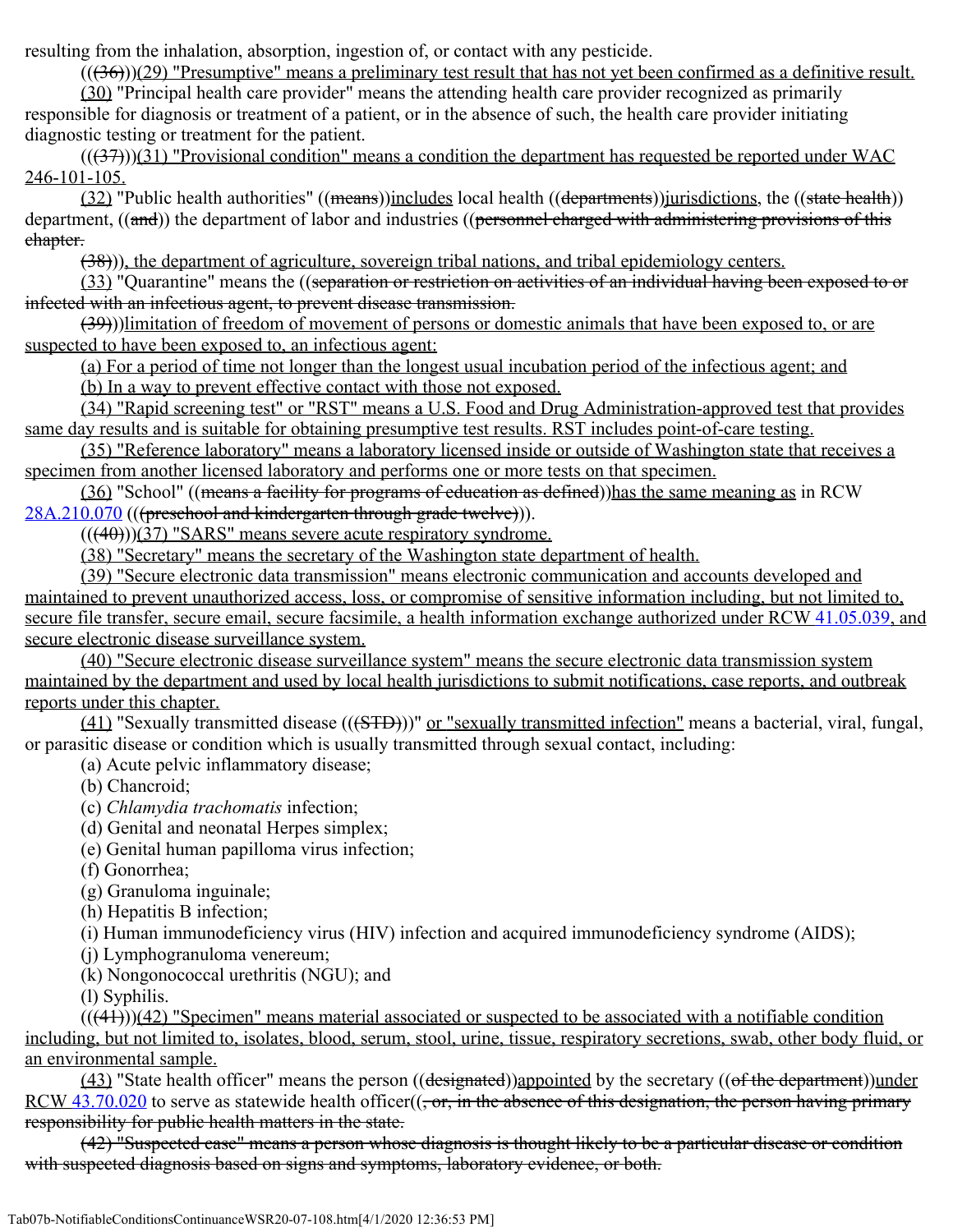(43) "Third-party payor" means an insurer regulated under Title [48](http://app.leg.wa.gov/RCW/default.aspx?cite=48) RCW authorized to transact business in this state or other jurisdiction including a health care service contractor and health maintenance organization, an employee welfare benefit plan, or a state or federal health benefit program as defined in RCW [70.02.010](http://app.leg.wa.gov/RCW/default.aspx?cite=70.02.010).

(44) "Unexplained critical illness or death" means cases of illness or death with infectious hallmarks but no known etiology, in previously healthy persons one to forty-nine years of age excluding those with chronic medical conditions (e.g., malignancy, diabetes, AIDS, cirrhosis))).

 $((\frac{(45)}{12})$  "Veterinarian" means an individual licensed and practicing under provisions of chapter  $18.92$ RCW((<del>, Veterinary medicine, surgery, and dentistry</del>)).

(45) "Zoonotic disease" means an infectious condition of animals that can cause disease when transmitted to humans.

#### AMENDATORY SECTION (Amending WSR 11-02-065, filed 1/4/11, effective 2/4/11)

#### WAC 246-101-015 Provisional ((condition)) notification and submission of specimen.

((This section describes how conditions can become notifiable; what period of time conditions are provisionally notifiable; what analyses must be accomplished during provisional notification status; the transition from provisionally notifiable condition to permanently notifiable condition or deletion of notification requirements. The department's goal for provisionally notifiable conditions is to collect enough information to determine whether requiring notification improves public health.

(1) The state health officer may:

(a) Request reporting of cases and suspected cases of disease and conditions in addition to those required in Tables HC-1 of WAC 246-101-101, Lab-1 of WAC 246-101-201, and HF-1 of WAC 246-101-301 on a provisional basis for a period of time less than forty-eight months when:

(i) The disease or condition is newly recognized or recently acknowledged as a public health concern;

(ii) Epidemiological investigation based on notification of cases may contribute to understanding of the disease or condition;

(iii) There is reason to expect that the information aequired through notification will assist the state and/or local health department to design or implement intervention strategies that will result in an improvement in public health; and

(iv) Written notification is provided to all local health officers regarding:

(A) Additional reporting requirements; and

(B) Rationale or justification for specifying the disease or condition as notifiable.

(b) Request laboratories to submit specimens indicative of infections in addition to those required in Table Lab-1 of WAC 246-101-201 on a provisional basis for a period of time less than forty-eight months, if:

(i) The infection is of public health concern;

(ii) The department has a plan for using data gathered from the specimens; and

(iii) Written notification is provided to all local health officers and all laboratory directors explaining:

(A) Actions required; and

(B) Reason for the addition.

(2) Within forty months of the state health officer's designation of a condition as provisionally notifiable in subsection (1)(a) of this section, or requests for laboratories to submit specimens indicative of infections in subsection (1)(b) of this section, the department will conduct an evaluation for the notification requirement that:

(a) Estimates the societal cost resulting from the provisionally notifiable condition;

(i) Determine the prevalence of the provisional notifiable condition; and

(ii) Identify the quantifiable costs resulting from the provisionally notifiable condition; and

(iii) Discuss the qualitative costs resulting from the provisionally notifiable condition.

(b) Describes how the information was used and how it will continue to be used to design and implement intervention strategies aimed at combating the provisionally notifiable condition;

(c) Verifies the effectiveness of previous intervention strategies at reducing the incidence, morbidity, or mortality of the provisional notifiable condition;

(d) Identifies the quantitative and qualitative costs of the provisional notification requirement;

(e) Compares the costs of the provisional notification requirement with the estimated cost savings resulting from the intervention based on the information provided through the provisional notification requirement;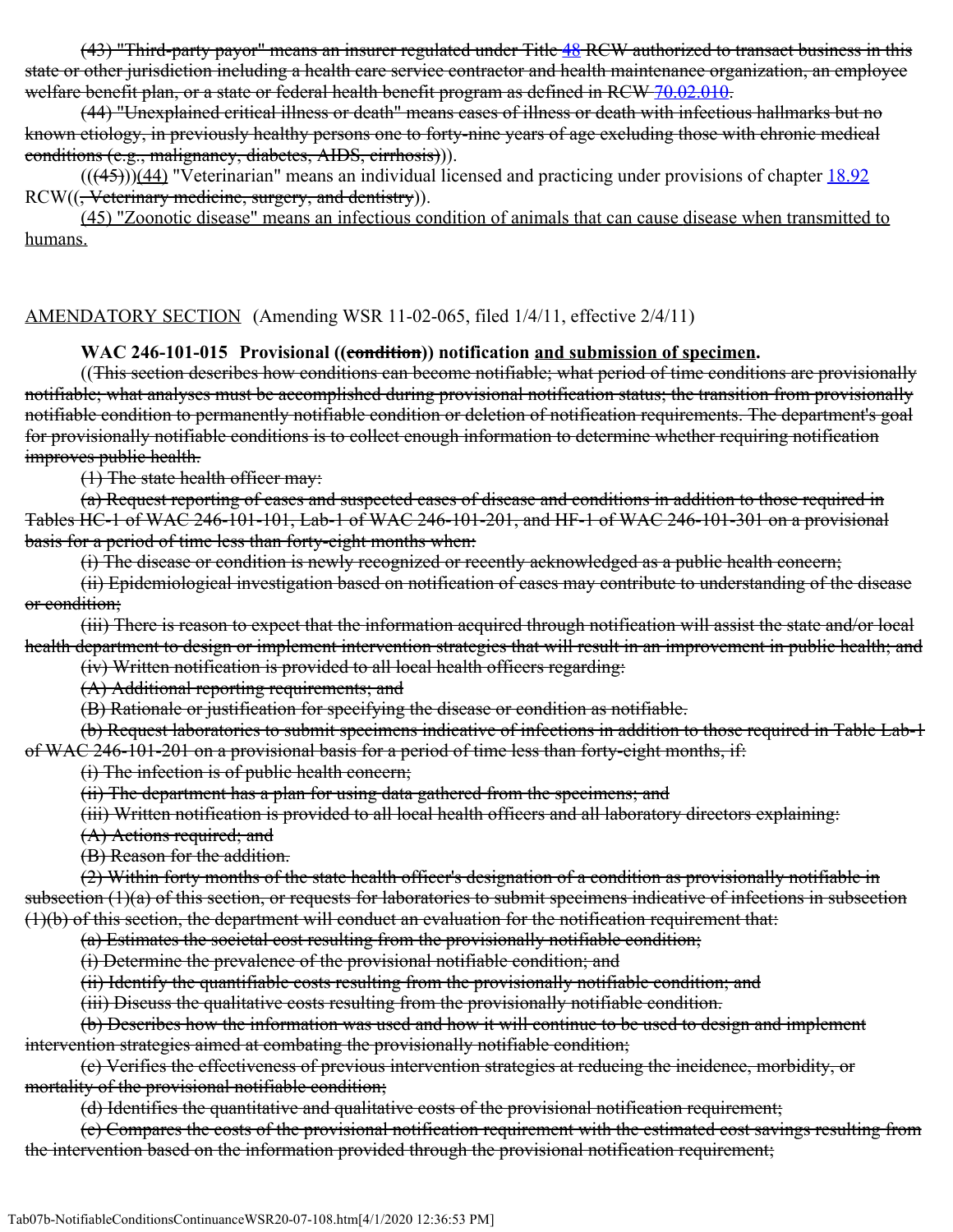(f) Describes the effectiveness and utility of using the notifiable conditions process as a mechanism to collect these data; and

(g) Describes that a less burdensome data collection system (example: Biennial surveys) would not provide the information needed to effectively establish and maintain the intervention strategies.

(3) Based upon the evaluation in subsection (2) of this section, the board will assess results of the evaluation after the particular condition is notifiable or the requirement for laboratories to submit specimens indicative of infections has been in place for no longer than forty months. The board will determine based upon the results of the evaluation whether the provisionally notifiable condition or the requirement for laboratories to submit specimens indicative of infections should be:

(a) Permanently notifiable in the same manner as the provisional notification requirement;

(b) Permanently notifiable in a manner that would use the evaluation results to redesign the notification requirements; or

(c) Deleted from the notifiable conditions system.

(4) The department shall have the authority to declare an emergency and institute notification requirements under the provisions of RCW [34.05.350](http://app.leg.wa.gov/RCW/default.aspx?cite=34.05.350).))(1) The state health officer may request additional notification, submission of laboratory test results, or submission of specimens for notifiable conditions.

(2) The state health officer may request notification, submission of laboratory test results, and submission of specimens for a condition they determine should be provisionally reported.

(3) The state health officer may request information under subsection (1) of this section when they:

(a) Determine additional information in case reports or additional submission of specimens for a notifiable condition is needed in order to properly prevent and control the condition; and

(b) Determine that provisional notification or submission of laboratory test results or specimens for a condition other than a notifiable condition is likely to contribute to understanding the condition, provide information necessary to prevent and control the condition, and improve public health.

(4) The state health officer shall notify the board, local health officers, health care providers, laboratory directors, health care facilities, and the department of agriculture of the request, as applicable. The notification must include the:

(a) Determination required under subsection (3) of this section including documentation supporting the determination; and

(b) As applicable, the requested:

(i) Test results;

(ii) Timeline for notification;

(iii) Public health authority to be notified;

(iv) Content of notification;

(v) Means of notification;

(vi) Specimen submission;

(vii) Timeline for specimen submission; and

(viii) Specimen submittal documentation for the condition.

(5) Within forty months of the state health officer's designation of a provisional condition or additional information for a notifiable condition, the state health officer shall:

(a) Discontinue notification, submission of laboratory test results, or submission of specimens for the condition;

or

(b) Request that the board consider revising this chapter to require notification, submission of laboratory tests, and submission of specimens for the condition and provide an estimate of the probable benefits and probable costs.

(6) If the state health officer chooses to discontinue notification, submission of laboratory test results, or submission of specimens for the condition, the state health officer shall notify the board, local health officers, health care providers, laboratory directors, health care facilities, and the department of agriculture that the applicable provisional condition or requested changes to the notifiable condition has been discontinued.

(7) If the board directs the state health officer to discontinue notification, submission of laboratory test results, or submission of specimens for the condition, the state health officer shall notify local health officers, health care providers, laboratory directors, health care facilities, and the department of agriculture that the applicable provisional condition or requested changes to the notifiable condition has been discontinued.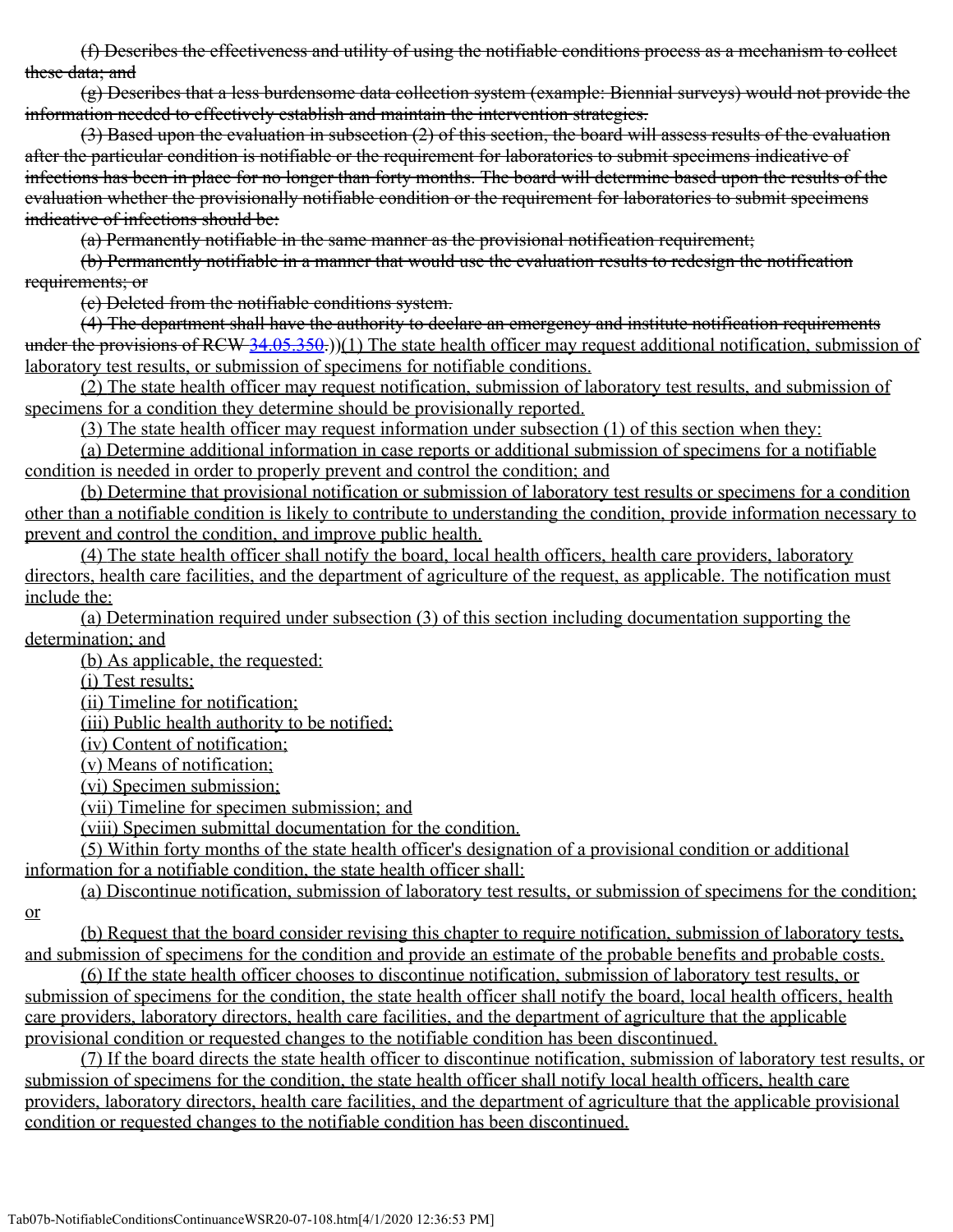#### AMENDATORY SECTION (Amending WSR 11-02-065, filed 1/4/11, effective 2/4/11)

#### **WAC 246-101-101 Notifiable conditions ((and the))—Health care providers and health care facilities.**

((This section describes the conditions that Washington's health care providers must notify public health authorities of on a statewide basis. The board finds that the conditions in Table HC-1 of this section are notifiable for the prevention and control of communicable and noninfectious diseases and conditions in Washington.

(1) Principal health care providers shall notify public health authorities of the conditions identified in Table HC-1 of this section as individual case reports following the requirements in WAC 246-101-105, 246-101-110, 246-101- 115, and 246-101-120.

(2) Other health care providers in attendance, other than the principal health care provider, shall notify public health authorities of the conditions identified in Table HC-1 of this section unless the condition notification has already been made.

(3) Local health officers may require additional conditions to be notifiable within the local health officer's jurisdiction.

|                                                    | Table HC-I (Conditions inourtable by Health Cale Hoviders)<br>Time Frame for | Notifiable to Local      | Notifiable to State         |
|----------------------------------------------------|------------------------------------------------------------------------------|--------------------------|-----------------------------|
| Notifiable Condition                               | Notification                                                                 | <b>Health Department</b> | <b>Department of Health</b> |
| Acquired Immunodeficiency Syndrome (AIDS)          | Within 3 business                                                            | $\rightarrow$            |                             |
|                                                    | days                                                                         |                          |                             |
| Animal Bites (when human exposure to rabies is     | <b>Immediately</b>                                                           | N                        |                             |
| suspected)                                         |                                                                              |                          |                             |
| Anthrax                                            | <b>Immediately</b>                                                           | N                        |                             |
| Arboviral Disease (acute disease only including,   | Within 3 business                                                            | ⇃                        |                             |
| but not limited to, West Nile virus, eastern and   | days                                                                         |                          |                             |
| western equine encephalitis, dengue, St. Louis     |                                                                              |                          |                             |
| encephalitis, La Crosse encephalitis, Japanese     |                                                                              |                          |                             |
| encephalitis, and Powassan)                        |                                                                              |                          |                             |
| Asthma, occupational                               | Monthly                                                                      |                          | N                           |
| Birth Defects - Autism Spectrum Disorders          | Monthly                                                                      |                          | N                           |
| <b>Birth Defects - Cerebral Palsy</b>              | Monthly                                                                      |                          | $\downarrow$                |
| Birth Defects - Alcohol Related Birth Defects      | Monthly                                                                      |                          | N                           |
| Botulism (foodborne, infant, and wound)            | <b>Immediately</b>                                                           | N                        |                             |
| Brueellosis (Brucella species)                     | Within 24 hours                                                              | N                        |                             |
| Burkholderia mallei (Glanders) and pseudomallei    | <b>Immediately</b>                                                           | ⇃                        |                             |
| (Melioidosis)                                      |                                                                              |                          |                             |
| Campylobacteriosis                                 | Within 3 business                                                            | N                        |                             |
|                                                    | days                                                                         |                          |                             |
| <del>Chaneroid</del>                               | Within 3 business                                                            | N                        |                             |
|                                                    | days                                                                         |                          |                             |
| Chlamydia trachomatis infection                    | Within 3 business                                                            | N                        |                             |
|                                                    | days                                                                         |                          |                             |
| <del>Cholera</del>                                 | <b>Immediately</b>                                                           | N                        |                             |
| Cryptosporidiosis                                  | Within 3 business                                                            | N                        |                             |
|                                                    | days                                                                         |                          |                             |
| Cyclosporiasis                                     | Within 3 business                                                            | N                        |                             |
|                                                    | days                                                                         |                          |                             |
| <b>Diphtheria</b>                                  | <b>Immediately</b>                                                           | N                        |                             |
| Disease of suspected bioterrorism origin           | <b>Immediately</b>                                                           | N                        |                             |
| Domoie acid poisoning                              | <b>Immediately</b>                                                           | N                        |                             |
| E. coli - Refer to "Shiga toxin-producing E. coli" | <b>Immediately</b>                                                           | N                        |                             |
| Emerging condition with outbreak potential         | <b>Immediately</b>                                                           | N                        |                             |

Table HC-1 (Conditions Notifiable by Health Care Providers)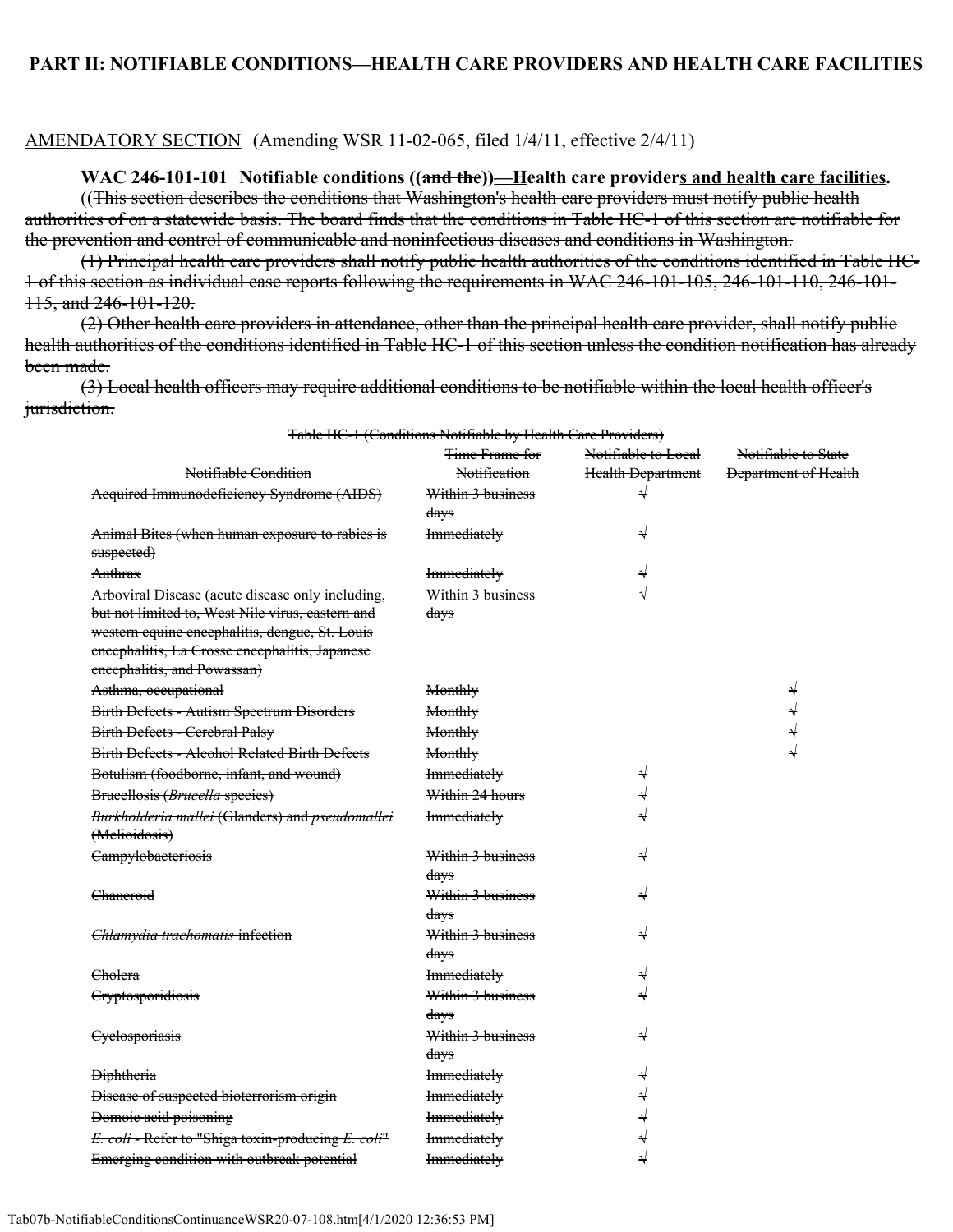| Giardiasis                                            | Within 3 business  | N |
|-------------------------------------------------------|--------------------|---|
|                                                       | days               |   |
| Gonorrhea                                             | Within 3 business  |   |
|                                                       | days               |   |
| Granuloma inguinale                                   | Within 3 business  |   |
|                                                       | days               |   |
| Haemophilus influenzae (invasive disease, children    | <b>Immediately</b> |   |
| under age 5)                                          |                    |   |
| Hantavirus pulmonary syndrome                         | Within 24 hours    |   |
| Hepatitis A (acute infection)                         | Within 24 hours    | √ |
| Hepatitis B (acute infection)                         | Within 24 hours    |   |
| Hepatitis B surface antigen + pregnant women          | Within 3 business  |   |
|                                                       | days               |   |
| Hepatitis B (chronic infection) - Initial diagnosis,  | Monthly            |   |
| and previously unreported prevalent cases             |                    |   |
| Hepatitis C (acute infection)                         | Within 3 business  |   |
|                                                       | days               |   |
| Hepatitis C (chronic infection)                       | Monthly            |   |
| Hepatitis D (acute and chronic infection)             | Within 3 business  |   |
|                                                       | days               |   |
| Hepatitis E (acute infection)                         | Within 24 hours    |   |
| Herpes simplex, neonatal and genital (initial         | Within 3 business  |   |
| infection only)                                       | days               |   |
| Human immunodeficiency virus (HIV) infection          | Within 3 business  |   |
|                                                       | days               |   |
| Influenza, novel or unsubtypable strain               | <b>Immediately</b> | N |
| Influenza-associated death (lab confirmed)            | Within 3 business  |   |
|                                                       | days               |   |
| <b>Legionellosis</b>                                  | Within 24 hours    | N |
| <b>Leptospirosis</b>                                  | Within 24 hours    | ⇃ |
| <b>Listeriosis</b>                                    | Within 24 hours    | √ |
| <b>Lyme</b> Disease                                   | Within 3 business  |   |
|                                                       | days               |   |
| <del>Lymphogranuloma venereum</del>                   | Within 3 business  |   |
|                                                       | davs               |   |
| <del>Malaria</del>                                    | Within 3 business  |   |
|                                                       | days               |   |
| Measles (rubeola) - Acute disease only                | <b>Immediately</b> |   |
| Meningoeoeeal disease (invasive)                      | <b>Immediately</b> |   |
| <b>Monkeypox</b>                                      | <b>Immediately</b> | √ |
| Mumps (acute disease only)                            | Within 24 hours    |   |
| Outbreaks of suspected foodborne origin               | <b>Immediately</b> |   |
| Outbreaks of suspected waterborne origin              | <b>Immediately</b> |   |
|                                                       | Immediately        |   |
| Paralytic shellfish poisoning                         | Within 24 hours    |   |
| Pertussis                                             |                    |   |
| Pesticide poisoning (hospitalized, fatal, or cluster) | <b>Immediately</b> |   |
| Pesticide poisoning (all other)                       | Within 3 business  |   |
|                                                       | days               |   |
| Plague                                                | <b>Immediately</b> |   |
| Poliomyelitis                                         | <b>Immediately</b> |   |
| Prion disease                                         | Within 3 business  |   |
|                                                       | days               |   |
| Psittacosis                                           | Within 24 hours    |   |
| Q Fever                                               | Within 24 hours    |   |
| Rabies (Confirmed Human or Animal)                    | <b>Immediately</b> |   |
| Rabies, suspected human exposure (suspected           | <b>Immediately</b> |   |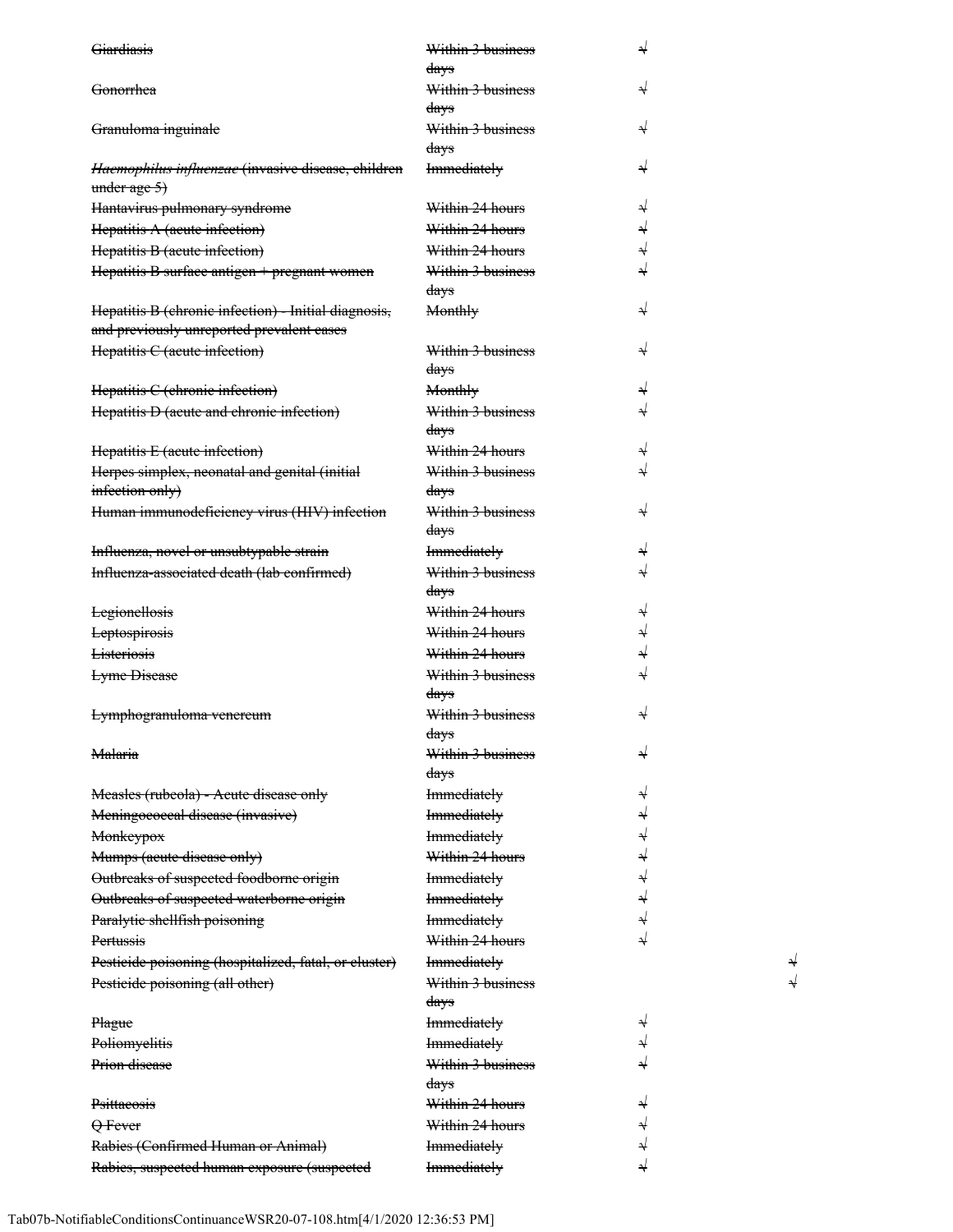| human rabies exposures due to a bite from or other |                    |                          |
|----------------------------------------------------|--------------------|--------------------------|
| exposure to an animal that is suspected of being   |                    |                          |
| infected with rabies)                              |                    |                          |
| Relapsing fever (borreliosis)                      | Within 24 hours    | $\overline{\mathcal{X}}$ |
| Rubella (including congenital rubella syndrome)    | <b>Immediately</b> |                          |
| (acute disease only)                               |                    |                          |
| <b>Salmonellosis</b>                               | Within 24 hours    |                          |
| <b>SARS</b>                                        | <b>Immediately</b> | ⇃                        |
| Serious adverse reactions to immunizations         | Within 3 business  |                          |
|                                                    | days               |                          |
| Shiga toxin-producing E. coli infections           | <b>Immediately</b> |                          |
| (enterohemorrhagie E. coli including, but not      |                    |                          |
| limited to, E. coli O157:H7)                       |                    |                          |
| Shigellosis                                        | Within 24 hours    | N                        |
| Smallpox                                           | <b>Immediately</b> | ↵                        |
| Syphilis                                           | Within 3 business  |                          |
|                                                    | days               |                          |
| <del>Tetanus</del>                                 | Within 3 business  |                          |
|                                                    | days               |                          |
| <b>Trichinosis</b>                                 | Within 3 business  | N                        |
|                                                    | days               |                          |
| <b>Tuberculosis</b>                                | <b>Immediately</b> |                          |
| <del>Tularemia</del>                               | <b>Immediately</b> | ⇃                        |
| Vaccinia transmission                              | <b>Immediately</b> | √                        |
| Vancomycin-resistant Staphylococcus aureus (not    | Within 24 hours    |                          |
| to include vancomycin-intermediate)                |                    |                          |
| Varieella-associated death                         | Within 3 business  | ↵                        |
|                                                    | days               |                          |
| <b>Vibriosis</b>                                   | Within 24 hours    | N                        |
| Viral hemorrhagie fever                            | <b>Immediately</b> |                          |
| Yellow fever                                       | <b>Immediately</b> | $\downarrow$             |
| Yersiniosis                                        | Within 24 hours    |                          |
| Other rare diseases of public health significance  | Within 24 hours    |                          |
| Unexplained critical illness or death              | Within 24 hours    | $\downarrow$             |

 $(\forall)$  Indicates which agency should receive case and suspected case reports.))

(1) For the purposes of this section:

(a) "Local health jurisdiction" means where the patient resides, or, in the event the patient residence cannot be determined, the local health jurisdiction in which the patient received treatment.

(b) "Unexplained critical illness or death" means a severe illness or death with infectious hallmarks, but no known etiology, in a previously healthy person one to forty-nine years of age excluding those with chronic medical conditions such as malignancy, diabetes, AIDS, or cirrhosis.

(2) The conditions identified in Table HC-1 are notifiable to public health authorities under this table and this chapter.

Table HC-1 (Conditions Notifiable by Health Care Providers and Health Care Facilities)

|                                     |                     |                            |                      | <b>Who Must</b>       |
|-------------------------------------|---------------------|----------------------------|----------------------|-----------------------|
|                                     | <u>Laboratory</u>   |                            |                      | <b>Report: Health</b> |
|                                     | <b>Confirmation</b> |                            |                      | <b>Care Providers</b> |
|                                     | <b>Required</b>     | Time Frame for             |                      | (Providers) or        |
|                                     | <b>Before</b>       | <b>Notification from</b>   |                      | <b>Health Care</b>    |
|                                     | <b>Submitting</b>   | <b>Identification of a</b> | Who Must Be          | <b>Facilities</b>     |
| <b>Notifiable Condition (Agent)</b> | <b>Case Report</b>  | Case                       | <b>Notified</b>      | (Facilities)          |
| Acquired immunodeficiency           |                     | Within 3 business          | DOH (for facilities) | <u>Both</u>           |
| syndrome (AIDS)                     |                     | <u>days</u>                | and LHJ (for         |                       |
|                                     |                     |                            | providers)           |                       |
| Amoebic meningitis                  |                     | Immediately                | <b>LHJ</b>           | Both                  |
| Anaplasmosis                        |                     | Within 3 business          | <b>LHJ</b>           | <b>Both</b>           |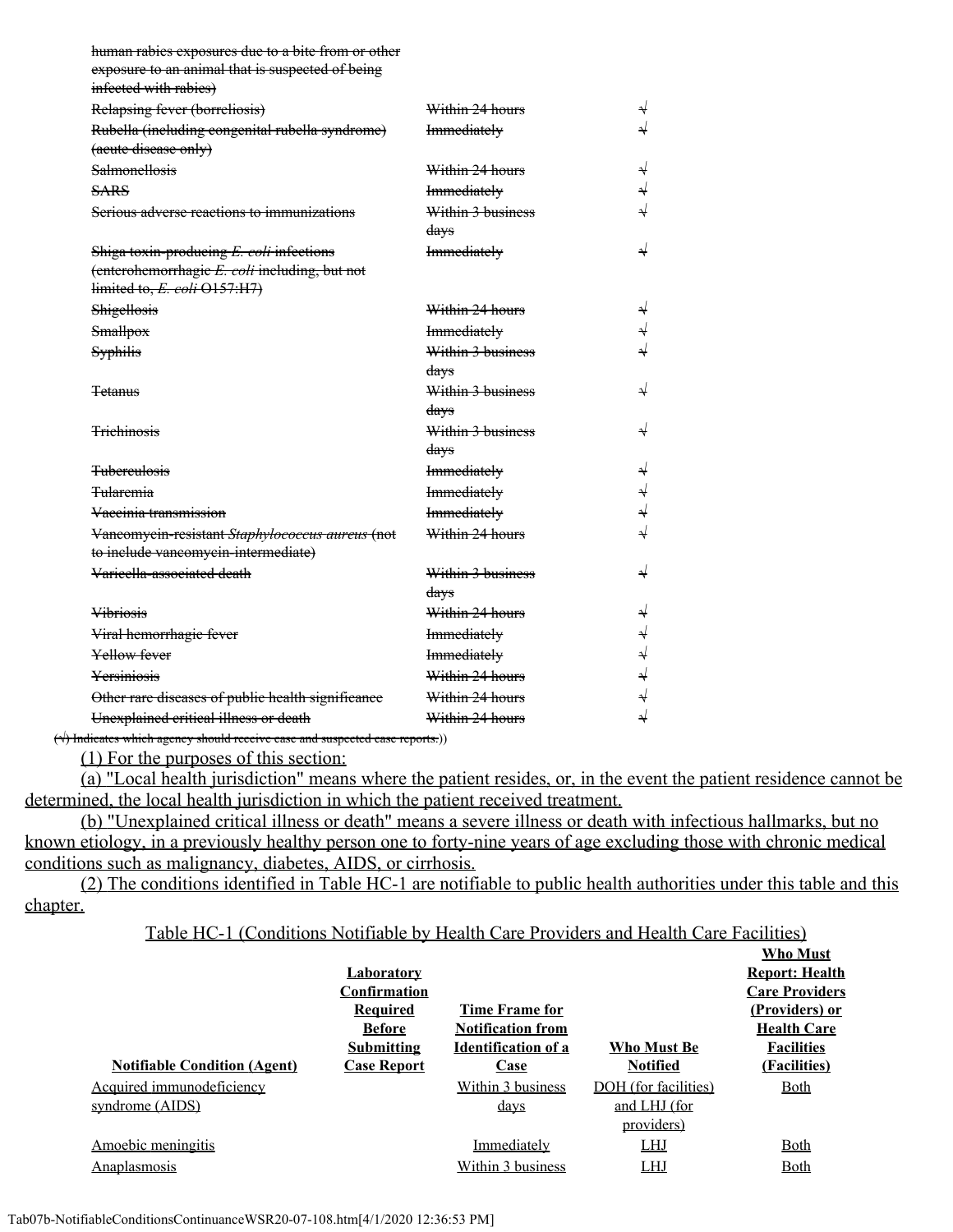|                                                             |     | days              |                                                                |             |
|-------------------------------------------------------------|-----|-------------------|----------------------------------------------------------------|-------------|
| Anthrax (Bacillus anthracis and                             | Yes | Immediately       | <b>LHJ</b>                                                     | <b>Both</b> |
| confirmed Bacillus cereus biovar                            |     |                   |                                                                |             |
| anthracis only - Do not report all                          |     |                   |                                                                |             |
| Bacillus cereus)                                            |     |                   |                                                                |             |
| Arboviral disease (acute disease                            |     | Within 3 business | <b>LHJ</b>                                                     | <b>Both</b> |
| only) including, but not limited to:                        |     | <u>days</u>       |                                                                |             |
| Chikungunya                                                 |     |                   |                                                                |             |
| Dengue<br>Eastern and western equine                        |     |                   |                                                                |             |
| encephalitis                                                |     |                   |                                                                |             |
| Japanese encephalitis                                       |     |                   |                                                                |             |
| La Crosse encephalitis                                      |     |                   |                                                                |             |
| Powassan virus infection                                    |     |                   |                                                                |             |
| St. Louis encephalitis                                      |     |                   |                                                                |             |
| West Nile virus infection                                   |     |                   |                                                                |             |
| Zika virus infection                                        |     |                   |                                                                |             |
| See also "Yellow fever"                                     |     |                   |                                                                |             |
| Asthma, occupational                                        |     | Within 30 days    | Washington state                                               | <b>Both</b> |
|                                                             |     |                   | department of labor<br>and industries                          |             |
|                                                             |     |                   | (L&I)                                                          |             |
| Babesiosis                                                  |     | Within 3 business | <b>LHJ</b>                                                     | Both        |
|                                                             |     | <u>days</u>       |                                                                |             |
| <b>Baylisascariasis</b>                                     |     | Within 24 hours   | <b>LHJ</b>                                                     | <b>Both</b> |
| Birth defects - Abdominal wall                              |     | Within 30 days    | LHJ                                                            | Facilities  |
| defects (inclusive of gastroschisis                         |     |                   |                                                                |             |
| and omphalocele)                                            |     |                   |                                                                |             |
| Birth defects - Autism spectrum                             |     | Within 30 days    | <b>DOH</b>                                                     | <b>Both</b> |
| disorders                                                   |     |                   |                                                                |             |
| Birth defects - Cerebral palsy                              |     | Within 30 days    | DOH                                                            | <b>Both</b> |
| Birth defects - Down syndrome                               |     | Within 30 days    | DOH                                                            | Facilities  |
| Birth defects - Alcohol related birth                       |     | Within 30 days    | DOH                                                            | <b>Both</b> |
| defects                                                     |     |                   |                                                                |             |
| Birth defects - Hypospadias                                 |     | Within 30 days    | DOH                                                            | Facilities  |
| Birth defects - Limb reductions                             |     | Within 30 days    | <b>DOH</b>                                                     | Facilities  |
| Birth defects - Neural tube defects                         |     | Within 30 days    | DOH                                                            | Facilities  |
| (inclusive of anencephaly and spina                         |     |                   |                                                                |             |
| bifida)                                                     |     |                   |                                                                |             |
| Birth defects - Oral clefts (inclusive                      |     | Within 30 days    | DOH                                                            | Facilities  |
| of cleft lip with/without cleft palate)<br>Blood lead level |     |                   | Providers and facilities performing blood lead level RST shall |             |
| <b>RST</b> results                                          |     |                   | report as a laboratory and comply with the requirements of WAC |             |
| (See WAC 246-101-200)                                       |     |                   | 246-101-201 through 246-101-230.                               |             |
| Botulism, foodborne, infant, and                            |     | Immediately       | <b>LHJ</b>                                                     | <b>Both</b> |
| wound                                                       |     |                   |                                                                |             |
| <b>Brucellosis</b>                                          |     | Within 24 hours   | <b>LHJ</b>                                                     | <b>Both</b> |
| Campylobacteriosis                                          |     | Within 3 business | <b>LHJ</b>                                                     | Both        |
|                                                             |     | <u>days</u>       |                                                                |             |
| Cancer (See chapter 246-102 WAC)                            |     |                   |                                                                |             |
| Candida auris infection or                                  |     | Within 24 hours   | <b>LHJ</b>                                                     | <b>Both</b> |
| colonization                                                |     |                   |                                                                |             |
| Carbapenem-resistant                                        | Yes | Within 3 business | LHJ                                                            | <b>Both</b> |
| Enterobacteriaceae infections limited                       |     | <u>days</u>       |                                                                |             |
| <u>to:</u><br>Klebsiella species                            |     |                   |                                                                |             |
| E. coli                                                     |     |                   |                                                                |             |

*Enterobacter* species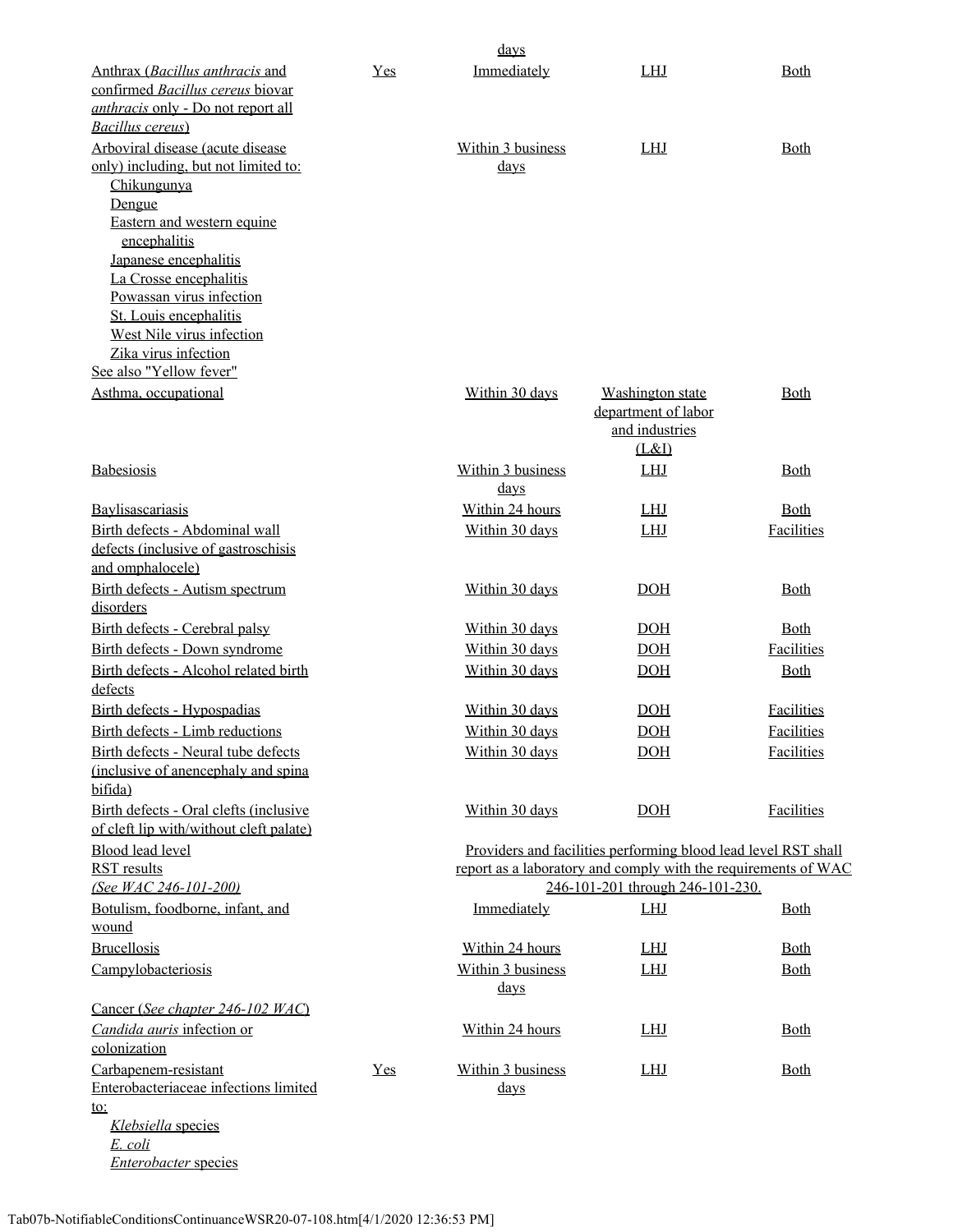| Chagas disease                                                                                                                               |       | Within 3 business<br>days        | <b>LHJ</b> | Both        |
|----------------------------------------------------------------------------------------------------------------------------------------------|-------|----------------------------------|------------|-------------|
| Chancroid                                                                                                                                    |       | Within 3 business<br><u>days</u> | <b>LHJ</b> | <b>Both</b> |
| Chlamydia trachomatis infection                                                                                                              | $Yes$ | Within 3 business<br>days        | <b>LHJ</b> | <b>Both</b> |
| Cholera (Vibrio cholerae O1 or<br>O(139)                                                                                                     | Yes   | Immediately                      | <b>LHJ</b> | <b>Both</b> |
| Coccidioidomycosis                                                                                                                           |       | Within 3 business<br>days        | <b>LHJ</b> | <b>Both</b> |
| Coronavirus infection (severe<br>communicable)<br>SARS-associated coronavirus<br>MERS-associated coronavirus<br>Novel coronavirus (COVID-19) | $Yes$ | Immediately                      | <b>LHJ</b> | <b>Both</b> |
| Cryptococcus gattii or<br>undifferentiated Cryptococcus<br>species (i.e., Cryptococcus not<br>identified as C. neoformans)                   | $Yes$ | Within 3 business<br><u>days</u> | <b>LHJ</b> | <b>Both</b> |
| Cryptosporidiosis                                                                                                                            |       | Within 3 business<br><u>days</u> | <b>LHJ</b> | <b>Both</b> |
| Cyclosporiasis                                                                                                                               |       | Within 3 business<br>days        | <b>LHJ</b> | <b>Both</b> |
| Cysticercosis                                                                                                                                |       | Within 3 business<br><u>days</u> | <b>LHJ</b> | <b>Both</b> |
| Diphtheria                                                                                                                                   |       | Immediately                      | <b>LHJ</b> | <b>Both</b> |
| Domoic acid poisoning                                                                                                                        |       | Immediately                      | <b>LHJ</b> | <b>Both</b> |
| E. coli (See "Shiga toxin-producing<br>$E.$ coli")                                                                                           |       |                                  |            |             |
| Echinococcosis                                                                                                                               |       | Within 3 business<br><u>days</u> | <b>LHJ</b> | <b>Both</b> |
| Ehrlichiosis                                                                                                                                 |       | Within 3 business<br><u>days</u> | <b>LHJ</b> | Both        |
| Giardiasis                                                                                                                                   |       | Within 3 business<br><u>days</u> | <b>LHJ</b> | <b>Both</b> |
| Glanders (Burkholderia mallei)                                                                                                               | Yes   | Immediately                      | LHJ        | Both        |
| Gonorrhea                                                                                                                                    |       | Within 3 business<br>days        | <b>LHJ</b> | <b>Both</b> |
| Granuloma inguinale                                                                                                                          |       | Within 3 business<br>days        | <b>LHJ</b> | <b>Both</b> |
| Gunshot wounds (nonfatal)                                                                                                                    |       | Within 30 days                   | DOH        | Facilities  |
| Haemophilus influenzae (invasive                                                                                                             | $Yes$ | Immediately                      | <b>LHJ</b> | <b>Both</b> |
| disease, children under 5 years of                                                                                                           |       |                                  |            |             |
| age)                                                                                                                                         |       |                                  |            |             |
| Hantaviral infection                                                                                                                         |       | Within 24 hours                  | <b>LHJ</b> | <u>Both</u> |
| Hepatitis A (acute infection)                                                                                                                | $Yes$ | Within 24 hours                  | <b>LHJ</b> | <u>Both</u> |
| Hepatitis B (acute infection)                                                                                                                | $Yes$ | Within 24 hours                  | <b>LHJ</b> | <b>Both</b> |
| Hepatitis B, report pregnancy in<br>hepatitis B virus infected patients                                                                      | Yes   | Within 3 business<br><u>days</u> | <b>LHJ</b> | <b>Both</b> |
| (including carriers)<br>Hepatitis B (chronic infection) -<br>Initial diagnosis, and previously<br>unreported prevalent cases                 | Yes   | Within 3 business<br><u>days</u> | <b>LHJ</b> | <b>Both</b> |
| Hepatitis B (perinatal) - Initial<br>diagnosis, and previously unreported                                                                    | Yes   | Within 3 business<br><u>days</u> | <b>LHJ</b> | <b>Both</b> |
| cases<br>Hepatitis C (acute infection)                                                                                                       | Yes   | Within 24 hours                  | <b>LHJ</b> | <u>Both</u> |
|                                                                                                                                              |       |                                  |            |             |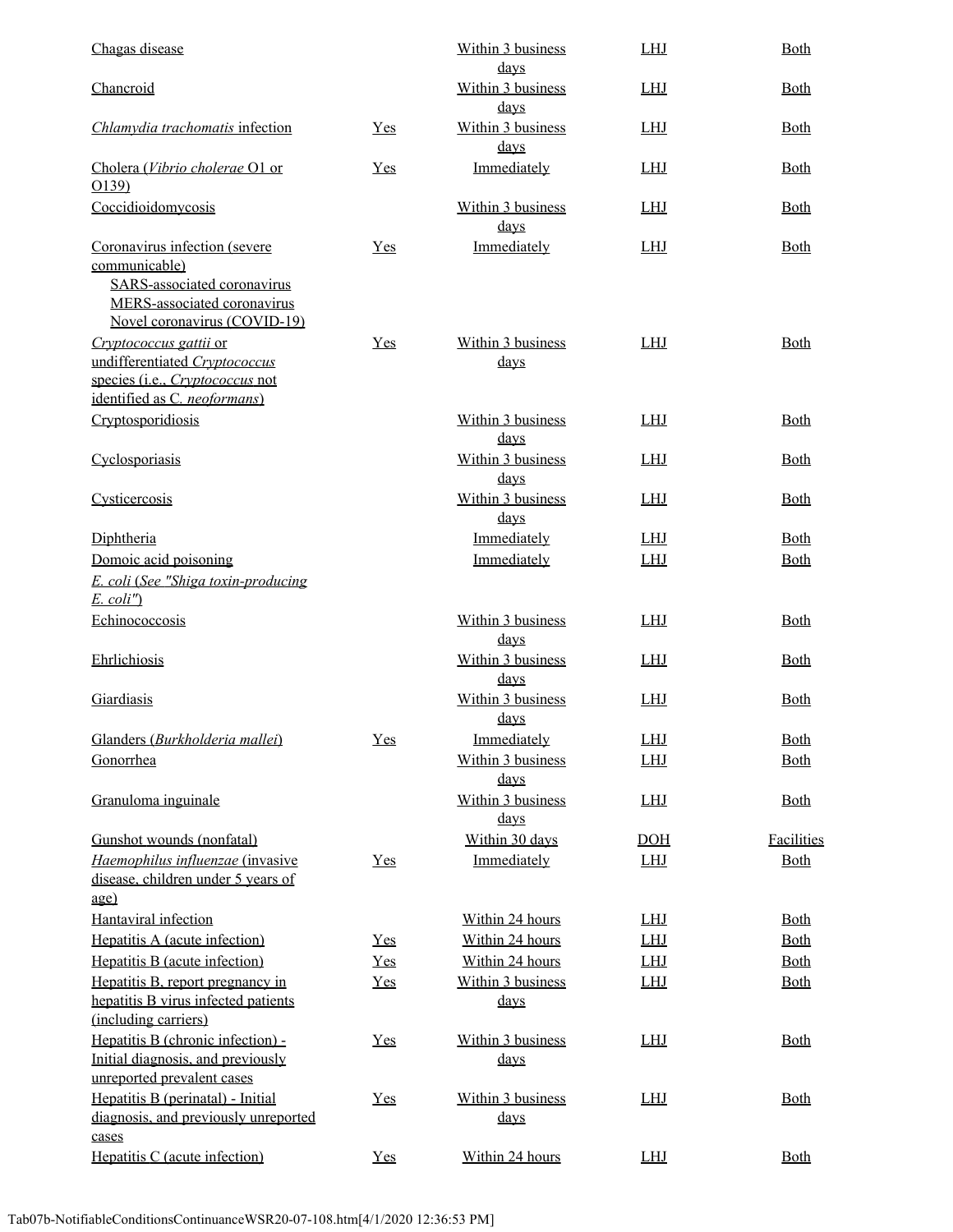| Hepatitis C (acute infection)<br>RTS results                                       |       | <u>Providers and facilities performing hepatitis C (acute infection)</u><br>RST shall report as a laboratory and comply with the requirements |                                         |             |  |
|------------------------------------------------------------------------------------|-------|-----------------------------------------------------------------------------------------------------------------------------------------------|-----------------------------------------|-------------|--|
| (See WAC 246-101-200)                                                              |       | of WAC 246-101-201 through 246-101-230.                                                                                                       |                                         |             |  |
| Hepatitis C (chronic infection)                                                    | Yes   | Within 3 business<br>$_{\rm days}$                                                                                                            | <b>LHJ</b>                              | <b>Both</b> |  |
| Hepatitis C (perinatal) - Initial<br>diagnosis, and previously unreported<br>cases | $Yes$ | Within 24 hours                                                                                                                               | <b>LHJ</b>                              | Both        |  |
| Hepatitis C (chronic infection)                                                    |       | Providers and facilities performing hepatitis C (chronic infection)                                                                           |                                         |             |  |
| <b>RST</b> results                                                                 |       | RST shall report as a laboratory and comply with the requirements                                                                             |                                         |             |  |
| (See WAC 246-101-200)                                                              |       |                                                                                                                                               | of WAC 246-101-201 through 246-101-230. |             |  |
| Hepatitis D (acute and chronic<br>infection)                                       | Yes   | Within 24 hours                                                                                                                               | <b>LHJ</b>                              | <b>Both</b> |  |
| Hepatitis E (acute infection)                                                      | Yes   | Within 24 hours                                                                                                                               | <b>LHJ</b>                              | <b>Both</b> |  |
| Herpes simplex, neonatal and genital                                               |       | Within 3 business                                                                                                                             | <b>LHJ</b>                              | Providers   |  |
| (initial infection only)                                                           |       | $\frac{days}{9}$                                                                                                                              |                                         |             |  |
| Histoplasmosis                                                                     |       | Within 3 business<br>$_{\rm days}$                                                                                                            | <b>LHJ</b>                              | <b>Both</b> |  |
| Human immunodeficiency virus<br>(HIV) infection                                    |       | Within 3 business<br>$_{\rm days}$                                                                                                            | <b>LHJ</b>                              | <b>Both</b> |  |
| Human immunodeficiency virus<br>(HIV) infection                                    |       | Providers and facilities performing HIV infection RST shall report<br>as a laboratory and comply with the requirements of WAC 246-            |                                         |             |  |
| <b>RST</b> results<br>(See WAC 246-101-200)                                        |       |                                                                                                                                               | 101-201 through 246-101-230.            |             |  |
| Human prion disease                                                                |       | Within 3 business<br>$_{\rm days}$                                                                                                            | <b>LHJ</b>                              | <b>Both</b> |  |
| Hypersensitivity pneumonitis.<br>occupational                                      |       | Within 30 days                                                                                                                                | L&I                                     | <b>Both</b> |  |
| Influenza, novel or unsubtypable<br>strain                                         |       | Immediately                                                                                                                                   | <b>LHJ</b>                              | <b>Both</b> |  |
| Influenza-associated death<br>(laboratory confirmed)                               |       | Within 3 business<br>$_{\rm days}$                                                                                                            | <b>LHJ</b>                              | <b>Both</b> |  |
| Legionellosis                                                                      |       | Within 24 hours                                                                                                                               | <b>LHJ</b>                              | <b>Both</b> |  |
| Leptospirosis                                                                      |       | Within 24 hours                                                                                                                               | <b>LHJ</b>                              | <b>Both</b> |  |
| Listeriosis                                                                        |       | Within 24 hours                                                                                                                               | <b>LHJ</b>                              | <b>Both</b> |  |
| Lyme disease                                                                       |       | Within 3 business                                                                                                                             | LHJ                                     | <b>Both</b> |  |
|                                                                                    |       | <u>days</u>                                                                                                                                   |                                         |             |  |
| Lymphogranuloma venereum                                                           |       | Within 3 business<br>$\frac{days}{9}$                                                                                                         | <b>LHJ</b>                              | <b>Both</b> |  |
| Malaria                                                                            |       | Within 3 business<br>$\frac{days}{9}$                                                                                                         | <b>LHJ</b>                              | <b>Both</b> |  |
| Measles (rubeola) - Acute disease<br>$_{\text{only}}$                              |       | Immediately                                                                                                                                   | <b>LHJ</b>                              | <b>Both</b> |  |
| Melioidosis (Burkholderia<br><i>pseudomallei</i> )                                 | Yes   | Immediately                                                                                                                                   | <b>LHJ</b>                              | <b>Both</b> |  |
| Meningococcal disease, invasive                                                    |       | Immediately                                                                                                                                   | <b>LHJ</b>                              | <b>Both</b> |  |
| Monkeypox                                                                          |       | Immediately                                                                                                                                   | <b>LHJ</b>                              | <b>Both</b> |  |
| Mumps, acute disease only                                                          |       | Within 24 hours                                                                                                                               | <b>LHJ</b>                              | <u>Both</u> |  |
| Outbreaks and suspected outbreaks                                                  |       | Immediately                                                                                                                                   | <b>LHJ</b>                              | <b>Both</b> |  |
| Paralytic shellfish poisoning                                                      |       | Immediately                                                                                                                                   | <b>LHJ</b>                              | <b>Both</b> |  |
| Pertussis                                                                          |       | Within 24 hours                                                                                                                               | <b>LHJ</b>                              | <b>Both</b> |  |
| Pesticide poisoning (hospitalized,<br>fatal, or cluster)                           |       | Immediately                                                                                                                                   | DOH                                     | <b>Both</b> |  |
| Pesticide poisoning (all other)                                                    |       | Within 3 business<br>$\frac{days}{9}$                                                                                                         | DOH                                     | <b>Both</b> |  |
| Plague                                                                             |       | Immediately                                                                                                                                   | <b>LHJ</b>                              | <b>Both</b> |  |
| Poliomyelitis                                                                      |       | Immediately                                                                                                                                   | <b>LHJ</b>                              | <b>Both</b> |  |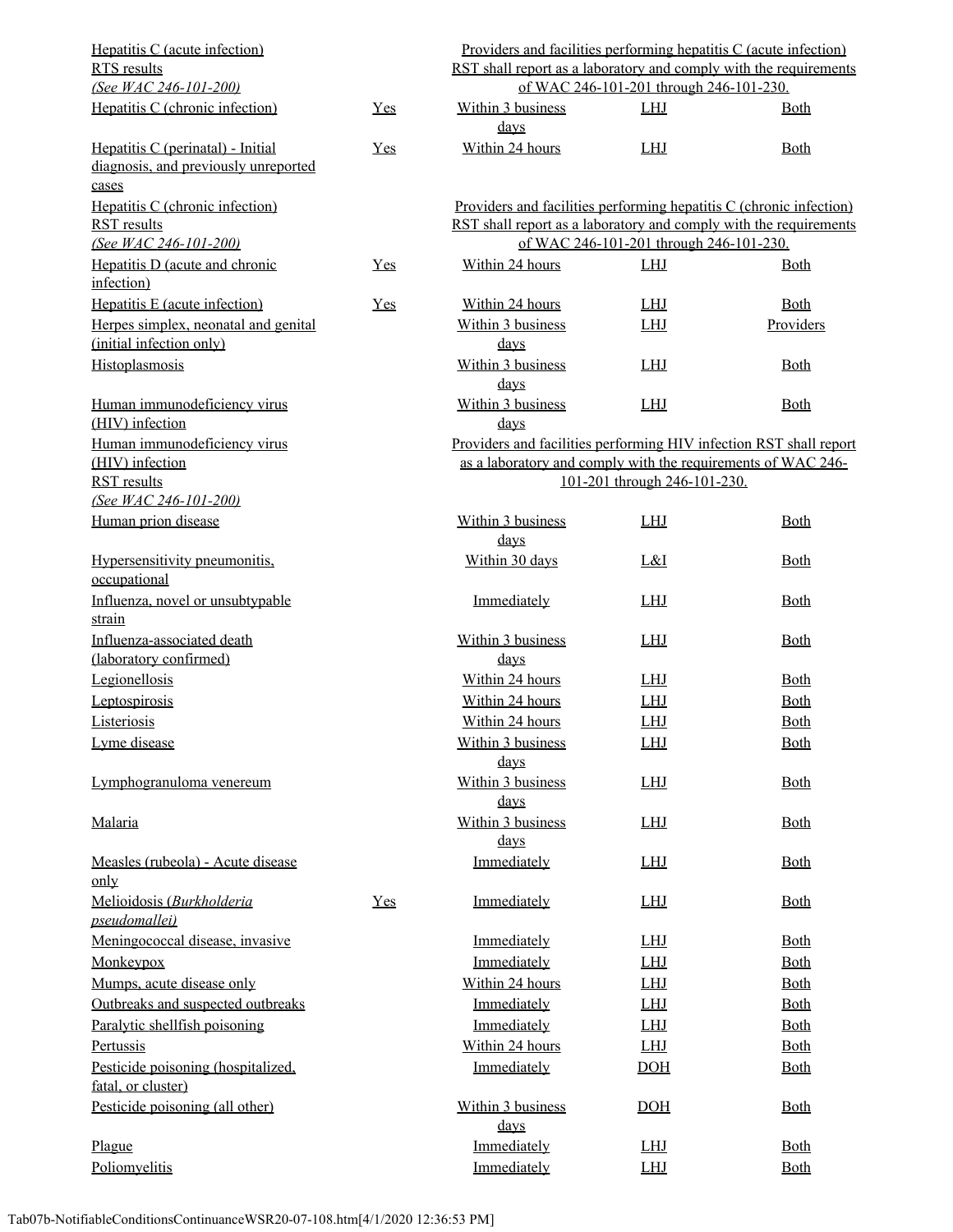| Pregnancy in patient with hepatitis B<br>virus                               |     | See "Hepatitis B, report pregnancy in hepatitis B virus infected | patients (including carriers)" |             |
|------------------------------------------------------------------------------|-----|------------------------------------------------------------------|--------------------------------|-------------|
| Psittacosis                                                                  |     | Within 24 hours                                                  | <b>LHJ</b>                     | <b>Both</b> |
| O fever                                                                      |     | Within 24 hours                                                  | <b>LHJ</b>                     | <b>Both</b> |
|                                                                              |     | Immediately                                                      |                                |             |
| Rabies (confirmed human or animal)<br>Rabies, suspected human exposure       |     |                                                                  | <u>LHJ</u><br><b>LHJ</b>       | <u>Both</u> |
| (suspected human rabies exposures                                            |     | Immediately                                                      |                                | <b>Both</b> |
| due to a bite from or other exposure                                         |     |                                                                  |                                |             |
| to an animal that is suspected of                                            |     |                                                                  |                                |             |
| being infected with rabies)                                                  |     |                                                                  |                                |             |
| Relapsing fever (borreliosis)                                                |     | Within 3 business<br>$_{\rm days}$                               | <b>LHJ</b>                     | <b>Both</b> |
| Rickettsia infection                                                         |     | Within 3 business<br>$\frac{days}{9}$                            | <b>LHJ</b>                     | <b>Both</b> |
| Rubella, acute disease only                                                  |     | Immediately                                                      | <b>LHJ</b>                     | <b>Both</b> |
| (including congenital rubella                                                |     |                                                                  |                                |             |
| syndrome)                                                                    |     |                                                                  |                                |             |
| Salmonellosis                                                                |     | Within 24 hours                                                  | <b>LHJ</b>                     | <b>Both</b> |
| Serious adverse reactions to                                                 |     | Within 3 business                                                | <b>LHJ</b>                     | <b>Both</b> |
| immunizations                                                                |     | days                                                             |                                |             |
| Shiga toxin-producing E. coli<br>(STEC)                                      | Yes | Immediately                                                      | <b>LHJ</b>                     | <b>Both</b> |
| infections/enterohemorrhagic E. coli                                         |     |                                                                  |                                |             |
| infections                                                                   |     |                                                                  |                                |             |
| Shigellosis                                                                  |     | Within 24 hours                                                  | <b>LHJ</b>                     | <u>Both</u> |
| Smallpox                                                                     |     | Immediately                                                      | <b>LHJ</b>                     | <b>Both</b> |
| Syphilis                                                                     |     | Within 3 business<br>$_{\rm days}$                               | <b>LHJ</b>                     | <b>Both</b> |
| Taeniasis                                                                    |     | Within 3 business<br><u>days</u>                                 | <b>LHJ</b>                     | <b>Both</b> |
| <b>Tetanus</b>                                                               |     | Within 3 business<br><u>days</u>                                 | <b>LHJ</b>                     | <b>Both</b> |
| Tick paralysis                                                               |     | Within 3 business<br>$_{\rm days}$                               | <b>LHJ</b>                     | <b>Both</b> |
| Trichinosis                                                                  |     | Within 3 business<br>days                                        | <u>LHJ</u>                     | <b>Both</b> |
| Tuberculosis disease (confirmed or<br>highly suspicious, i.e., initiation of |     | Within 24 hours                                                  | <b>LHJ</b>                     | <b>Both</b> |
| empiric treatment)                                                           |     |                                                                  |                                |             |
| Tularemia                                                                    |     | Immediately                                                      | <u>LHJ</u>                     | <b>Both</b> |
| Typhus                                                                       |     | Within 3 business<br>$_{\rm days}$                               | <b>LHJ</b>                     | <b>Both</b> |
| Vaccinia transmission                                                        |     | Immediately                                                      | <b>LHJ</b>                     | <b>Both</b> |
| Vancomycin-resistant                                                         | Yes | Within 24 hours                                                  | <b>LHJ</b>                     | <b>Both</b> |
| Staphylococcus aureus (not to                                                |     |                                                                  |                                |             |
| include vancomycin-intermediate)                                             |     |                                                                  |                                |             |
| Varicella-associated death                                                   |     | Within 3 business<br>days                                        | <b>LHJ</b>                     | <b>Both</b> |
| Vibriosis (Vibrio species not<br>including Vibrio cholerae O1 or<br>O(139)   | Yes | Within 24 hours                                                  | <b>LHJ</b>                     | <b>Both</b> |
| See Cholera (Vibrio cholerae O1 or<br>0139                                   |     |                                                                  |                                |             |
| Viral hemorrhagic fever                                                      |     | Immediately                                                      | <b>LHJ</b>                     | <b>Both</b> |
| Yellow fever                                                                 |     | Immediately                                                      | <b>LHJ</b>                     | <u>Both</u> |
| Yersiniosis                                                                  |     | Within 24 hours                                                  | LHJ                            | <u>Both</u> |
| Unexplained critical illness or death                                        |     | Within 24 hours                                                  | <b>LHJ</b>                     | <b>Both</b> |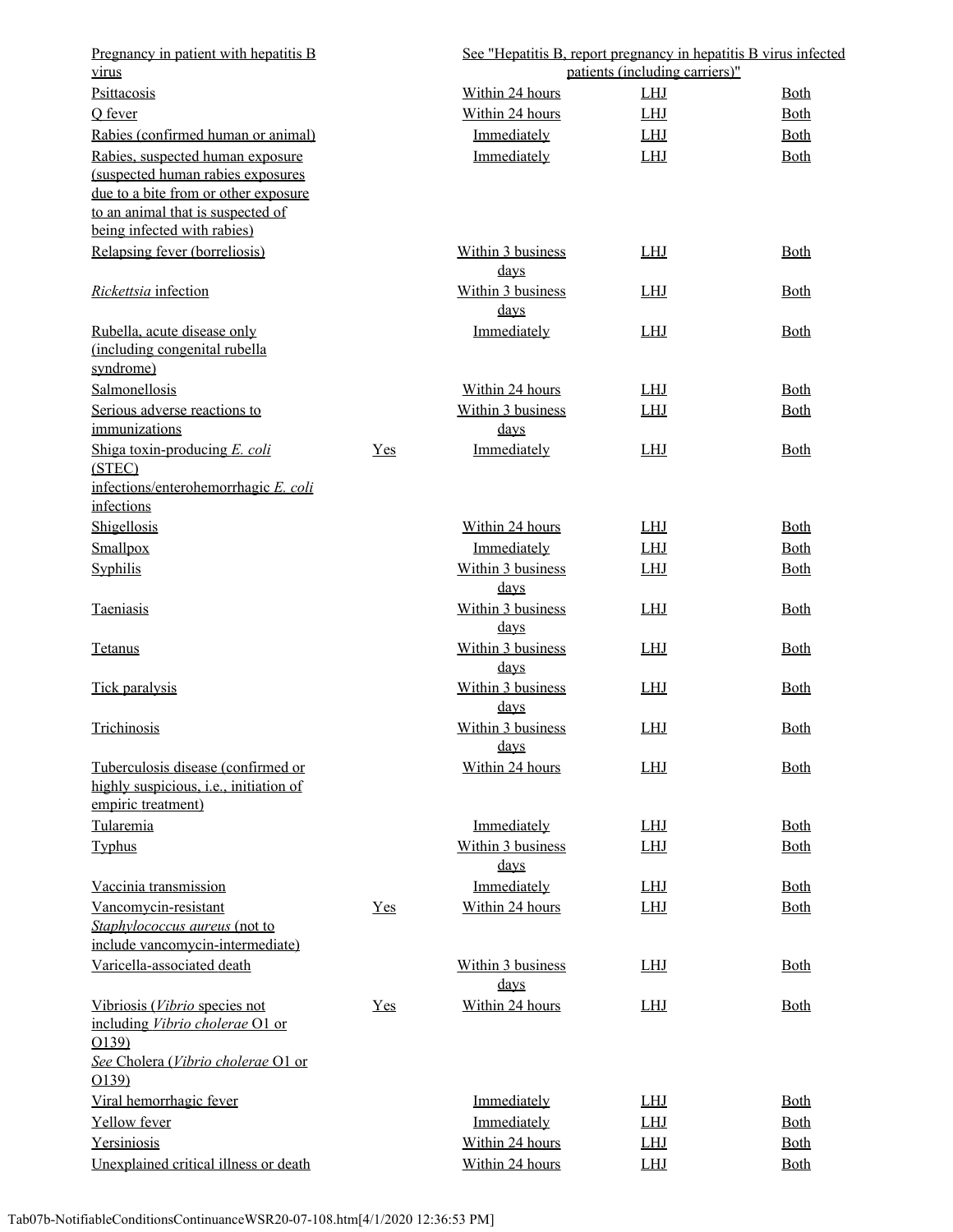#### AMENDATORY SECTION (Amending WSR 11-02-065, filed 1/4/11, effective 2/4/11)

#### WAC 246-101-105 Duties ((of the))—Health care providers and health care facilities.

((Health care providers shall:

(1) Notify the local health department where the patient resides, or, in the event that patient residence cannot be determined, the local health department in which the health care providers practice, regarding:

(a) Cases or suspected cases of notifiable conditions specified as notifiable to local health departments in Table HC-1 of WAC 246-101-101;

(b) Cases of conditions designated as notifiable by the local health officer within that health officer's jurisdiction;

(c) Outbreaks or suspected outbreaks of disease including, but not limited to, suspected or confirmed outbreaks of varicella, influenza, viral meningitis, health care-associated infection suspected due to contaminated food products or devices, or environmentally related disease;

(d) Known barriers which might impede or prevent compliance with orders for infection control or quarantine; and

(e) Name, address, and other pertinent information for any case, suspected case or carrier refusing to comply with prescribed infection control measures.

(2) Notify the department of conditions designated as notifiable to the local health department when:

(a) A local health department is closed or representatives of the local health department are unavailable at the time a case or suspected case of an immediately notifiable condition occurs;

(b) A local health department is closed or representatives of the local health department are unavailable at the time an outbreak or suspected outbreak of communicable disease occurs.

(3) Notify the department of pesticide poisoning that is fatal, causes hospitalization or occurs in a cluster.

(4) Notify the department regarding cases of notifiable conditions specified as notifiable to the department in Table HC-1 of WAC 246-101-101.

(5) Assure that positive preliminary test results and positive final test results for notifiable conditions of specimens referred to laboratories outside of Washington for testing are correctly notified to the local health department of the patient's residence or the department as specified in Table Lab-1 of WAC 246-101-201. This requirement can be satisfied by:

(a) Arranging for the referral laboratory to notify either the local health department, the department, or both; or

(b) Forwarding the notification of))(1) Unless a health care facility has assumed the notification duties of the principal health care provider under subsection (4) of this section, the principal health care provider shall submit individual case reports:

(a) To the required public health authority under Table HC-1 of WAC 246-101-101 and the requirements of WAC 246-101-110 and 246-101-115, and this section;

(b) To the local health jurisdiction as required by the local health officer within that health officer's jurisdiction. (2) A health care facility shall submit individual case reports:

(a) To the required public health authority under Table HC-1 of WAC 246-101-101 and the requirements of WAC 246-101-110 and 246-101-115, and this section that occur or are treated in their facilities.

(b) To the local health jurisdiction as required by the local health officer within that health officer's jurisdiction.

(3) This section does not require a health care provider or a health care facility to confirm the absence of cases of conditions listed in Table HC-1 of WAC 246-101-101.

(4) A health care facility may assume the notification requirements established in this chapter for a health care provider practicing within the health care facility.

(5) A health care facility shall not assume the notification requirements established in this chapter for a laboratory that is a component of the health care facility.

(6) Health care providers and health care facilities shall:

(a) Provide the laboratory with the following information for each test ordered for a notifiable condition:

(i) Patient's first and last name;

(ii) Patient's physical address including zip code;

(iii) Patient's date of birth;

(iv) Patient's sex;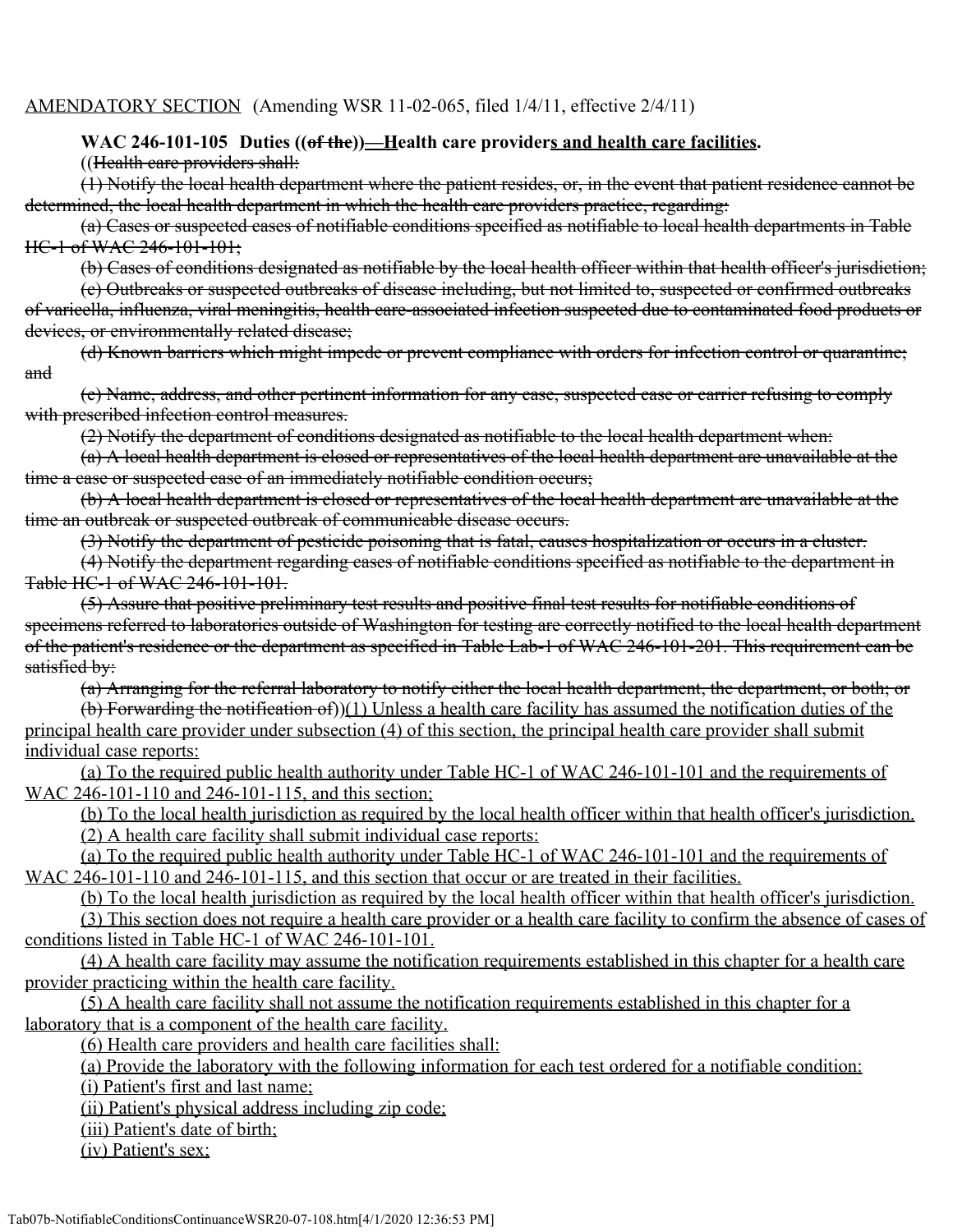(v) For hepatitis B tests only, pregnancy status (pregnant/not pregnant/unknown) of patients twelve to fifty years of age only;

(vi) Patient's best contact telephone number;

(vii) Patient's medicaid status, for blood lead level tests for patients less than seventy-two months of age only; (viii) Requesting health care provider's name;

(ix) Requesting health care provider's phone number;

(x) Address where patient received care;

(xi) Specimen type;

(xii) Specimen collection date; and

(xiii) Condition being tested for.

(b) For specimens associated with a notifiable condition sent to a laboratory outside of Washington state, provide the laboratory with the information under (a) of this subsection, Table Lab-1 of WAC 246-101-201, and WAC 246-101- 220 and 246-101-225.

(c) If the presumptive or final test results are consistent with Table Lab-1 of WAC 246-101-201, the health care provider or health care facility shall either:

(i) Confirm the laboratory submitted the case report consistent with WAC 246-101-220 and 246-101-225; or

(ii) Submit the ((test result))presumptive and final test results from the ((referral))out-of-state laboratory ((to the local health department, the department, or both.

(6)))with the case report according to the requirements of this chapter.

(d) Cooperate with public health authorities during investigation of:

 $((a)$  Circumstances of a case or suspected))(i) A case of a notifiable condition ((or other communicable disease)); and

 $((\theta))$ (ii) An outbreak or suspected outbreak (( $\theta$ f disease)).

 $(( (7)))(e)$  Maintain an infection control program as described in WAC 246-320-176 for hospitals and WAC 246-330-176 for ambulatory surgical facilities;

(f) Provide adequate and understandable instruction in disease control measures to each patient who has been diagnosed with a case of a communicable disease, and to contacts who may have been exposed to the disease( $($ .

(8) Maintain responsibility for deciding date of discharge for hospitalized tuberculosis patients.

(9) Notify the local health officer of intended discharge of tuberculosis patients in order to assure appropriate outpatient arrangements are arranged.

(10) By July 1, 2011, when ordering a laboratory test for a notifiable condition as identified in Table HC-1 of WAC 246-101-101, providers must provide the laboratory with the following information for each test order:

(a) Patient name;

(b) Patient address including zip code;

(c) Patient date of birth;

(d) Patient sex;

(e) Name of the principal health care provider;

(f) Telephone number of the principal health care provider;

(g) Type of test requested;

(h) Type of specimen;

(i) Date of ordering specimen collection.)); and

(g) Notify the local health jurisdiction of:

(i) Known barriers that might impede or prevent compliance with infection control measures; and

(ii) Name, address, and other pertinent information for any case or carrier refusing to comply with infection control measures.

(7) Health care providers and health care facilities may provide health information, demographic information, or infectious or noninfectious condition information in addition to the information required under this chapter when the provider or facility determines that the additional information will aid the public health authority in protecting and improving the public's health through prevention and control of infectious and noninfectious conditions.

(8) When a health care provider or health care facility submits information under subsection (7) of this section, they shall submit the information under the requirements of WAC 246-101-110.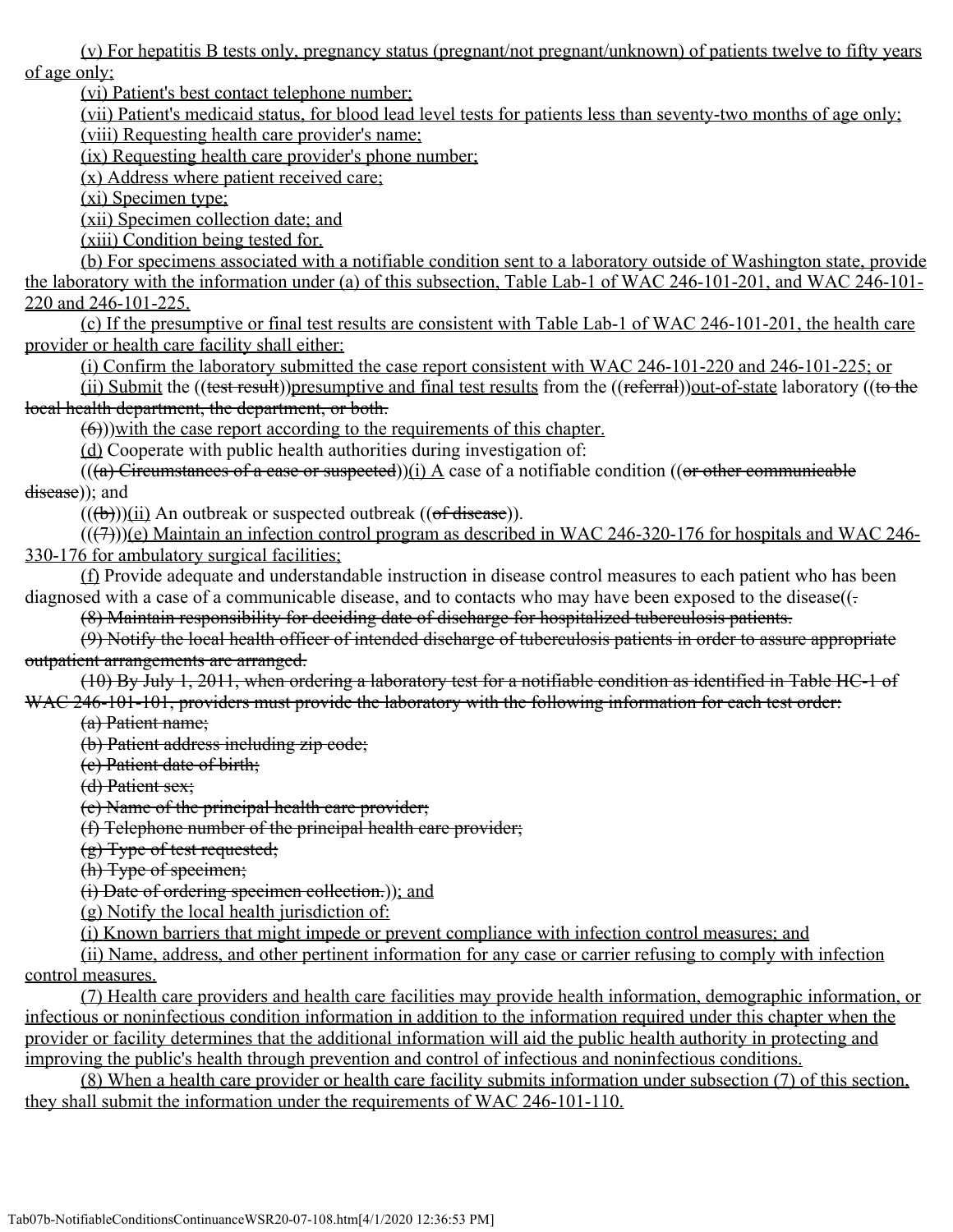### **WAC 246-101-110 Means of notification—Health care providers and health care facilities.**

Health care providers ((shall adhere to the following timelines and procedures:

(1) Conditions designated as immediately notifiable must be reported to the local health officer or the department, as specified in Table HC-1 of WAC 246-101-101, immediately as the time of diagnosis or suspected diagnosis. This applies twenty-four hours a day, seven days a week. Each local health jurisdiction, as well as the department, maintains after-hours emergency phone contacts for this purpose. A party sending a report by secure facsimile copy or secure electronic transmission during normal business hours must confirm immediate receipt by a live person.

(2) Conditions designated as notifiable within twenty-four hours must be reported to the local health officer or the department, as specified in Table HC-1 of WAC 246-101-101, within twenty-four hours of diagnosis or suspected diagnosis, seven days a week. Reports during normal public health business hours may be sent by secure electronic transmission, telephone, or secure facsimile copy of a case report. A party sending a report outside of normal public health business hours must use the after-hours emergency phone contact for the appropriate jurisdiction.

(3) Conditions designated as notifiable within three business days must be reported to the local health officer or department, as specified in Table HC-1 of WAC 246-101-101, within three business days. Notification may be sent by written case report, secure electronic transmission, telephone, or secure facsimile copy of a case report; and

(4) Conditions designated as notifiable on a monthly basis must be reported to the local health officer or the department, as specified in Table HC-1 of WAC 246-101-101, on a monthly basis. Notification may be sent by written case report, secure electronic transmission, telephone, or secure facsimile copy of a case report))and health care facilities shall:

(1) Submit a case report for each case under Table HC-1 of WAC 246-101-101, 246-101-115, and this section by secure electronic data transmission;

(2) Submit a case report to the department instead of the local health jurisdiction when:

(a) The local health jurisdiction is closed or representatives of the local health jurisdiction are unavailable:

(i) For immediately notifiable conditions; or

(ii) At the time an outbreak or suspected outbreak of a communicable disease occurs.

(b) The patient who is the subject of the case report resides outside Washington state and is a visitor to Washington state;

(3) Call the public health authority designated for the condition in Table HC-1 of WAC 246-101-101 immediately and confirm receipt of a case report for conditions designated as:

(a) Immediately notifiable; or

(b) Notifiable within twenty-four hours if the case report is submitted outside of the local health jurisdiction's normal business hours.

AMENDATORY SECTION (Amending WSR 11-02-065, filed 1/4/11, effective 2/4/11)

**WAC 246-101-115 Content of ((notifications))case reports—Health care providers and health care facilities.**

(1) ((For each condition listed in Table HC-1 of WAC 246-101-101,))Health care providers and health care facilities shall provide the following information ((for))in each case ((or suspected case))report for a notifiable condition, excluding occupational traumatic injury hospitalizations:

(a) Patient's first and last name;

(b) Patient's physical address including zip code;

(c) ((Patient telephone number;

 $(d)$ )) Patient's date of birth;

 $((e))$ (d) Patient's sex;

 $((\text{f})))$ (e) For hepatitis B acute or chronic infection case reports, pregnancy status (pregnant/not pregnant/unknown) of patients twelve to fifty years of age;

(f) Patient's best contact telephone number;

(g) Name of the principal health care provider;

(h) Telephone number of the principal health care provider;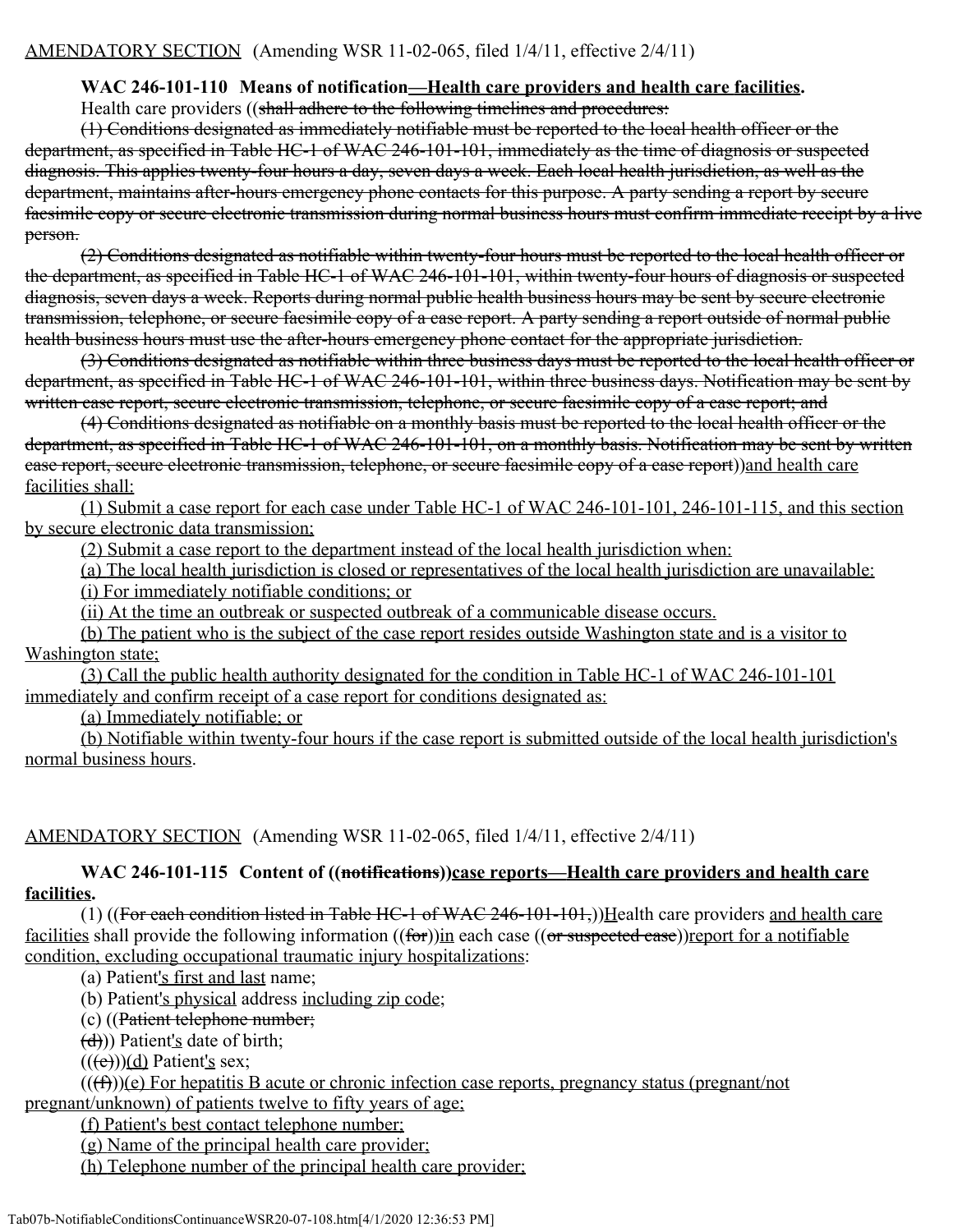(i) Address where patient received care;

(j) Name of the person providing the report;

(k) Telephone number of the person providing the report;

 $(1)$  Diagnosis or suspected diagnosis of  $((disease or))$ the condition; and

 $((\frac{1}{(g)}))$ (m) Pertinent laboratory  $((\frac{data}{r})$ results, if available( $(\frac{1}{r})$ 

(h) Name of the principal health care provider;

(i) Telephone number of the principal health care provider;

(i) Address of the principal health care provider;

(k) Name and telephone number of the person providing the report; and

(l) Other information as the department may require on forms generated by the department)).

(2) The local health officer  $((\sigma r))$  and the state health officer may  $((\dot{r}$  equire other)) request additional information of epidemiological or public health value when conducting a case investigation or to otherwise prevent and control a specific notifiable condition.

# AMENDATORY SECTION (Amending WSR 11-02-065, filed 1/4/11, effective 2/4/11)

### **WAC 246-101-120 Handling ((of case reports and medical))confidential information—Health care providers and health care facilities.**

(1) All records and specimens  $((\overline{\text{containing}}))$ related to a case that contain or are accompanied by patient identifying information are confidential. Patient identifying information includes information that can directly or indirectly identify a patient.

(2) Health care providers, health care facilities, and health care facility personnel shall maintain the confidentiality of patient health care information consistent with chapter [70.02](http://app.leg.wa.gov/RCW/default.aspx?cite=70.02) RCW and any other applicable confidentiality laws.

(3) Health care providers and health care facilities shall:

(a) Establish and implement policies and procedures to maintain confidentiality of health care information under this section, and chapters [70.02](http://app.leg.wa.gov/RCW/default.aspx?cite=70.02) and [70.24](http://app.leg.wa.gov/RCW/default.aspx?cite=70.24) RCW.

 $((2)$  Health care providers who know of a person with a notifiable condition, other than a sexually transmitted disease, shall release identifying information only to other individuals responsible for protecting the health and wellbeing of the public through control of disease, including the local health department.

(3) Health care providers with knowledge of a person with sexually transmitted disease, and following the basic principles of health care providers, which respect the human dignity and confidentiality of patients:

(a) May disclose the identity of a person or release identifying information only as specified in RCW [70.24.105;](http://app.leg.wa.gov/RCW/default.aspx?cite=70.24.105) and

(b) Shall under RCW [70.24.105](http://app.leg.wa.gov/RCW/default.aspx?cite=70.24.105)(6), use only the following customary methods for exchange of medical information:

(i) Health care providers may exchange medical information related to HIV testing, HIV test results, and confirmed HIV or confirmed STD diagnosis and treatment in order to provide health care services to the patient. This means that information shared impacts the care or treatment decisions concerning the patient; and the health care provider requires the information for the patient's benefit.

(ii) Health care providers responsible for office management are authorized to permit access to a patient's medical information and medical record by medical staff or office staff to carry out duties required for care and treatment of a patient and the management of medical information and the patient's medical record.

(c) Health care providers))(b) When conducting a clinical HIV research project ((shall)), report the identity of an individual participating in the project unless:

(i) The project has been approved by an institutional review board; and

(ii) The project has a system in place to remind referring health care providers of ((their reporting obligations))notification requirements under this chapter.

(((4) Health care providers shall establish and implement policies and procedures to maintain confidentiality related to a patient's medical information.))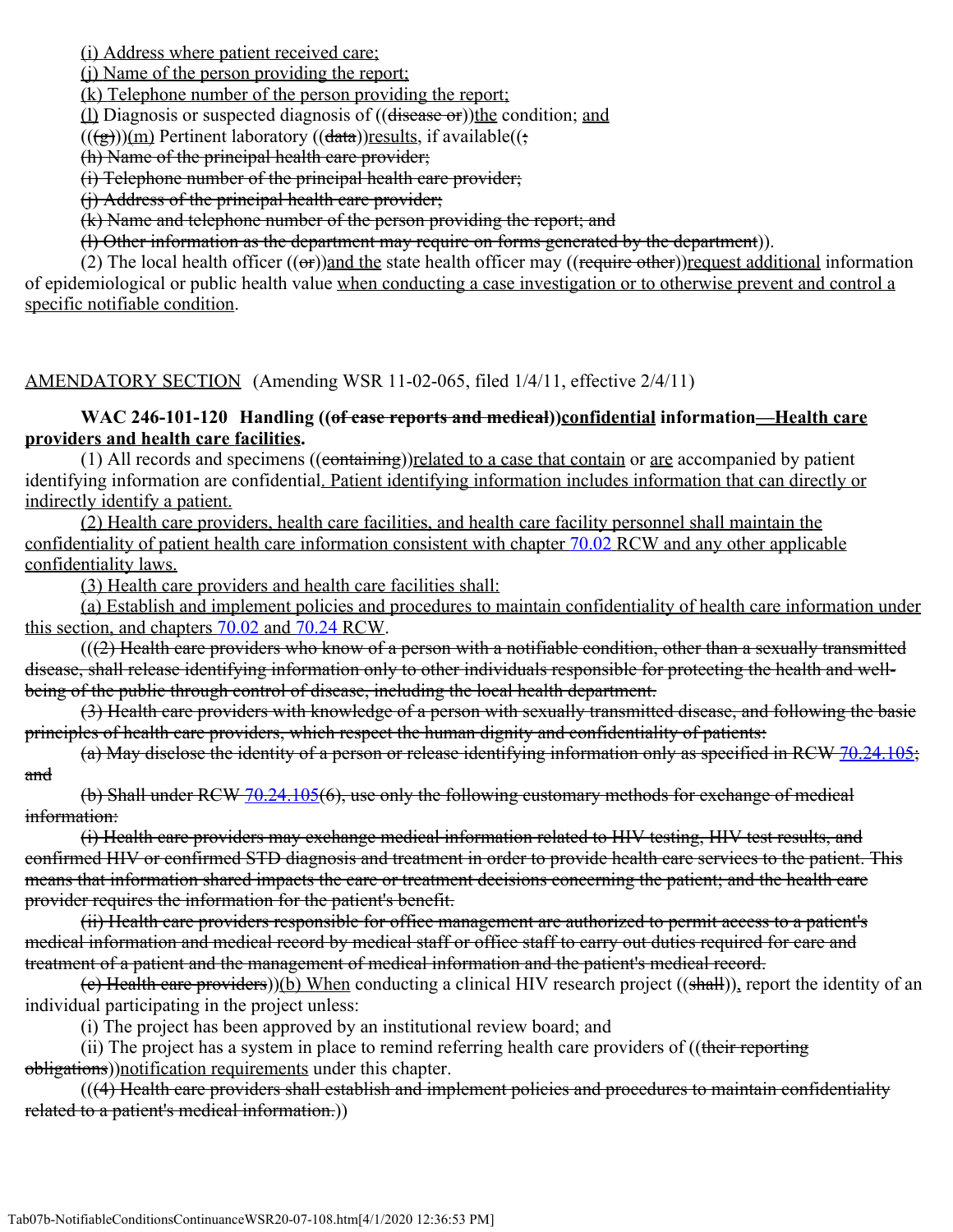#### **PART III: NOTIFIABLE CONDITIONS—LABORATORIES AND LABORATORY DIRECTORS**

#### NEW SECTION

#### **WAC 246-101-200 Rapid screening testing.**

An individual or entity including, but not limited to, health care providers and health care facilities, that conduct an RST for any of the following conditions, meets the definition of a laboratory under this chapter, and shall comply with WAC 246-101-201 through 246-101-230:

(1) Blood lead level testing;

- (2) Hepatitis C (acute infection);
- (3) Hepatitis C (chronic infection); or
- (4) HIV infection.

AMENDATORY SECTION (Amending WSR 11-02-065, filed 1/4/11, effective 2/4/11)

#### **WAC 246-101-201 Notifiable conditions ((and))—Laboratories.**

((This section describes the conditions about which Washington's laboratories must notify public health authorities of on a statewide basis. The board finds that the conditions in Table Lab-1 of this section are notifiable for the prevention and control of communicable and noninfectious diseases and conditions in Washington. The board also finds that submission of specimens for many of these conditions will further prevent the spread of disease.

(1) Laboratory directors shall notify public health authorities of positive preliminary test results and positive final test results of the conditions identified in Table Lab-1 of this section as individual case reports and provide specimen submissions following the requirements in WAC 246-101-205, 246-101-210, 246-101-215, 246-101-220, 246-101-225, and 246-101-230.

(2) Local health officers may require additional conditions to be notifiable within the local health officer's *jurisdiction.* 

#### Table Lab-1 (Conditions Notifiable by Laboratory Directors)

| Notifiable Condition               | <b>Time Frame for</b><br>Notification | Notifiable to<br>Local Health<br><b>Department</b> | Notifiable to<br>Department of<br>Health | <b>Specimen Submission</b><br>to Department of<br>Health<br>(Type & Timing) |
|------------------------------------|---------------------------------------|----------------------------------------------------|------------------------------------------|-----------------------------------------------------------------------------|
| Arboviruses                        | 2 business days                       | N                                                  |                                          | $\Theta$ n request                                                          |
| (West Nile virus, eastern and      |                                       |                                                    |                                          |                                                                             |
| western equine encephalitis,       |                                       |                                                    |                                          |                                                                             |
| dengue, St. Louis encephalitis, La |                                       |                                                    |                                          |                                                                             |
| Crosse encephalitis, Japanese      |                                       |                                                    |                                          |                                                                             |
| eneephalitis, Powassan,            |                                       |                                                    |                                          |                                                                             |
| California scrogroup,              |                                       |                                                    |                                          |                                                                             |
| Chikungunya)                       |                                       |                                                    |                                          |                                                                             |
| Aeute:                             |                                       |                                                    |                                          |                                                                             |
| IgM positivity                     |                                       |                                                    |                                          |                                                                             |
| PCR positivity                     |                                       |                                                    |                                          |                                                                             |
| Viral isolation                    |                                       |                                                    |                                          |                                                                             |
| Bacillus anthracis (Anthrax)       | <b>Immediately</b>                    | N                                                  |                                          | Culture (2 business                                                         |
|                                    |                                       |                                                    |                                          | $\frac{days}{3}$                                                            |
| Blood Lead Level                   | Elevated Levels -                     |                                                    | N                                        |                                                                             |
|                                    | 2 business days                       |                                                    |                                          |                                                                             |
|                                    | Nonelevated                           |                                                    |                                          |                                                                             |
|                                    | <b>Levels - Monthly</b>               |                                                    |                                          |                                                                             |
| Bordetella pertussis (Pertussis)   | Within 24 hours                       | N                                                  |                                          | <del>Culture, when</del>                                                    |
|                                    |                                       |                                                    |                                          | available (2 business                                                       |

days)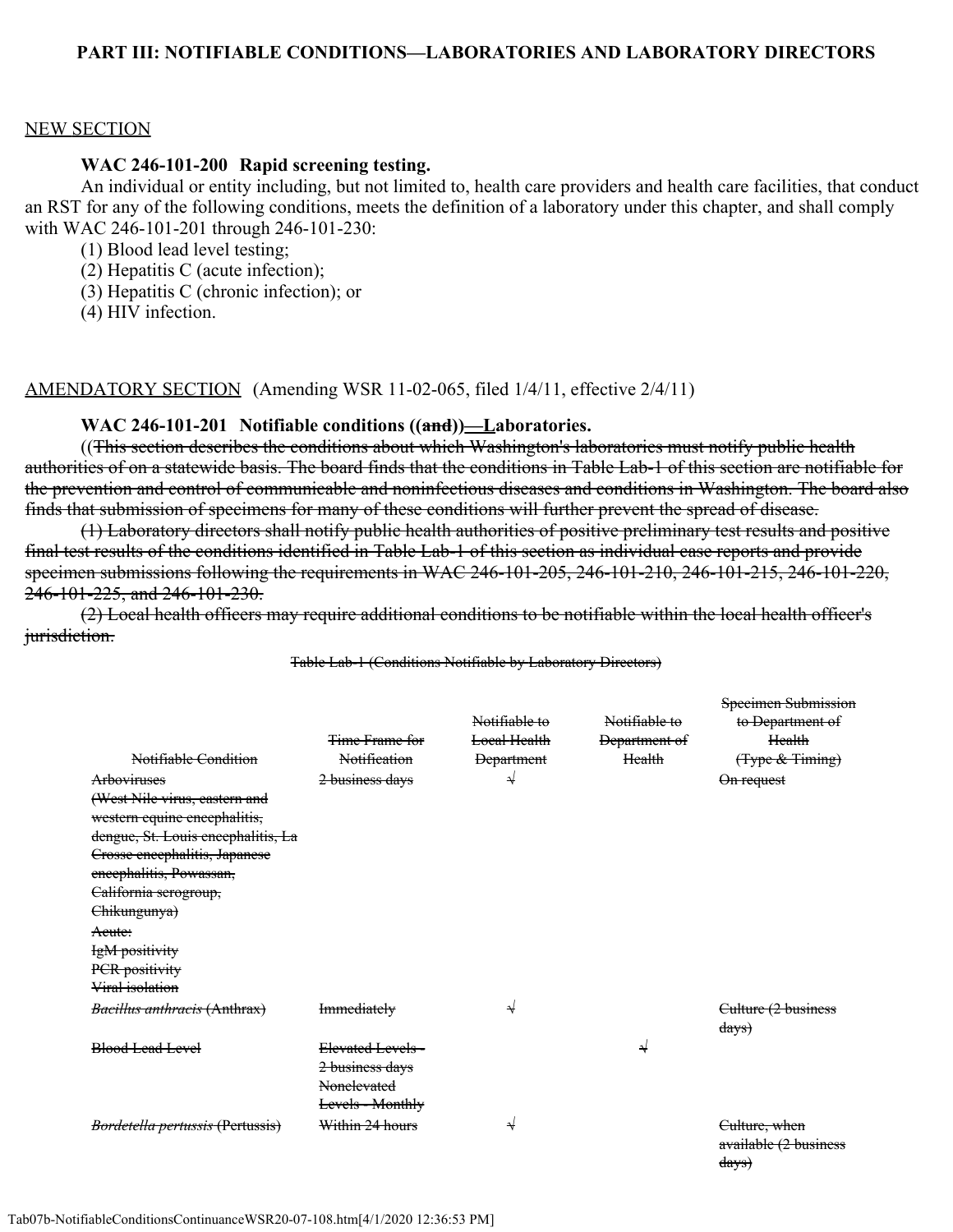| Borrelia burgdorferi (Lyme<br>disease)                                                    | 2 business days            | N                                                                                              |                                             | On request                                                                                                                                                                                                             |
|-------------------------------------------------------------------------------------------|----------------------------|------------------------------------------------------------------------------------------------|---------------------------------------------|------------------------------------------------------------------------------------------------------------------------------------------------------------------------------------------------------------------------|
| <del>Borrelia hermsii or recurrentis</del><br>(Relapsing fever, tick- or louse-<br>borne) | Within 24 hours            | N                                                                                              |                                             | On request                                                                                                                                                                                                             |
| <b>Brucella species (Brucellosis)</b>                                                     | Within 24 hours            | N                                                                                              |                                             | Cultures (2 business<br>$\frac{days}{9}$                                                                                                                                                                               |
| Burkholderia mallei and<br>pseudomallei                                                   | <b>Immediately</b>         |                                                                                                |                                             | Culture (2 business<br>days); additional<br>specimens when<br>available                                                                                                                                                |
| Campylobacter species<br>(Campylobacteriosis)                                             | <del>2 business days</del> | N                                                                                              |                                             | On request                                                                                                                                                                                                             |
| CD4 + (T4) lymphocyte counts<br>and/or CD4 + (T4) (patients aged<br>thirteen or older)    | Monthly                    | Only when the<br>local health<br>department is<br>designated by the<br>Department of<br>Health | $\sqrt{\frac{1}{2}}$ Except King<br>County) |                                                                                                                                                                                                                        |
| Chlamydophila psittaci<br>(Psittacosis)                                                   | Within 24 hours            | N                                                                                              |                                             | On request                                                                                                                                                                                                             |
| Chlamydia trachomatis                                                                     | <del>2 business days</del> | N                                                                                              |                                             |                                                                                                                                                                                                                        |
| <del>Clostridium botulinum</del><br>(Botulism)                                            | <b>Immediately</b>         | N                                                                                              |                                             | Serum and/or stool;<br>any other specimens<br>available (i.e., foods<br>submitted for<br>suspected foodborne<br>ease; debrided tissue<br>submitted for<br>suspected wound<br>botulism) (2 business<br><del>days)</del> |
| Corynebacterium diphtheriae<br>(Diphtheria)                                               | <b>Immediately</b>         | N                                                                                              |                                             | Culture (2 business<br><del>days)</del>                                                                                                                                                                                |
| Coxiella burnetii (Q fever)                                                               | Within 24 hours            | N                                                                                              |                                             | Culture (2 business<br>$\frac{days}{9}$                                                                                                                                                                                |
| Cryptococcus non v. neoformans                                                            | N/A                        | N/A                                                                                            |                                             | Culture (2 business<br>days) or other<br>specimens upon<br>request                                                                                                                                                     |
| Cryptosporidium<br>(Cryptosporidiosis)                                                    | <del>2 business days</del> | N                                                                                              |                                             | On request                                                                                                                                                                                                             |
| Cyclospora cayetanensis<br>(Cyclosporiasis)                                               | <del>2 business days</del> | N                                                                                              |                                             | Specimen (2 business<br>$\frac{days}{9}$                                                                                                                                                                               |
| E. coli - Refer to "Shiga toxin-<br>producing E. coli"                                    | <b>Immediately</b>         | N                                                                                              |                                             |                                                                                                                                                                                                                        |
| Francisella tularensis<br>(Tularemia)                                                     | <b>Immediately</b>         | N                                                                                              |                                             | Culture or other<br>appropriate elinical<br>material (2 business<br>days)                                                                                                                                              |
| Giardia lamblia (Giardiasis)                                                              | <del>2 business days</del> | N                                                                                              |                                             | On request                                                                                                                                                                                                             |
| Haemophilus influenzae (children<br>< 5 years of age)                                     | <b>Immediately</b>         | N                                                                                              |                                             | Culture, from sterile<br>sites only, when type<br>$\frac{1}{18}$ unknown $(2)$<br>business days)                                                                                                                       |
| Hantavirus                                                                                | Within 24 hours            | N                                                                                              |                                             | On request                                                                                                                                                                                                             |
| Hepatitis A virus (acute) by IgM<br>positivity                                            | Within 24 hours            | N                                                                                              |                                             | On request                                                                                                                                                                                                             |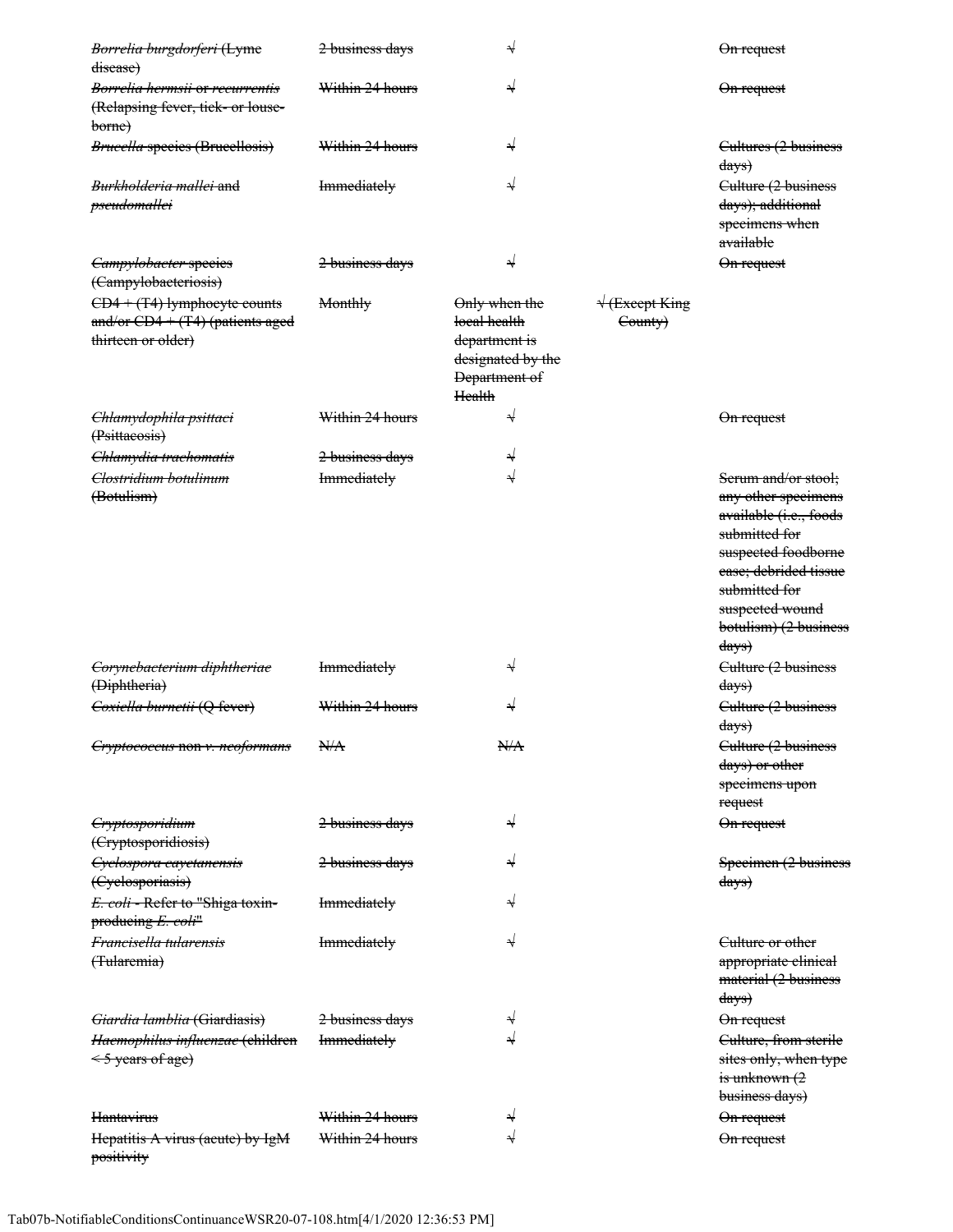| (Hepatoeellular enzyme levels to                         |                            |                             |                                   |                               |
|----------------------------------------------------------|----------------------------|-----------------------------|-----------------------------------|-------------------------------|
| aecompany report)                                        |                            |                             |                                   |                               |
| Hepatitis B virus (acute) by IgM                         | Within 24 hours            | N                           |                                   | <del>On request</del>         |
| positivity                                               |                            |                             |                                   |                               |
| Hepatitis B virus                                        | Monthly                    | N                           |                                   |                               |
| -HBsAg (Surface antigen)                                 |                            |                             |                                   |                               |
| -HBeAg (E antigen)                                       |                            |                             |                                   |                               |
| -HBV DNA                                                 |                            |                             |                                   |                               |
| Hepatitis C virus                                        | Monthly                    | N                           |                                   |                               |
| Hepatitis D virus                                        | <del>2 business days</del> | N                           |                                   | On request                    |
| Hepatitis E virus                                        | Within 24 hours            |                             |                                   | <del>On request</del>         |
| Human immunodeficiency virus                             | <del>2 business days</del> | Only when the               | $\sqrt{\text{Except King}}$       |                               |
| (HIV) infection (for example,                            |                            | loeal health                | County)                           |                               |
| positive Western Blot assays, P24                        |                            | <del>department is</del>    |                                   |                               |
| antigen or viral culture tests)                          |                            | designated by the           |                                   |                               |
|                                                          |                            | <b>Department of</b>        |                                   |                               |
|                                                          |                            | <b>Health</b>               |                                   |                               |
| Human immunodeficiency virus                             | Monthly                    | Only when the               | $\sqrt{\frac{1}{2}}$ (Except King |                               |
| (HIV) infection (ll viral load                           |                            | local health                | County)                           |                               |
| detection test results - detectable                      |                            | department is               |                                   |                               |
| and undetectable)                                        |                            | designated by the           |                                   |                               |
|                                                          |                            | Department of               |                                   |                               |
|                                                          |                            | Health                      |                                   |                               |
| <del>Influenza virus, novel or</del>                     | <b>Immediately</b>         | N                           |                                   | <b>Isolate or clinical</b>    |
| unsubtypable strain                                      |                            |                             |                                   | specimen (2 business          |
|                                                          |                            |                             |                                   | $\frac{days}{9}$              |
| Legionella species                                       | Within 24 hours            | N                           |                                   | Culture (2 business           |
| (Legionellosis)                                          |                            |                             |                                   | days)                         |
| Leptospira species                                       | Within 24 hours            | N                           |                                   | On request                    |
| (Leptospirosis)                                          |                            |                             |                                   |                               |
| <del>Listeria monocytogenes</del>                        | Within 24 hours            | N                           |                                   | Culture (2 business           |
| (Listeriosis)                                            |                            |                             |                                   | $\frac{days}{3}$              |
| Measles virus (rubeola)                                  | <b>Immediately</b>         | N                           |                                   | Isolate or clinical           |
| <del>Acute:</del>                                        |                            |                             |                                   | specimen associated           |
| IgM positivity                                           |                            |                             |                                   | with positive result (2       |
| PCR positivity                                           |                            |                             |                                   | business days)                |
| Mumps virus                                              | Within 24 hours            | N                           |                                   | Isolate or clinical           |
| Acute:                                                   |                            |                             |                                   | specimen associated           |
| IgM positivity                                           |                            |                             |                                   | with positive result (2       |
| PCR positivity                                           |                            |                             |                                   | business days)                |
| Mycobacterium tuberculosis<br>(Tubereulosis)             | <del>2 business days</del> |                             | N                                 | Culture (2 business           |
|                                                          |                            |                             |                                   | $\frac{days}{9}$              |
| Mycobacterium tuberculosis<br>(Tubereulosis) (Antibiotie | <del>2 business days</del> |                             | N                                 |                               |
| sensitivity for first isolates)                          |                            |                             |                                   |                               |
| <del>Neisseria gonorrhoeae</del>                         | <del>2 business days</del> | N                           |                                   |                               |
| (Gonorrhea)                                              |                            |                             |                                   |                               |
| <del>Neisseria meningitidis</del>                        | <b>Immediately</b>         | N                           |                                   | Culture (from sterile         |
| (Meningoeoceal disease)                                  |                            |                             |                                   | sites only) (2 business       |
|                                                          |                            |                             |                                   | days)                         |
| Plasmodium species (Malaria)                             | <del>2 business days</del> |                             |                                   | On request                    |
| Poliovirus                                               | <b>Immediately</b>         | N                           |                                   | <b>Isolate or clinical</b>    |
| <del>Acute:</del>                                        |                            |                             |                                   | specimen associated           |
| IgM positivity                                           |                            |                             |                                   | with positive result $(2)$    |
| PCR positivity                                           |                            |                             |                                   | business days)                |
| Rabies virus (human or animal)                           | <b>Immediately</b>         | $\sqrt{\text{(Pathology)}}$ |                                   | Clinical specimen             |
|                                                          |                            | Report Only)                |                                   | associated with               |
|                                                          |                            |                             |                                   | <del>positive result (2</del> |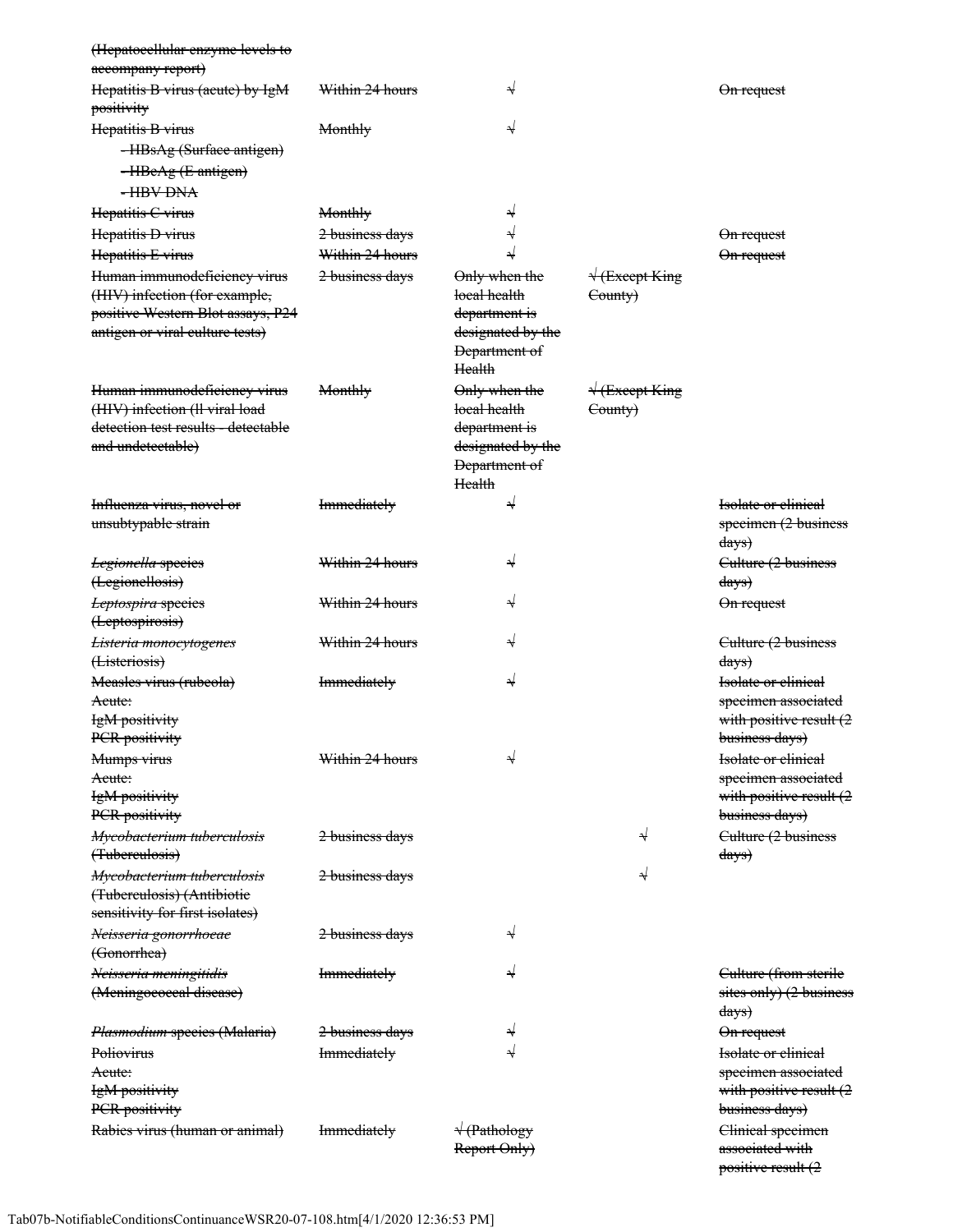|                                             |                    |   | business days)             |
|---------------------------------------------|--------------------|---|----------------------------|
| Salmonella species                          | Within 24 hours    | N | Culture (2 business        |
| (Salmonellosis)                             |                    |   | $\frac{days}{3}$           |
| <b>SARS-associated coronavirus</b>          | <b>Immediately</b> | ⇃ | <b>Isolate or clinical</b> |
|                                             |                    |   | specimen associated        |
|                                             |                    |   | with positive result (2    |
|                                             |                    |   | business days)             |
| Shiga toxin-producing E. coli               | <b>Immediately</b> | ↵ | Culture (2 business        |
| (enterohemorrhagie E. coli                  |                    |   | days) or specimen if       |
| including, but not limited to, E.           |                    |   | no culture is available    |
| coli $\Theta$ 157:H7)                       |                    |   |                            |
| Shigella species (Shigellosis)              | Within 24 hours    | ⇃ | Culture (2 business        |
|                                             |                    |   | <del>days)</del>           |
| <i><b>Treponema pallidum (Syphilis)</b></i> | 2 business days    | N | Serum (2 business          |
|                                             |                    |   | $\frac{days}{9}$           |
| <b>Trichinella</b> species                  | 2 business days    | N | $on request$               |
| Vancomycin-resistant                        | Within 24 hours    |   | Culture (2 business        |
| Staphylococcus aureus                       |                    |   | $\frac{days}{x}$           |
| Variola virus (smallpox)                    | <b>Immediately</b> | N | Isolate or clinical        |
|                                             |                    |   | specimen associated        |
|                                             |                    |   | with positive result (2    |
|                                             |                    |   | business days)             |
| <del>Vibrio cholerae O1 or O139</del>       | <b>Immediately</b> | D | Culture (2 business        |
| (Cholera)                                   |                    |   | <del>days)</del>           |
| <b>Vibrio species (Vibriosis)</b>           | Within 24 hours    | N | Culture (2 business        |
|                                             |                    |   | $\frac{days}{3}$           |
| Viral hemorrhagie fever:                    | <b>Immediately</b> | N | Isolate or clinical        |
| Arenaviruses                                |                    |   | specimen associated        |
| <b>Bunyaviruses</b>                         |                    |   | with positive result (2    |
| <b>Filoviruses</b>                          |                    |   | business days)             |
| <b>Flaviviruses</b>                         |                    |   |                            |
| Yellow fever virus                          | <b>Immediately</b> | D | Serum (2 business          |
|                                             |                    |   | $\frac{days}{3}$           |
| <i>Yersinia enterocolitica</i> or           | Within 24 hours    | N | On request                 |
| pseudotuberculosis                          |                    |   |                            |
| Yersinia pestis (Plague)                    | <b>Immediately</b> | N | Culture or other           |
|                                             |                    |   | appropriate clinical       |
|                                             |                    |   | material (2 business       |
|                                             |                    |   | <del>days)</del>           |

(√) Indicates which agency should receive case and suspected case reports.

(3) The local health department may request laboratory reporting of additional test results pertinent to an investigation of a notifiable condition (e.g., hepatocellular enzyme levels for hepatitis or negative stool test results on salmonellosis resereening).

(4) Laboratory directors may notify the local health department, the department, or both of other laboratory results.))(1) For the purposes of Table Lab-1:

(a) "At least annually" means deidentified negative screening results may be submitted in a single report no less than once per year, but may be submitted more frequently as a single report or as individual screening results.

(b) "Deidentified negative screening result" means an initial test result that indicates the absence of disease, and that has personally identifiable information removed from it using the Health Insurance Portability and Accountability Act of 1996 Safe Harbor method defined in 45 C.F.R. 164.514. A deidentified negative screening result does not include a negative test result associated with a previous positive test result, such as a negative nucleic acid or viral load test that is performed after a positive antibody or antigen test.

(c) "LHJ" means where the patient resides, or, in the event that patient residence cannot be determined, the local health jurisdiction in which the ordering health care provider practices, or the local health jurisdiction in which the laboratory operates.

(d) "Within two business days" means specimens must be in transit to the Washington state public health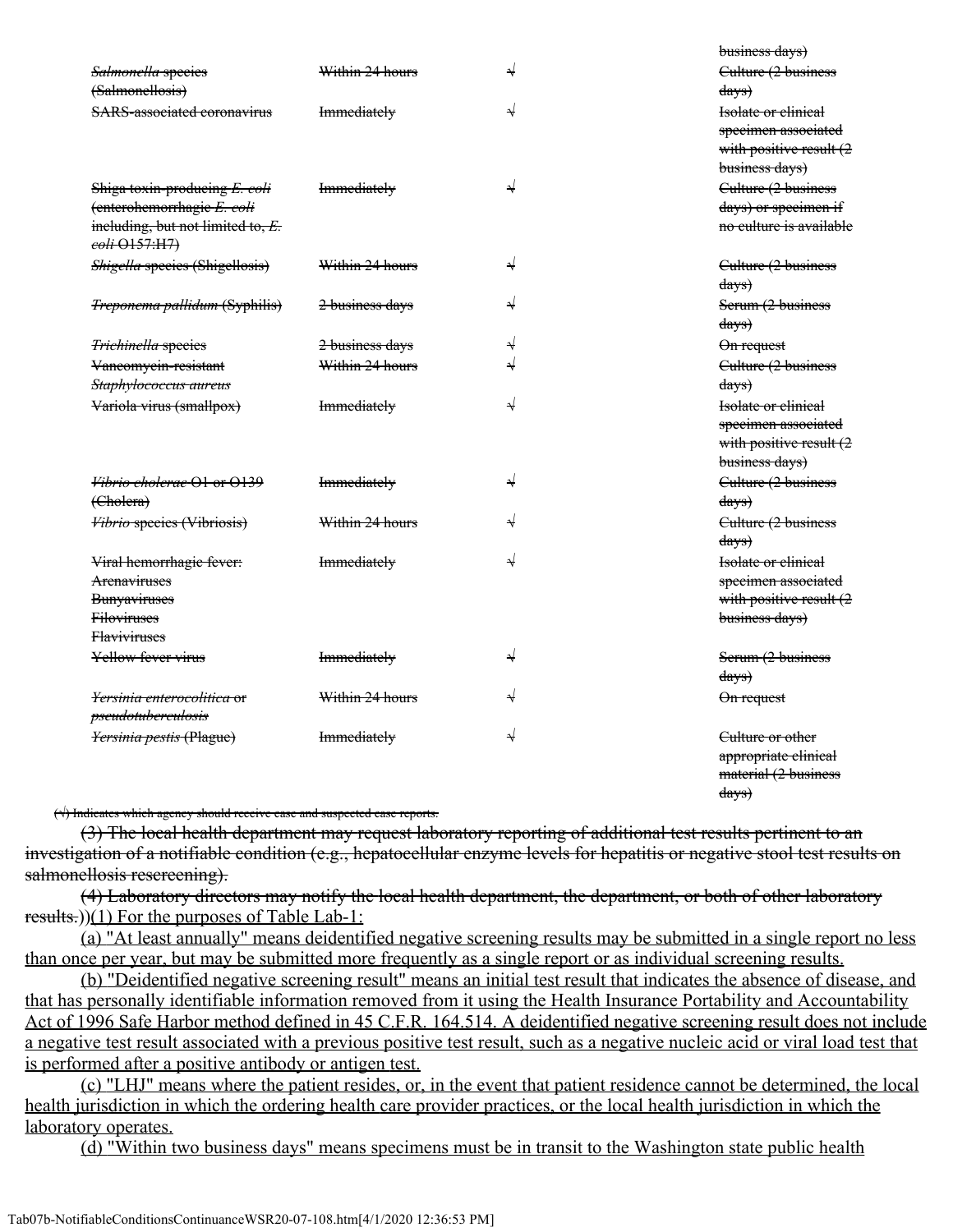laboratories within two business days of:

(i) Completing a test and the specimen being ready for packaging; or

(ii) Receiving a request from a local health jurisdiction or the department, provided the specimen is still available at the time of the request.

(2) This chapter does not require a laboratory to:

(a) Test for agents (conditions) or speciate if the laboratory does not perform the test as part of its normal work. A laboratory director shall only report a case of a condition if it is identified as part of their normal testing protocols; or

(b) Retain specimens indefinitely in anticipation of a request from a local health jurisdiction or the department. (3) The agents (conditions) in Table Lab-1 are notifiable by a laboratory director as indicated in Table Lab-1 and

this chapter.

Table Lab-1 (Conditions Notifiable by Laboratory Directors)

|                                                                |                                                                                                                   |                                                            | <b>Specimen Submission to the Washington</b>                                                                              |                                                                                             |
|----------------------------------------------------------------|-------------------------------------------------------------------------------------------------------------------|------------------------------------------------------------|---------------------------------------------------------------------------------------------------------------------------|---------------------------------------------------------------------------------------------|
|                                                                |                                                                                                                   | <b>Notification of Results</b>                             |                                                                                                                           | <b>State Public Health Laboratories</b>                                                     |
|                                                                |                                                                                                                   | When and Whom to<br><b>Notify Upon</b><br><b>Receiving</b> |                                                                                                                           |                                                                                             |
|                                                                | <b>What to Submit in a</b>                                                                                        | <b>Presumptive or</b><br><b>Final Test Result</b>          |                                                                                                                           |                                                                                             |
| <b>Agent (Condition)</b><br>Amoebic meningitis                 | <b>Case Report</b><br>Positive result by any<br>method                                                            | Immediately to LHJ                                         | <b>What to Submit</b><br>Specimen associated<br>with positive result, if<br>available                                     | <b>When to Submit</b><br>Within 2 business<br>$_{\rm days}$                                 |
| <b>Anaplasma</b> species<br>(Anaplasmosis)                     | Positive result by any<br>method                                                                                  | Within 2 business<br>days to LHJ                           | Specimen associated<br>with positive result, if<br>available                                                              | Within 2 business<br>days of request by<br>LHJ or DOH                                       |
| <b>Babesia</b> species<br>(Babesiosis)                         | Positive result by any<br>method                                                                                  | Within 2 business<br>days to LHJ                           | Specimen associated<br>with positive result, if<br>available                                                              | Within 2 business<br>days of request by<br>LHJ or DOH                                       |
| <b>Bacillus</b> anthracis<br>(Anthrax)                         | Positive result by any<br>method                                                                                  | Immediately to LHJ                                         | Presumptive positive<br>isolate<br>If no isolate available,<br>specimen associated<br>with presumptive<br>positive result | Within 2 business<br>days                                                                   |
| Bacillus cereus, biovar<br><i>anthracis</i> subspecies<br>only | Confirmed positive<br>result by any method                                                                        | Immediately to LHJ                                         | Do not ship specimen                                                                                                      | Do not ship specimen                                                                        |
| Baylisascaris<br>(Baylisascariasis)                            | Positive result by any<br>method                                                                                  | Within 24 hours to<br><b>LHJ</b>                           | Specimen associated<br>with positive result, if<br>available                                                              | Within 2 business<br>$_{\rm days}$                                                          |
| <b>Blood lead level</b>                                        | Elevated results equal<br>to or greater than 5<br>micrograms per<br>deciliter for:<br><b>RST</b><br>Venous        | Within 2 business<br>days to DOH                           |                                                                                                                           |                                                                                             |
|                                                                | Nonelevated results<br>less than 5<br>micrograms per<br>deciliter for:<br><b>RST</b><br>Venous                    | Within 30 days to<br>DOH                                   | N/A                                                                                                                       | N/A                                                                                         |
| <b>Bordetella pertussis</b><br>(Pertussis)                     | Positive results by:<br>Culture<br>Nucleic acid<br>detection ((nucleic<br>acid testing (NAT))<br>or (nucleic acid | Within 24 hours to<br><b>LHJ</b>                           | Isolate<br>If no isolate available,<br>specimen associated<br>with positive result                                        | Within 2 business<br>$_{\rm days}$<br>Within 2 business<br>days of request by<br>LHJ or DOH |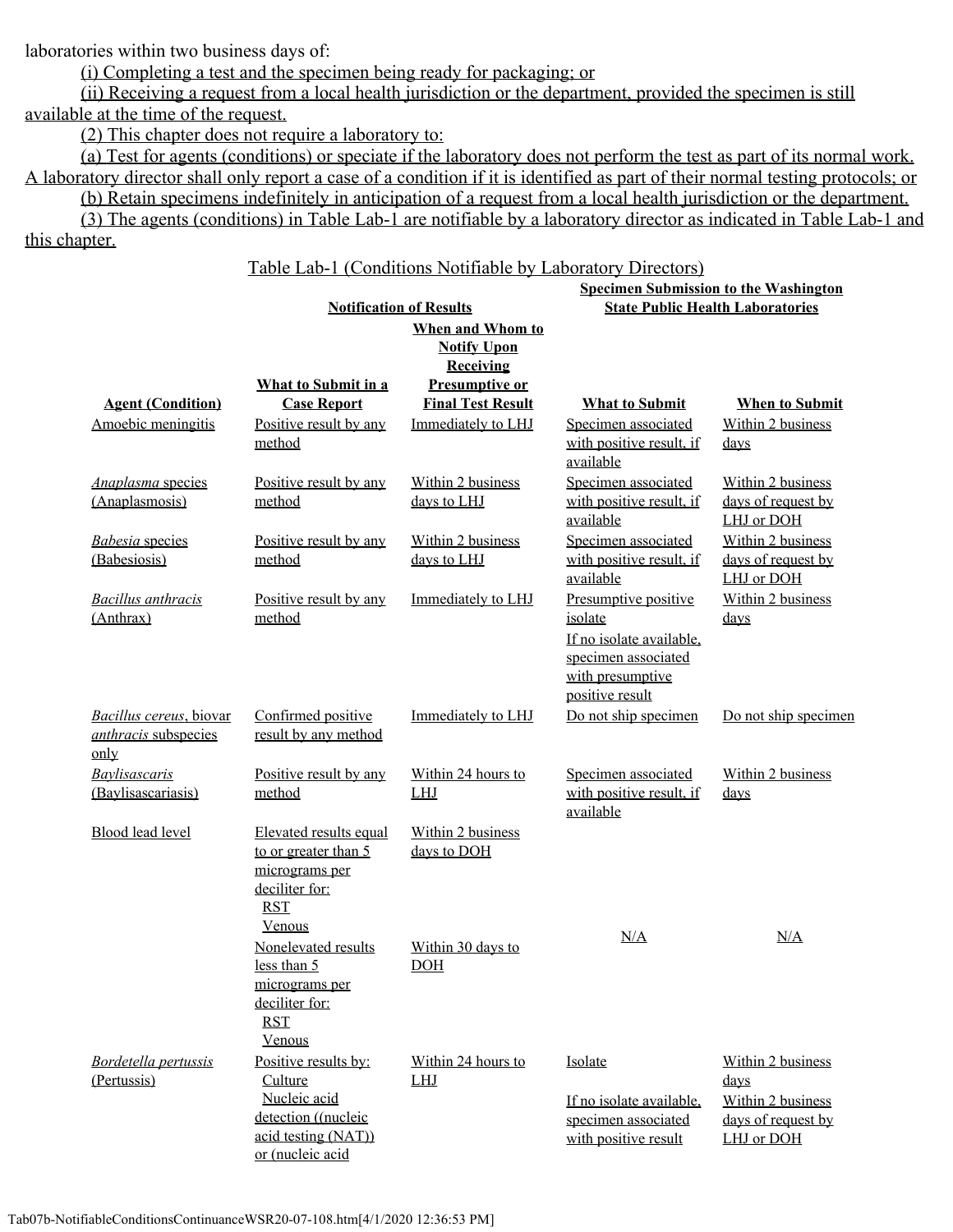|                                                                                                                                 | amplification testing                                                                                                                                                                                             |                                  |                                                                                                                                                                   |                                                       |
|---------------------------------------------------------------------------------------------------------------------------------|-------------------------------------------------------------------------------------------------------------------------------------------------------------------------------------------------------------------|----------------------------------|-------------------------------------------------------------------------------------------------------------------------------------------------------------------|-------------------------------------------------------|
| Borrelia burgdorferi                                                                                                            | (NAAT))<br>Positive result by any                                                                                                                                                                                 | Within 2 business                | Specimen associated                                                                                                                                               | Within 2 business                                     |
| or Borrelia mayonii<br>(Lyme disease)                                                                                           | method                                                                                                                                                                                                            | days to LHJ                      | with positive result                                                                                                                                              | days of request by<br>LHJ or DOH                      |
| Borrelia hermsii,<br>parkeri, turicatae,<br><i>mivamotoi</i> , or<br>recurrentis (Relapsing<br>fever, tick- or louse-<br>borne) | Positive result by any<br>method                                                                                                                                                                                  | Within 2 business<br>days to LHJ | Specimen associated<br>with positive result                                                                                                                       | Within 2 business<br>days of request by<br>LHJ or DOH |
| <b>Brucella</b> species<br>(Brucellosis)                                                                                        | Positive result by any<br>method excluding<br>Immunoglobulin G<br>(IgG)                                                                                                                                           | Within 24 hours to<br><b>LHJ</b> | Isolate, excluding<br>confirmed positive B.<br>melitensis, B. abortus,<br>or $B. suis$<br>If no isolate available,<br>specimen associated<br>with positive result | Within 2 business<br>days                             |
| Burkholderia mallei<br>(Glanders)                                                                                               | Positive result by any<br>method excluding<br>IgG                                                                                                                                                                 | Immediately to LHJ               | Presumptive positive<br>isolate                                                                                                                                   | Within 2 business<br>days                             |
|                                                                                                                                 |                                                                                                                                                                                                                   |                                  | If no isolate available,<br>specimen associated<br>with presumptive<br>positive result                                                                            |                                                       |
| <b>Burkholderia</b><br><i>pseudomallei</i><br>(Melioidosis)                                                                     | Positive result by any<br>method excluding<br>$I \nsubseteq G$                                                                                                                                                    | Immediately to LHJ               | Presumptive positive<br>isolate                                                                                                                                   | Within 2 business<br>days                             |
|                                                                                                                                 |                                                                                                                                                                                                                   |                                  | If no isolate available,<br>specimen associated<br>with presumptive<br>positive result                                                                            |                                                       |
| California serogroup<br>viruses, acute<br>(Arbovirus)                                                                           | Positive result by any<br>method excluding<br>IgG                                                                                                                                                                 | Within 2 business<br>days to LHJ | Specimen associated<br>with positive result                                                                                                                       | Within 2 business<br>days of request by<br>LHJ or DOH |
| Campylobacter species<br>(Campylobacteriosis)                                                                                   | Positive result by:<br><b>Culture</b><br>Nucleic acid                                                                                                                                                             | Within 2 business<br>days to LHJ | Isolate                                                                                                                                                           | Within 2 business<br>days of request by<br>LHJ or DOH |
|                                                                                                                                 | detection (NAT or<br><b>NAAT</b> )<br>Antigen detection                                                                                                                                                           |                                  | If no isolate available,<br>specimen associated<br>with positive result                                                                                           |                                                       |
| Candida auris                                                                                                                   | Positive result by any<br>method                                                                                                                                                                                  | Within 24 hours to<br><b>LHJ</b> | Isolate                                                                                                                                                           | Within 2 business<br>days                             |
|                                                                                                                                 |                                                                                                                                                                                                                   |                                  | If no isolate available,<br>specimen associated<br>with positive result                                                                                           |                                                       |
| Carbapenem-resistant<br>Enterobacteriaceae:<br>Klebsiella species<br>E. coli<br><b>Enterobacter species</b>                     | Positive for known<br>carbapenemase<br>resistance gene<br>(including, but not<br>limited to, KPC,<br>NDM, VIM, IMP,<br>$OXA-48$<br>demonstrated by<br>nucleic acid detection<br>(NAT or NAAT), or<br>whole genome | Within 2 business<br>days to LHJ | Isolate<br>If no isolate available,<br>specimen associated<br>with positive result                                                                                | Within 2 business<br>days                             |
|                                                                                                                                 | sequencing<br>Positive on a                                                                                                                                                                                       |                                  |                                                                                                                                                                   |                                                       |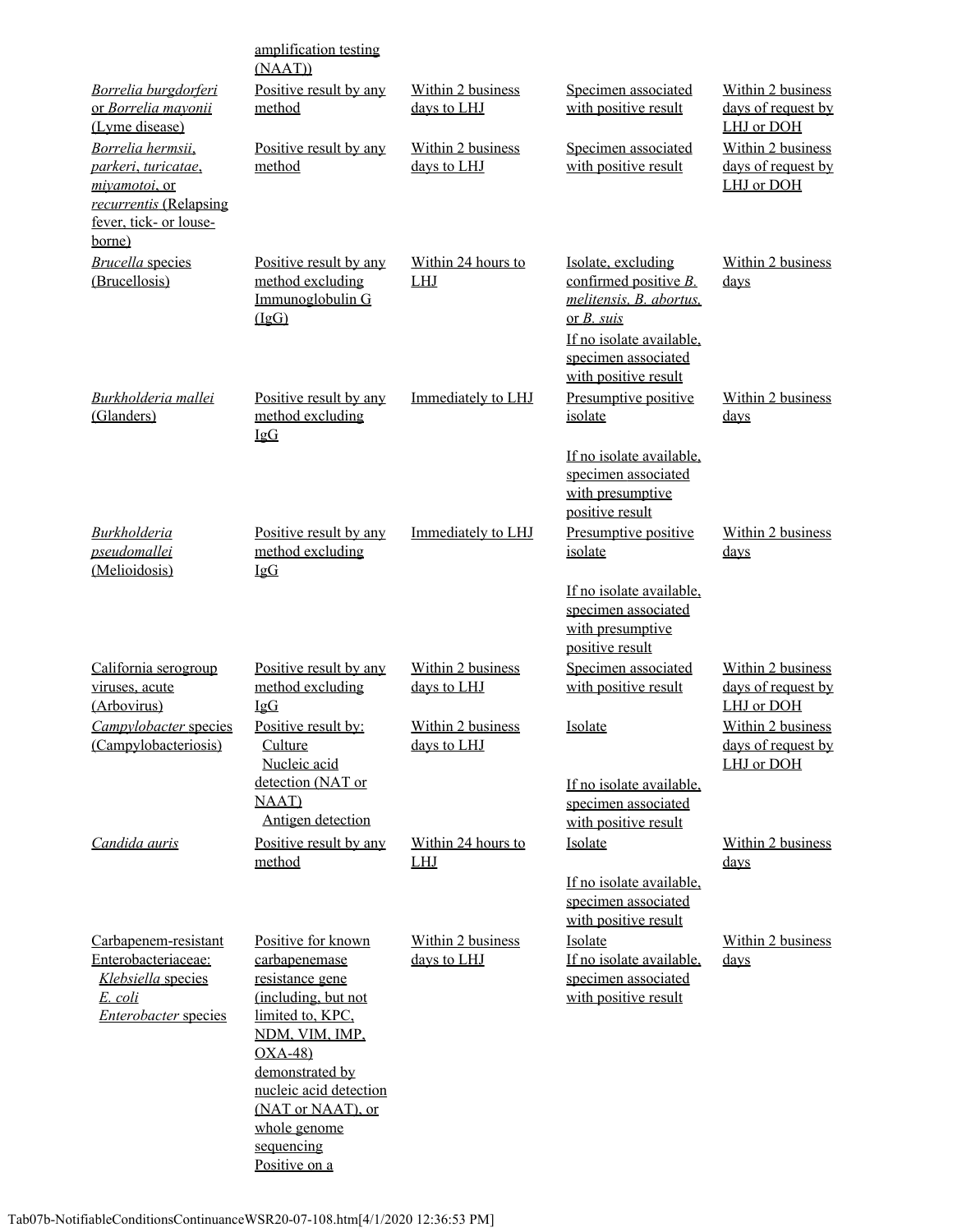|                                                                                                                              | phenotypic test for<br>carbapenemase<br>production including.<br>but not limited to.<br>Metallo-B-lactamase<br>test, modified Hodge<br>test (MHT) (for $E$ .<br>coli and Klebsiella<br>species only).<br>CarbaNP.<br>Carbapenem<br><b>Inactivation Method</b><br>(CIM) or modified<br>$CIM$ (mCIM)<br>Resistant to any<br>carbapenem<br>including, but not<br>limited to, doripenem,<br>ertapenem, imipenem<br>or meropenem |                                                                                          |                                                                                                                            |                                                                                           |
|------------------------------------------------------------------------------------------------------------------------------|-----------------------------------------------------------------------------------------------------------------------------------------------------------------------------------------------------------------------------------------------------------------------------------------------------------------------------------------------------------------------------------------------------------------------------|------------------------------------------------------------------------------------------|----------------------------------------------------------------------------------------------------------------------------|-------------------------------------------------------------------------------------------|
| $CD4 + \text{counts}^{\frac{1}{2}}$ , or<br>$CD4 + percents2$ , or<br>both<br>(patients aged thirteen<br>or older)           | All results                                                                                                                                                                                                                                                                                                                                                                                                                 | Within 30 days to<br>DOH except in King<br>County where this is<br>notifiable to the LHJ | N/A                                                                                                                        | N/A                                                                                       |
| Chikungunya virus.<br>acute (Arbovirus)                                                                                      | Positive result by any<br>method excluding<br>Immunoglobulin G<br>(IgG)                                                                                                                                                                                                                                                                                                                                                     | Within 2 business<br>days to LHJ                                                         | Specimen associated<br>with positive result                                                                                | Within 2 business<br>days of request by<br>LHJ or DOH                                     |
| Chlamydia psittaci<br>(Psittacosis)                                                                                          | Positive result by any<br>method excluding<br>IgG                                                                                                                                                                                                                                                                                                                                                                           | Within 24 hours to<br>LHJ                                                                | Specimen associated<br>with positive result                                                                                | Within 2 business<br>days of request by<br>LHJ or DOH                                     |
| Chlamydia<br>trachomatis                                                                                                     | Positive and<br>indeterminate result<br>by any method                                                                                                                                                                                                                                                                                                                                                                       | Within 2 business<br>days to LHJ                                                         | N/A                                                                                                                        | N/A                                                                                       |
| Chlamydia<br>trachomatis                                                                                                     | Deidentified negative<br>screening result                                                                                                                                                                                                                                                                                                                                                                                   | At least annually to<br><b>DOH</b>                                                       | N/A                                                                                                                        | N/A                                                                                       |
| Clostridium botulinum<br>(Botulism)                                                                                          | Positive result by any<br>method                                                                                                                                                                                                                                                                                                                                                                                            | Immediately to LHJ                                                                       | Presumptive positive<br>isolate<br>If no isolate available.<br>specimen associated<br>with presumptive<br>positive result  | Within 2 business<br>$\frac{days}{9}$                                                     |
| Coccidioides<br>(Coccidioidomycosis)                                                                                         | Positive result by any<br>method                                                                                                                                                                                                                                                                                                                                                                                            | Within 2 business<br>days to LHJ                                                         | Isolate<br>If no isolate available.<br>specimen associated<br>with positive result                                         | Within 2 business<br><u>days</u><br>Within 2 business<br>days of request by<br>LHJ or DOH |
| Coronavirus<br>SARS-associated<br>coronavirus<br><b>MERS</b> -associated<br>coronavirus<br>Novel coronavirus<br>$(COVID-19)$ | Positive result by any<br>method                                                                                                                                                                                                                                                                                                                                                                                            | Immediately to LHJ                                                                       | Presumptive positive<br>isolate, if no isolate<br>available, specimen<br>associated with<br>presumptive positive<br>result | Within 2 business<br>days of request by<br>LHJ or DOH                                     |
| Corynebacterium<br>diphtheriae<br>(Diphtheria)                                                                               | Positive result by:<br>Culture<br>Nucleic acid<br>detection (NAT or                                                                                                                                                                                                                                                                                                                                                         | Immediately to LHJ                                                                       | Isolate<br>If no isolate available.<br>specimen associated                                                                 | Within 2 business<br>$\frac{days}{9}$<br>Within 2 business<br>days of request by          |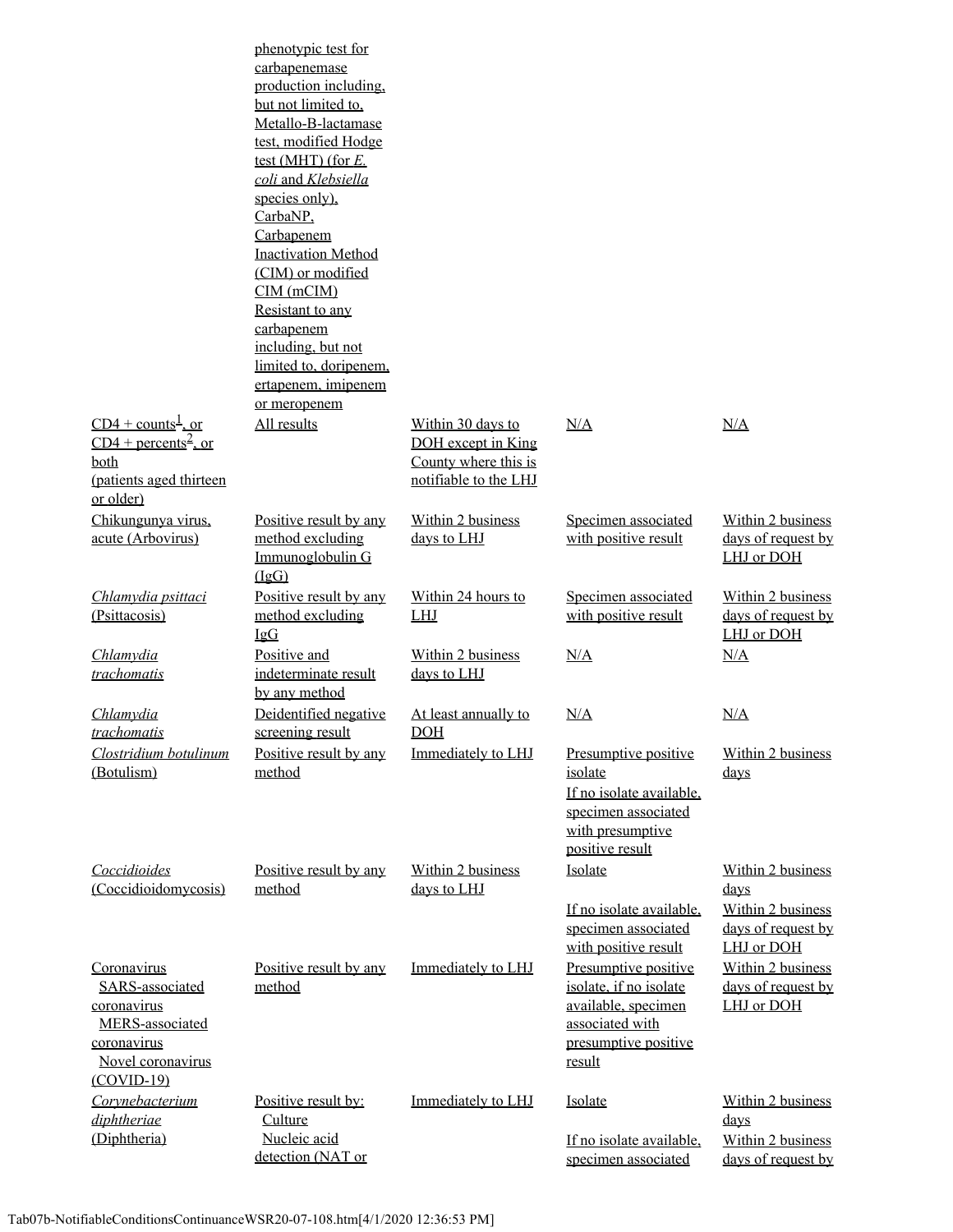|                                                                                                                                         | <b>NAAT</b> )                                                       |                                         | with positive result                                                                                                      | LHJ or DOH                                            |
|-----------------------------------------------------------------------------------------------------------------------------------------|---------------------------------------------------------------------|-----------------------------------------|---------------------------------------------------------------------------------------------------------------------------|-------------------------------------------------------|
| Coxiella burnetii<br>(O fever)                                                                                                          | Positive result by any<br>method                                    | Within 24 hours LHJ                     | Specimen associated<br>with presumptive<br>positive result                                                                | Within 2 business<br>days                             |
| Crimean-Congo<br>hemorrhagic fever<br>virus (Viral<br>hemorrhagic fever)                                                                | Positive result by any<br>method                                    | Immediately to LHJ                      | Presumptive positive<br>isolate<br>If no isolate available,<br>specimen associated<br>with presumptive<br>positive result | Within 2 business<br>days                             |
| Cryptococcus gattii or<br>undifferentiated<br>Cryptococcus species<br>(i.e., <i>Cryptococcus</i> not<br>identified as C.<br>neoformans) | Positive results by<br>any method excluding<br>cryptococcal antigen | <b>Within 2 business</b><br>days to LHJ | Isolate<br>If no isolate available,<br>specimen associated<br>with positive result<br>(excluding serum)<br>Serum          | Within 2 business<br>days<br>Within 2 business        |
|                                                                                                                                         |                                                                     |                                         |                                                                                                                           | days of request by<br>LHJ or DOH                      |
| Cryptosporidium<br>(Cryptosporidiosis)                                                                                                  | Positive result by any<br>method                                    | Within 2 business<br>days to LHJ        | Specimen associated<br>with positive result                                                                               | Within 2 business<br>days of request by<br>LHJ or DOH |
| Cyclospora<br>cayetanensis<br>(Cyclosporiasis)                                                                                          | Positive result by any<br>method                                    | Within 2 business<br>days to LHJ        | Specimen associated<br>with positive result                                                                               | Within 2 business<br>days of request by<br>LHJ or DOH |
| Dengue virus, acute<br>(Arbovirus)                                                                                                      | Positive result by any<br>method excluding<br><b>IgG</b>            | Within 2 business<br>days to LHJ        | Specimen associated<br>with positive result                                                                               | Within 2 business<br>days of request by<br>LHJ or DOH |
| E. coli - Refer to<br>"Shiga toxin-producing<br>E. coli"                                                                                |                                                                     |                                         |                                                                                                                           |                                                       |
| Eastern and western<br>equine encephalitis<br>virus, acute<br>(Arbovirus)                                                               | Positive result by any<br>method excluding<br><b>IgG</b>            | Within 2 business<br>days to LHJ        | Specimen associated<br>with positive result                                                                               | Within 2 business<br>days of request by<br>LHJ or DOH |
| Ebola virus (Viral<br>hemorrhagic fever)                                                                                                | Positive result by any<br>method                                    | Immediately to LHJ                      | Presumptive positive<br>specimen                                                                                          | Within 2 business<br><u>days</u>                      |
| Echinococcus<br>$granulosus$ or $E$ .<br>multilocularis<br>(Echinococcosis)                                                             | Positive result by any<br>method                                    | Within 2 business<br>days to LHJ        | Specimen associated<br>with positive result                                                                               | Within 2 business<br>days of request by<br>LHJ or DOH |
| Ehrlichia species<br>(Ehrlichiosis)                                                                                                     | Positive result by any<br>method                                    | Within 2 business<br>days to LHJ        | Specimen associated<br>with positive result                                                                               | Within 2 business<br>days of request by<br>LHJ or DOH |
| Francisella tularensis<br>(Tularemia)                                                                                                   | Positive result by any<br>method                                    | Immediately to LHJ                      | Presumptive positive<br>isolate<br>If no isolate available,<br>specimen associated<br>with presumptive                    | Within 2 business<br>days                             |
| Giardia duodenalis, G.<br>lamblia, G. intestinalis<br>(Giardiasis)                                                                      | Positive result by any<br>method                                    | Within 2 business<br>days to LHJ        | positive result<br>Specimen associated<br>with positive result                                                            | Within 2 business<br>days of request by<br>LHJ or DOH |
| Guanarito virus (Viral<br>hemorrhagic fever)                                                                                            | Positive result by any<br>method                                    | Immediately to LHJ                      | Presumptive positive<br>isolate<br>If no isolate available.<br>specimen associated<br>with presumptive<br>positive result | Within 2 business<br>days                             |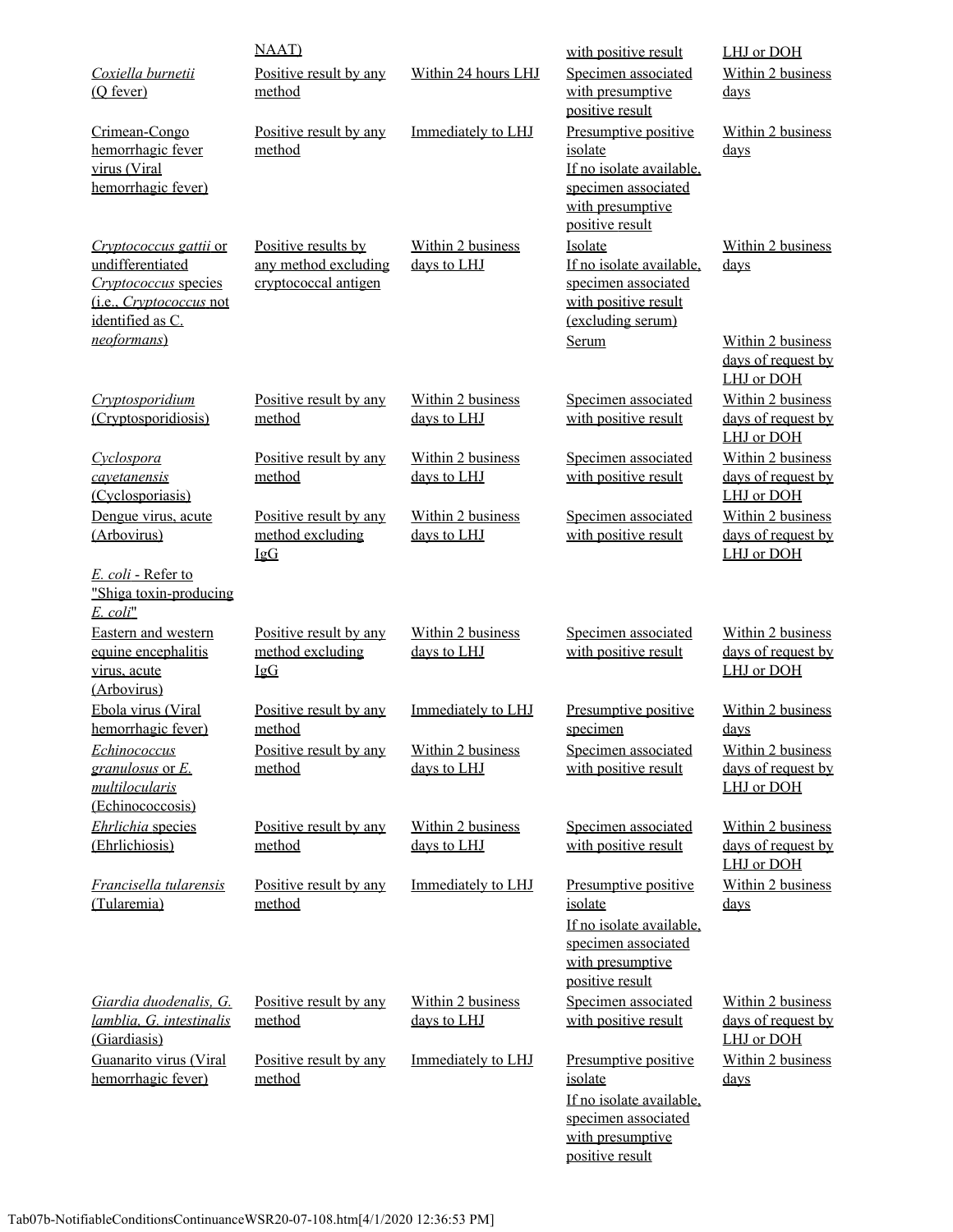| <b>Haemophilus</b><br>influenzae<br>(children $\leq$ 5 years of<br>age)                                                                                                                          | Positive result for<br>specimen from a<br>normally sterile site<br>$\underline{by:}$<br>Culture<br>Nucleic acid<br>detection (NAT or<br><b>NAAT</b> )                                                                                                                                                                                                                       | Immediately to LHJ               | Isolate<br>If no isolate available,<br>specimen associated<br>with positive result | Within 2 business<br>$_{\rm days}$                    |
|--------------------------------------------------------------------------------------------------------------------------------------------------------------------------------------------------|-----------------------------------------------------------------------------------------------------------------------------------------------------------------------------------------------------------------------------------------------------------------------------------------------------------------------------------------------------------------------------|----------------------------------|------------------------------------------------------------------------------------|-------------------------------------------------------|
| Hantavirus including.<br>but not limited to:<br>Andes virus<br>Bayou virus<br><b>Black Creek Canal</b><br>virus<br>Dobrava-Belgrade<br>virus<br>Hantaan virus<br>Seoul virus<br>Sin nombre virus | Positive result by any<br>method                                                                                                                                                                                                                                                                                                                                            | Within 24 hours to<br><b>LHJ</b> | Specimen associated<br>with positive result                                        | Within 2 business<br>days                             |
| Hepatitis A virus                                                                                                                                                                                | Positive results for:<br>IgM<br>Nucleic acid<br>detection (NAT or<br><b>NAAT</b> )<br>Hepatocellular<br>enzyme levels to<br>accompany report, if<br>available, for positive<br><b>IgM</b> results                                                                                                                                                                           | Within 24 hours to<br><b>LHJ</b> | Specimen associated<br>with positive result                                        | Within 2 business<br>days of request by<br>LHJ or DOH |
| Hepatitis B virus                                                                                                                                                                                | Positive results for:<br>IgM anti-HBc<br>HBsAg<br>HBeAg<br><b>HBV</b> Nucleic acid<br>detection (NAT or<br>NAAT) either<br>qualitative or<br>quantitative, for<br>example PCR or<br>genotyping<br>If associated with a<br>positive result listed<br>above, and available:<br>Hepatocellular<br>enzyme levels<br>Pregnancy status<br>Negative IgM anti-<br><b>HBc</b> result | Within 24 hours to<br>LHJ        | Specimen associated<br>with positive result                                        | Within 2 business<br>days of request by<br>LHJ or DOH |
| Hepatitis C virus                                                                                                                                                                                | Positive result by any<br>method<br>Positive and<br>nonpositive results<br>for:<br>HCV nucleic acid<br>detection (NAT or<br>NAAT) for<br>qualitative,<br>quantitative, and<br>genotype tests<br>If associated with                                                                                                                                                          | Within 2 business<br>days to LHJ | Specimen associated<br>with positive result                                        | Within 2 business<br>days of request by<br>LHJ or DOH |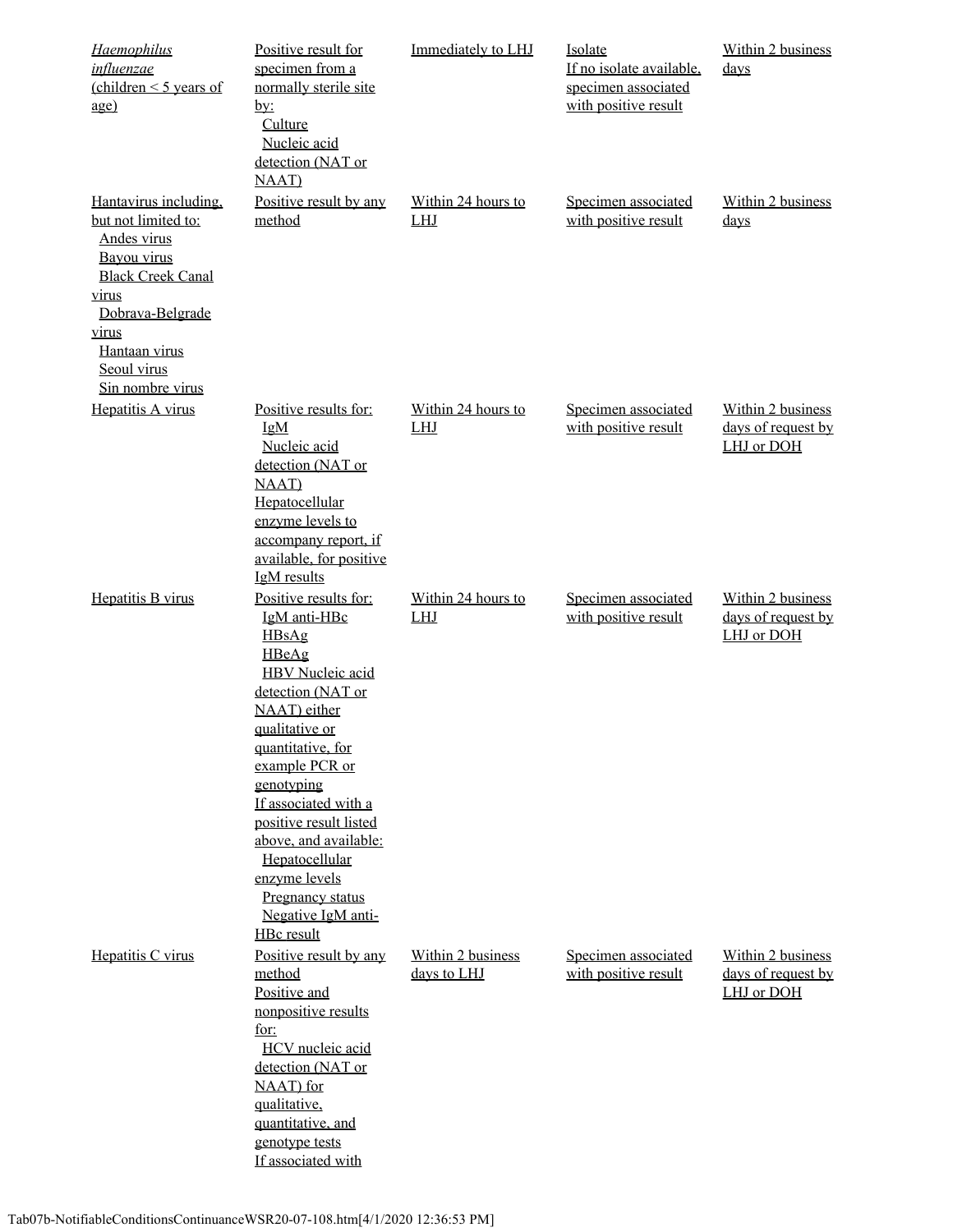|                                          | a positive result and<br>available:<br>Hepatocellular<br>enzyme levels<br>Pregnancy status<br>Negative result for<br>IgM anti-HAV<br>Negative result for<br>IgM anti-HBc                                                                                                                                                                                                                                                                                                                       |                                                                                                     |                                             |                                                               |
|------------------------------------------|------------------------------------------------------------------------------------------------------------------------------------------------------------------------------------------------------------------------------------------------------------------------------------------------------------------------------------------------------------------------------------------------------------------------------------------------------------------------------------------------|-----------------------------------------------------------------------------------------------------|---------------------------------------------|---------------------------------------------------------------|
| Hepatitis C virus                        | Deidentified negative<br>screening result                                                                                                                                                                                                                                                                                                                                                                                                                                                      | At least annually to<br>DOH                                                                         | N/A                                         | N/A                                                           |
| Hepatitis D virus                        | Positive result by any<br>method<br>If associated with a<br>positive result and<br>available:<br>Hepatocellular<br>enzyme levels                                                                                                                                                                                                                                                                                                                                                               | Within 24 hours to<br>LHJ                                                                           | Specimen associated<br>with positive result | Within 2 business<br>days of request by<br>LHJ or DOH         |
| Hepatitis E virus                        | Positive result by any<br>method<br>If associated with a<br>positive result and<br>available:<br>Hepatocellular<br>enzyme levels                                                                                                                                                                                                                                                                                                                                                               | Within 24 hours to<br>LHJ                                                                           | Specimen associated<br>with positive result | Within 2 business<br>days of request by<br>LHJ or DOH         |
| <b>Histoplasma</b>                       | Positive result by any                                                                                                                                                                                                                                                                                                                                                                                                                                                                         | Within 2 business                                                                                   | Isolate                                     | Within 2 business                                             |
| capsulatum<br>(histoplasmosis)           | method                                                                                                                                                                                                                                                                                                                                                                                                                                                                                         | days to LHJ                                                                                         | Serum                                       | days<br>Within 2 business<br>days of request by<br>LHJ or DOH |
| Human<br>immunodeficiency<br>virus (HIV) | Positive and<br>indeterminate results<br>and subsequent<br>negative results<br>associated with those<br>positive or<br>indeterminate results<br>for the tests below:<br>Antibody detection<br>tests (including RST)<br>Antigen detection<br>tests (including RST)<br>Viral culture<br>All HIV nucleic acid<br>detection (NAT or<br>NAAT) tests:<br><b>Oualitative</b> and<br>quantitative<br>Detectable and<br>undetectable<br><b>HIV</b> antiviral<br>resistance testing<br>genetic sequences | Within 2 business<br>days to DOH except<br>in King County<br>where this is<br>notifiable to the LHJ | N/A                                         | N/A                                                           |
| Human<br>immunodeficiency<br>virus (HIV) | Deidentified negative<br>screening result                                                                                                                                                                                                                                                                                                                                                                                                                                                      | At least annually to<br>DOH                                                                         | N/A                                         | N/A                                                           |
| Human prion disease                      | Positive result by any<br>method excluding<br>Tau protein                                                                                                                                                                                                                                                                                                                                                                                                                                      | Within 2 business<br>days to LHJ                                                                    | Specimen associated<br>with positive result | Within 2 business<br>days of request by<br>LHJ or DOH         |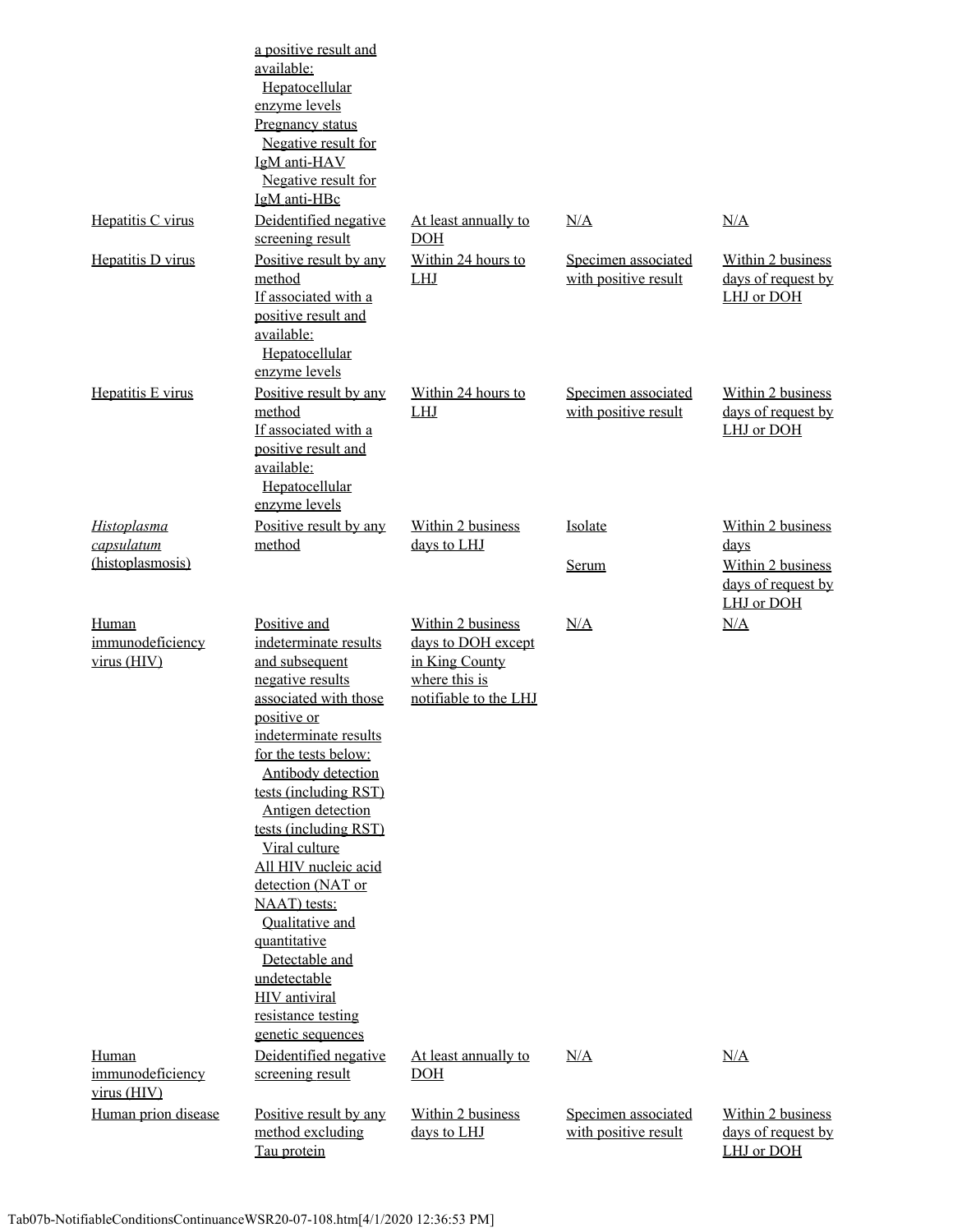| Influenza virus, novel<br>or unsubtypable strain       | Positive novel and<br>unsubtypable result                                                                                                      | Immediately to LHJ               | Isolate<br>If no isolate available,<br>specimen associated<br>with positive result                                                                                                                                         | Within 2 business<br>days                                    |
|--------------------------------------------------------|------------------------------------------------------------------------------------------------------------------------------------------------|----------------------------------|----------------------------------------------------------------------------------------------------------------------------------------------------------------------------------------------------------------------------|--------------------------------------------------------------|
| Japanese encephalitis<br>virus, acute<br>(Arbovirus)   | Positive result by any<br>method excluding<br>$I \mathfrak{g} G$                                                                               | Within 2 business<br>days to LHJ | Specimen associated<br>with positive result                                                                                                                                                                                | <b>Within 2 business</b><br>days of request by<br>LHJ or DOH |
| Junin virus (Viral<br>hemorrhagic fever)               | Positive result by any<br>method                                                                                                               | Immediately to LHJ               | Presumptive positive<br>isolate<br>If no isolate available,<br>specimen associated<br>with presumptive<br>positive result                                                                                                  | Within 2 business<br>days                                    |
| La Crosse encephalitis.<br>virus, acute<br>(Arbovirus) | Positive result by any<br>method excluding<br>$\underline{\mathop{\rm{IgG}}}$                                                                  | Within 2 business<br>days to LHJ | Specimen associated<br>with positive result                                                                                                                                                                                | Within 2 business<br>days of request by<br>LHJ or DOH        |
| Lassa virus (Viral<br>hemorrhagic fever)               | Positive result by any<br>method                                                                                                               | Immediately to LHJ               | Presumptive positive<br>isolate<br>If no isolate available,<br>specimen associated<br>with presumptive<br>positive result                                                                                                  | Within 2 business<br>$_{\rm days}$                           |
| Legionella species<br>(Legionellosis)                  | Positive result by any<br>method                                                                                                               | Within 24 hours to<br>LHJ        | Isolate<br>If no isolate available<br>but respiratory<br>specimen available<br>and associated with a<br>positive test (as in the<br>case of a PCR<br>positive), respiratory<br>specimen associated<br>with positive result | Within 2 business<br>days                                    |
| Leptospira species<br>(Leptospirosis)                  | Positive result by any<br>method                                                                                                               | Within 24 hours to<br><b>LHJ</b> | Isolate<br>If no isolate available.<br>specimen associated<br>with positive result                                                                                                                                         | Within 2 business<br>days of request by<br>LHJ or DOH        |
| <u>Listeria</u><br>monocytogenes<br>(Listeriosis)      | Positive result for<br>specimen from a<br>normally sterile site<br><u>by:</u><br>Culture<br>Nucleic acid<br>detection (NAT or<br><b>NAAT</b> ) | Within 24 hours to<br><b>LHJ</b> | <u>Isolate</u><br>If no isolate available.<br>specimen associated<br>with positive result                                                                                                                                  | Within 2 business<br>days                                    |
| Lujo virus (Viral<br>hemorrhagic fever)                | Positive result by any<br>method                                                                                                               | Immediately to LHJ               | Presumptive positive<br>isolate<br>If no isolate available,<br>specimen associated<br>with presumptive<br>positive result                                                                                                  | Within 2 business<br><u>days</u>                             |
| Machupo virus (Viral<br>hemorrhagic fever)             | Positive result by any<br>method                                                                                                               | Immediately to LHJ               | Presumptive positive<br>isolate<br>If no isolate available,<br>specimen associated<br>with presumptive<br>positive result                                                                                                  | Within 2 business<br>days                                    |
| Marburg virus (Viral<br>hemorrhagic fever)             | Positive result by any<br>method                                                                                                               | Immediately to LHJ               | Presumptive positive<br>isolate<br>If no isolate available,                                                                                                                                                                | Within 2 business<br>days                                    |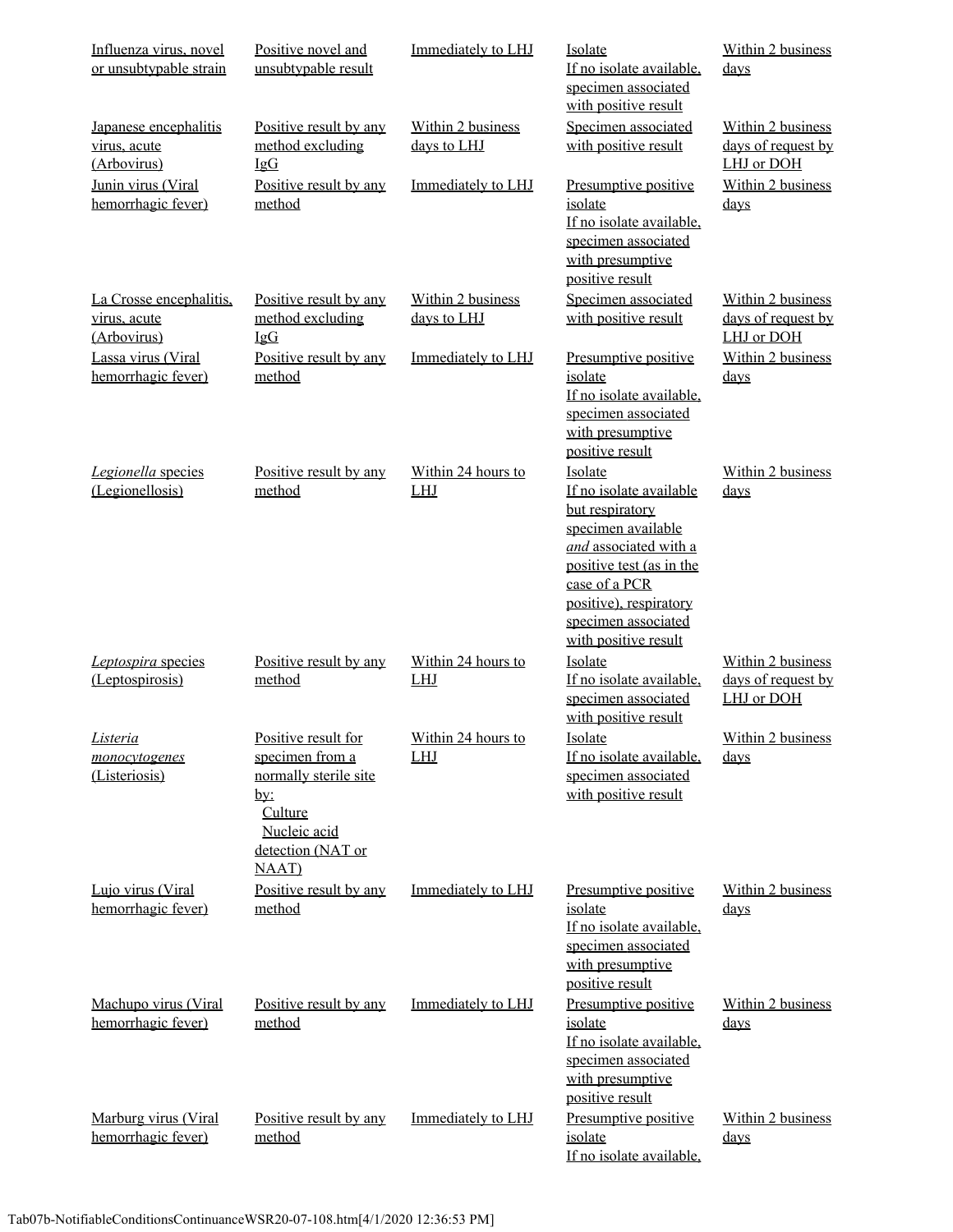|                                                                                                                                                                        |                                                                                                                                                                                                     |                                         | with presumptive<br>positive result                                                                                            |                                                                                             |
|------------------------------------------------------------------------------------------------------------------------------------------------------------------------|-----------------------------------------------------------------------------------------------------------------------------------------------------------------------------------------------------|-----------------------------------------|--------------------------------------------------------------------------------------------------------------------------------|---------------------------------------------------------------------------------------------|
| Measles virus - See<br>"Rubeola (measles<br>$virus)$ "                                                                                                                 |                                                                                                                                                                                                     |                                         |                                                                                                                                |                                                                                             |
| Mumps virus                                                                                                                                                            | Positive result for:<br>Culture<br>Nucleic acid<br>detection (NAT or<br><b>NAAT</b> )<br><b>IgM</b>                                                                                                 | Within 24 hours to<br><b>LHJ</b>        | Isolate<br>If no isolate available,<br>specimen associated<br>with positive result<br>Specimen associated<br>with positive IgM | Within 2 business<br>$_{\rm days}$<br>Within 2 business<br>days of request by<br>LHJ or DOH |
| Mycobacterium<br>tuberculosis complex<br>(Tuberculosis)                                                                                                                | Positive result for:<br>Culture<br>Nucleic acid<br>detection (NAT or<br><b>NAAT</b> )<br>Drug susceptibilities<br>(molecular and<br>culture based)                                                  | <b>Within 2 business</b><br>days to DOH | Mycobacterium<br>tuberculosis complex<br>positive isolate<br>(earliest available<br>isolate for the patient)                   | Within 2 business<br>$_{\rm days}$                                                          |
| Neisseria gonorrhoeae<br>(Gonorrhea)                                                                                                                                   | Positive and<br>indeterminate result<br>by any method                                                                                                                                               | Within 2 business<br>days to LHJ        | N/A                                                                                                                            | N/A                                                                                         |
| Neisseria gonorrhoeae<br>(Gonorrhea)                                                                                                                                   | Deidentified negative<br>screening result                                                                                                                                                           | At least annually to<br><b>DOH</b>      | N/A                                                                                                                            | N/A                                                                                         |
| Neisseria meningitidis<br>(Meningococcal<br>disease)                                                                                                                   | Positive result for<br>specimen from a<br>normally sterile site<br>by any method                                                                                                                    | Immediately to LHJ                      | Isolate from a<br>normally sterile site<br>If no isolate available.<br>specimen associated<br>with positive result             | Within 2 business<br>days<br>Within 2 business<br>days of request by<br>LHJ or DOH          |
| Plasmodium species<br>(Malaria)                                                                                                                                        | Positive results for:<br>Nucleic acid<br>detection (NAT or<br><b>NAAT</b> )<br>Malaria-specific<br>antigens by rapid<br><u>diagnostic</u> test<br><b>PCR</b><br>Microscopy (thick<br>or thin smear) | <b>Within 2 business</b><br>days to LHJ | Specimen associated<br>with positive result                                                                                    | Within 2 business<br>days of request by<br>LHJ or DOH                                       |
| Poliovirus<br>(Poliomyelitis)                                                                                                                                          | IgM positivity; PCR<br>positivity                                                                                                                                                                   | Immediately to LHJ                      | Isolate<br>If no isolate available,<br>specimen associated<br>with positive result                                             | Within 2 business<br>days                                                                   |
| Powassan virus, acute<br>(Arbovirus)                                                                                                                                   | Positive result by any<br>method excluding<br>IgG                                                                                                                                                   | Within 2 business<br>days to LHJ        | Specimen associated<br>with positive result                                                                                    | Within 2 business<br>days of request by<br>LHJ or DOH                                       |
| Rabies virus                                                                                                                                                           | Positive result by any<br>method                                                                                                                                                                    | Immediately to LHJ                      | Specimen associated<br>with positive result                                                                                    | Within 2 business<br>days                                                                   |
| Rickettsia species<br>including, but not<br>limited to:<br>Rickettsia rickettsii<br>Rickettsia africae<br>Rickettsia conorii<br>Rickettsia typhi<br>Rickettsia parkeri | Positive results by<br>any method                                                                                                                                                                   | <b>Within 2 business</b><br>days to LHJ | Specimen associated<br>with positive result                                                                                    | Within 2 business<br>days of request by<br>LHJ or DOH                                       |

specimen associated

*Rickettsia philipii*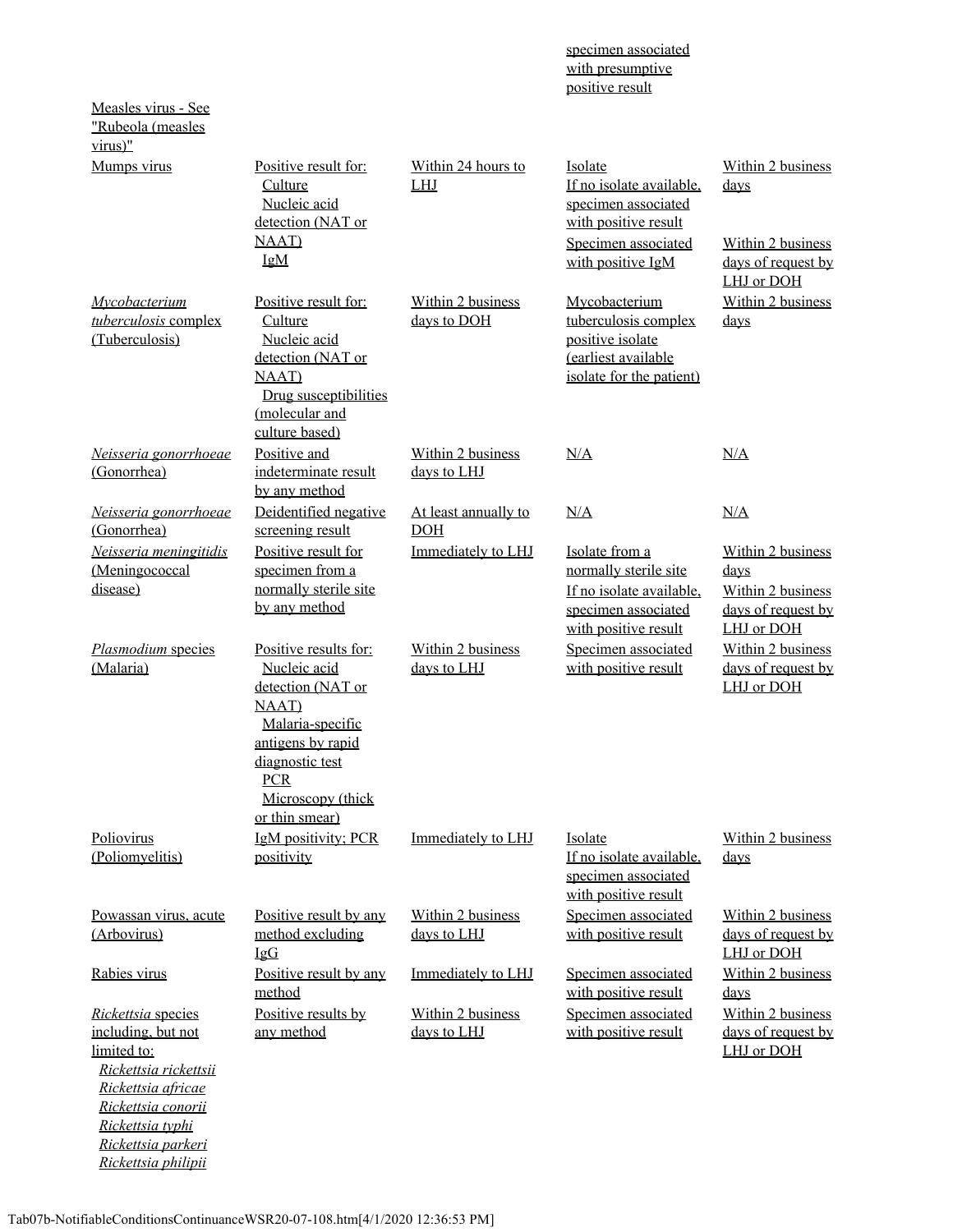| Rubella                                                                 | Positive result by:<br>Culture<br>IgM<br>Nucleic acid                                              | Immediately to LHJ                 | Isolate<br>If no isolate available.<br>specimen associated<br>with positive result                                                               | Within 2 business<br>days                             |
|-------------------------------------------------------------------------|----------------------------------------------------------------------------------------------------|------------------------------------|--------------------------------------------------------------------------------------------------------------------------------------------------|-------------------------------------------------------|
|                                                                         | detection (NAT or<br><b>NAAT</b> )                                                                 |                                    | Other specimen                                                                                                                                   | Within 2 business<br>days of request by<br>LHJ or DOH |
| Rubeola (measles<br>virus)                                              | Positive result by:<br><b>Culture</b><br>IgM<br>Nucleic acid<br>detection (NAT or<br><b>NAAT</b> ) | Immediately to LHJ                 | Isolate and specimen<br>associated with<br>positive culture<br>Isolate and specimen<br>association<br>with positive NAT or<br><b>NAAT</b> result | Within 2 business<br>days                             |
|                                                                         |                                                                                                    |                                    | Specimen associated<br>with positive IgM<br>Other specimen                                                                                       | Within 2 business<br>days of request by<br>LHJ or DOH |
| Sabia virus (Viral<br>hemorrhagic fever)                                | Positive result by any<br>method                                                                   | Immediately to LHJ                 | Presumptive positive<br>isolate<br>If no isolate available,<br>specimen associated<br>with presumptive<br>positive result                        | Within 2 business<br>days                             |
| Salmonella species<br>(Salmonellosis,<br>typhoid fever)                 | Positive result by any<br>method                                                                   | Within 24 hours to<br>LHJ          | Isolate<br>If no isolate available,<br>specimen associated<br>with positive result                                                               | Within 2 business<br>days                             |
| Shiga toxin-producing<br>E.<br>coli/enterohemorrhagic<br>E. coli (STEC) | Positive result by any<br>method                                                                   | Immediately to LHJ                 | Isolate<br>If no isolate available,<br>specimen associated<br>with positive result                                                               | Within 2 business<br><u>days</u>                      |
| Shigella species<br>(Shigellosis)                                       | Positive result by any<br>method                                                                   | Within 24 hours to<br>LHJ          | Isolate<br>If no isolate available,<br>specimen associated<br>with positive result                                                               | Within 2 business<br>days                             |
| St. Louis encephalitis<br>virus, acute<br>(Arbovirus)                   | Positive result by any<br>method excluding<br>IgG                                                  | Within 2 business<br>days to LHJ   | Specimen associated<br>with positive result                                                                                                      | Within 2 business<br>days of request by<br>LHJ or DOH |
| Taenia solium<br>(Taeniasis or<br>Cysticercosis)                        | Positive result by any<br>method                                                                   | Within 2 business<br>days to LHJ   | Specimen associated<br>with positive result                                                                                                      | Within 2 business<br>days of request by<br>LHJ or DOH |
| Treponema pallidum<br>(Syphilis)                                        | Positive and<br>indeterminate result<br>by any method                                              | Within 2 business<br>days to LHJ   | Specimen associated<br>with positive result                                                                                                      | Within 2 business<br>days                             |
| Treponema pallidum<br>(Syphilis)                                        | Deidentified negative<br>screening result                                                          | At least annually to<br><b>DOH</b> | N/A                                                                                                                                              | N/A                                                   |
| Trichinella species<br>(Trichinellosis)                                 | Positive serologic test<br>for Trichinella                                                         | Within 2 business<br>days to LHJ   | Specimen associated<br>with positive result                                                                                                      | Within 2 business<br>days of request by<br>LHJ or DOH |
| Trypanosoma cruzi<br>(Chagas disease)                                   | Positive result by any<br>method                                                                   | Within 2 business<br>days to LHJ   | Specimen associated<br>with positive result                                                                                                      | Within 2 business<br>days                             |
| Vaccinia (vaccine-<br>acquired smallpox)                                | Any request for<br>testing associated<br>with a suspect case                                       | Immediately to LHJ                 | Any specimen<br>collected from a<br>suspect case                                                                                                 | Immediately                                           |
| Vancomycin-resistant<br>Staphylococcus aureus                           | Resistance to<br>vancomycin                                                                        | Within 24 hours to<br>LHJ          | Isolate<br>If no isolate available,<br>specimen associated<br>with positive result                                                               | Within 2 business<br>days                             |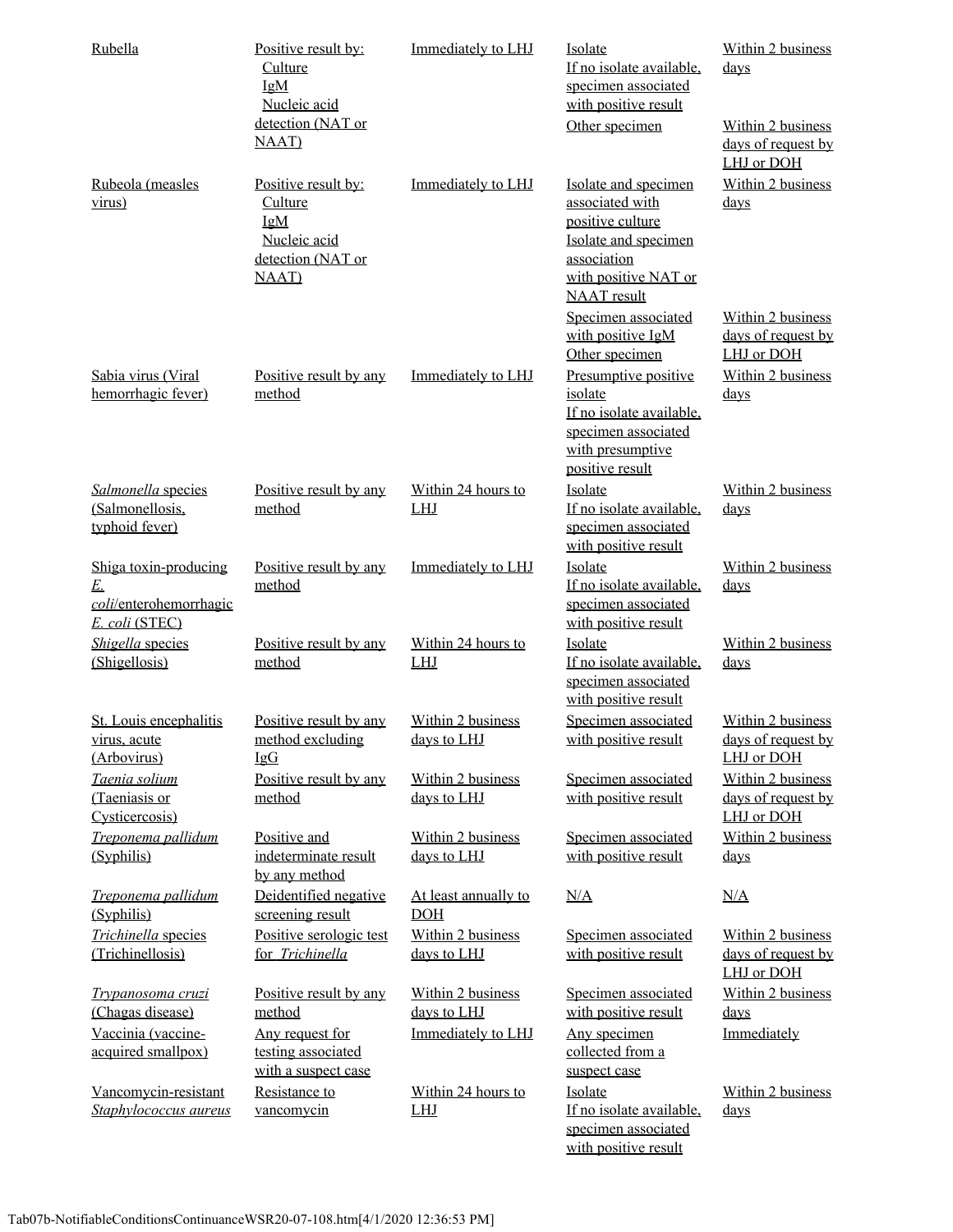| Variola virus<br>(mallpox)                                                                                                                                                                                                                                                                                                                                             | Any request for<br>testing associated<br>with a suspect case   | Immediately to LHJ               | Specimen collected<br>from a suspect case                                                                                 | Immediately                                           |
|------------------------------------------------------------------------------------------------------------------------------------------------------------------------------------------------------------------------------------------------------------------------------------------------------------------------------------------------------------------------|----------------------------------------------------------------|----------------------------------|---------------------------------------------------------------------------------------------------------------------------|-------------------------------------------------------|
| Vibrio cholerae O1 or<br>O139 (Cholera)                                                                                                                                                                                                                                                                                                                                | Positive result by any<br>method                               | Immediately to LHJ               | Isolate<br>If no isolate available,<br>specimen associated<br>with positive result                                        | Within 2 business<br>days                             |
| Vibrio species<br>(Vibriosis) not<br>including Vibrio<br>cholerae O1 or O139<br>(Cholera)<br>See "Vibrio cholerae<br>O1 or O139 (Cholera)"                                                                                                                                                                                                                             | Positive result by any<br>method                               | Within 24 hours to<br>LHJ        | Isolate<br>If no isolate available,<br>specimen associated<br>with positive result                                        | Within 2 business<br>$_{\rm days}$                    |
| West Nile virus, acute<br>(Arbovirus)                                                                                                                                                                                                                                                                                                                                  | Positive result by any<br>method excluding<br>$I \nsubseteq G$ | Within 2 business<br>days to LHJ | Specimen associated<br>with positive result                                                                               | Within 2 business<br>days of request by<br>LHJ or DOH |
| Yellow fever virus<br>(Arbovirus)                                                                                                                                                                                                                                                                                                                                      | Positive result by any<br>method excluding<br>IgG              | Immediately to LHJ               | Specimen associated<br>with positive result                                                                               | Within 2 business<br>days                             |
| Yersinia<br>enterocolitica, Y.<br>pseudotuberculosis, Y.<br>intermedia, Y.<br>fredericksenii, or Y.<br>kristensenii<br>(Yersiniosis)                                                                                                                                                                                                                                   | Positive result by any<br>method                               | Within 24 hours to<br>LHJ        | Isolate<br>If no isolate available,<br>specimen associated<br>with positive result                                        | Within 2 business<br>days of request by<br>LHJ or DOH |
| Yersinia pestis<br>(Plague)                                                                                                                                                                                                                                                                                                                                            | Positive result by any<br>method                               | Immediately to LHJ               | Presumptive positive<br>isolate<br>If no isolate available,<br>specimen associated<br>with presumptive<br>positive result | Within 2 business<br>$_{\rm days}$                    |
| Zika virus, acute<br>(Arbovirus)<br>$\mathbf{C}$ $\mathbf{D}$ $\mathbf{A}$ $\mathbf{C}$ $\mathbf{D}$ $\mathbf{A}$ $\mathbf{C}$ $\mathbf{D}$ $\mathbf{A}$ $\mathbf{I}$ $\mathbf{I}$ $\mathbf{I}$ $\mathbf{I}$ $\mathbf{I}$ $\mathbf{I}$ $\mathbf{I}$ $\mathbf{I}$ $\mathbf{I}$ $\mathbf{I}$ $\mathbf{I}$ $\mathbf{I}$ $\mathbf{I}$ $\mathbf{I}$ $\mathbf{I}$ $\mathbf{$ | Positive result by any<br>method excluding<br>$I \nsubseteq G$ | Within 2 business<br>days to LHJ | Specimen associated<br>with positive result                                                                               | Within 2 business<br>days of request by<br>LHJ or DOH |

 $\frac{1}{2}$  "CD4 + counts" means CD4 + (T4) lymphocyte counts.

 $\frac{1}{2}$  "CD4 + percents" means CD4 + (T4) percents of total lymphocytes.

#### AMENDATORY SECTION (Amending WSR 11-02-065, filed 1/4/11, effective 2/4/11)

#### **WAC 246-101-205 ((Responsibilities and))Duties ((of the))—Laboratory directors.**

(1) A laboratory director $(\circledast)$  shall:

(a) ((Notify the local health department where the patient resides, or, in the event that patient residence cannot be determined, the local health department in which the ordering health care provider practices, or the local health department in which the laboratory operates, regarding:

(i) Positive preliminary test results and positive final test results of notifiable conditions specified as notifiable to the local health department in Table Lab-1.

(ii) Positive preliminary test results and positive final test results of conditions specified as notifiable by the local health officer within that health officer's jurisdiction.))Submit case reports:

(i) To the local health jurisdiction or the department as required in Table Lab-1 of WAC 246-101-201, and under the requirements of WAC 246-101-220, 246-101-225, and this section; and

(ii) To the local health jurisdiction as required by the local health officer within that health officer's jurisdiction.

(b) Notify the department of conditions designated as notifiable to the local health ((department))jurisdiction when:

(i) A local health  $((\text{department}))$  initial department) in closed or representatives of the local health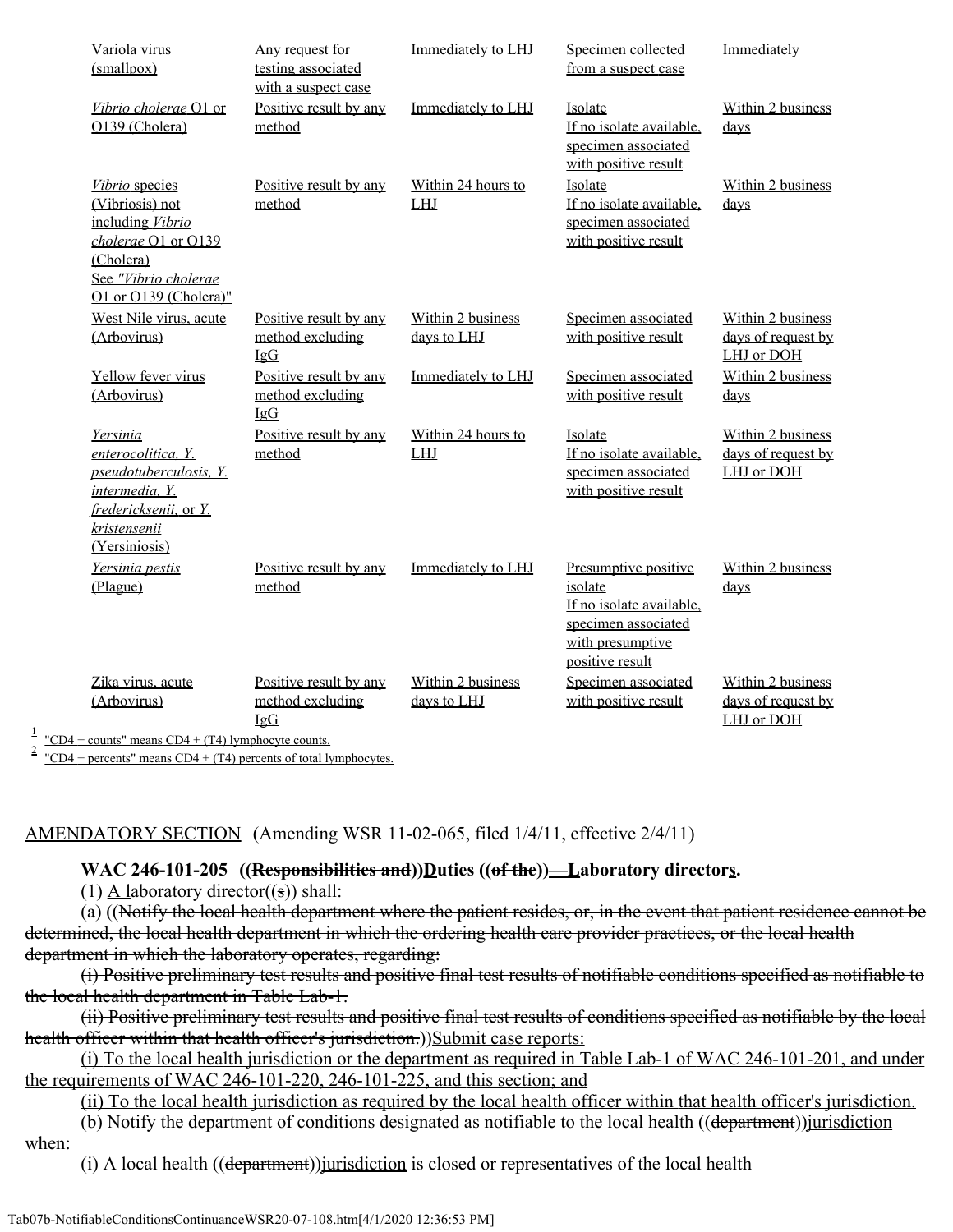((department))*jurisdiction* are unavailable at the time a ((positive preliminary test result or positive))presumptive or final test result of an immediately notifiable condition occurs; or

(ii) ((A local health department is closed or representatives of the local health department are unavailable at the time an outbreak or suspected outbreak of communicable disease occurs.

(c) Notify the department of positive preliminary test results or positive final test results for conditions designated notifiable to the department in Table Lab-1.

(d) Notify the department of nonelevated blood lead levels on a monthly basis.

(e) Submit specimens for conditions noted in Table Lab-1 to the Washington state public health laboratories or other laboratory designated by the state health officer for diagnosis, confirmation, storage, or further testing.

(f) Ensure that positive preliminary test results and positive final test results for notifiable conditions of specimens referred to other laboratories for testing are correctly notified to the correct local health department or the department. This requirement can be satisfied by:

(i) Arranging for the referral laboratory to notify either the local health department, the department, or both; or

(ii) Forwarding the notification of the test result from the referral laboratory to the local health department, the department, or both.

 $(\frac{g}{g})$ ))The notifiable test result pertains to a patient who resides outside of and is visiting Washington state as indicated by information provided by the requesting health care provider or health care facility.

(c) Submit specimens required in Table Lab-1 of WAC 246-101-201 under the requirements of WAC 246-101- 210 and 246-101-215, and this section;

(d) Cooperate with public health authorities during investigation of:

(i) The circumstances of a case  $((or$  suspected ease)) of a notifiable condition  $((or$  other communicable disease));  $((\text{and}))$ or

(ii) An outbreak or suspected outbreak of disease.

(2)  $\Delta$  laboratory director((s)) may designate responsibility for working and cooperating with public health authorities to certain employees as long as designated employees are:

(a) Readily available; and

(b) Able to provide requested information in a timely manner.

(3)  $((By July 1, 2011, when referring)$ )A laboratory director may refer a specimen of a notifiable condition to a reference laboratory for testing.

(4) When a laboratory director refers a specimen ((to another)) of a notifiable condition to a reference laboratory for  $((a \text{ test for a notifiable condition}))$ testing, the laboratory director $((s))$  shall:

(a) Provide the reference laboratory with Table Lab-1 of WAC 246-101-201, and WAC 246-101-220 and 246- 101-225; and the following information for each ((test referral))specimen:

 $((a)$  Patient name;

(b) Full address of patient, or patient zip code at a minimum, when available in laboratory database;

(c) Date of birth or age of patient, when available in laboratory database;

(d) Sex of patient, when available in laboratory database;

(e) Name of the principal health care provider;

(f) Telephone number of the principal health care provider;

(g) Address of the principal health care provider, when available;

(h) Type of test requested;

(i) Type of specimen; and

(j) Date of specimen collection.

(4) By January 1, 2013, laboratory databases must have the ability to receive, store, and retrieve all of the data elements specified in subsection  $(3)(a)$  through  $(i)$  of this section.)

(i) Patient's first and last name;

(ii) Patient's physical address including zip code;

(iii) Patient's date of birth;

(iv) Patient's sex;

(v) For hepatitis B virus case reports, pregnancy status (pregnant, not pregnant, or unknown) of patients twelve to fifty years of age;

(vi) Patient's best contact telephone number;

(vii) Patient's medicaid status, for blood lead level tests for patients less than seventy-two months of age only; (viii) Requesting health care provider's name;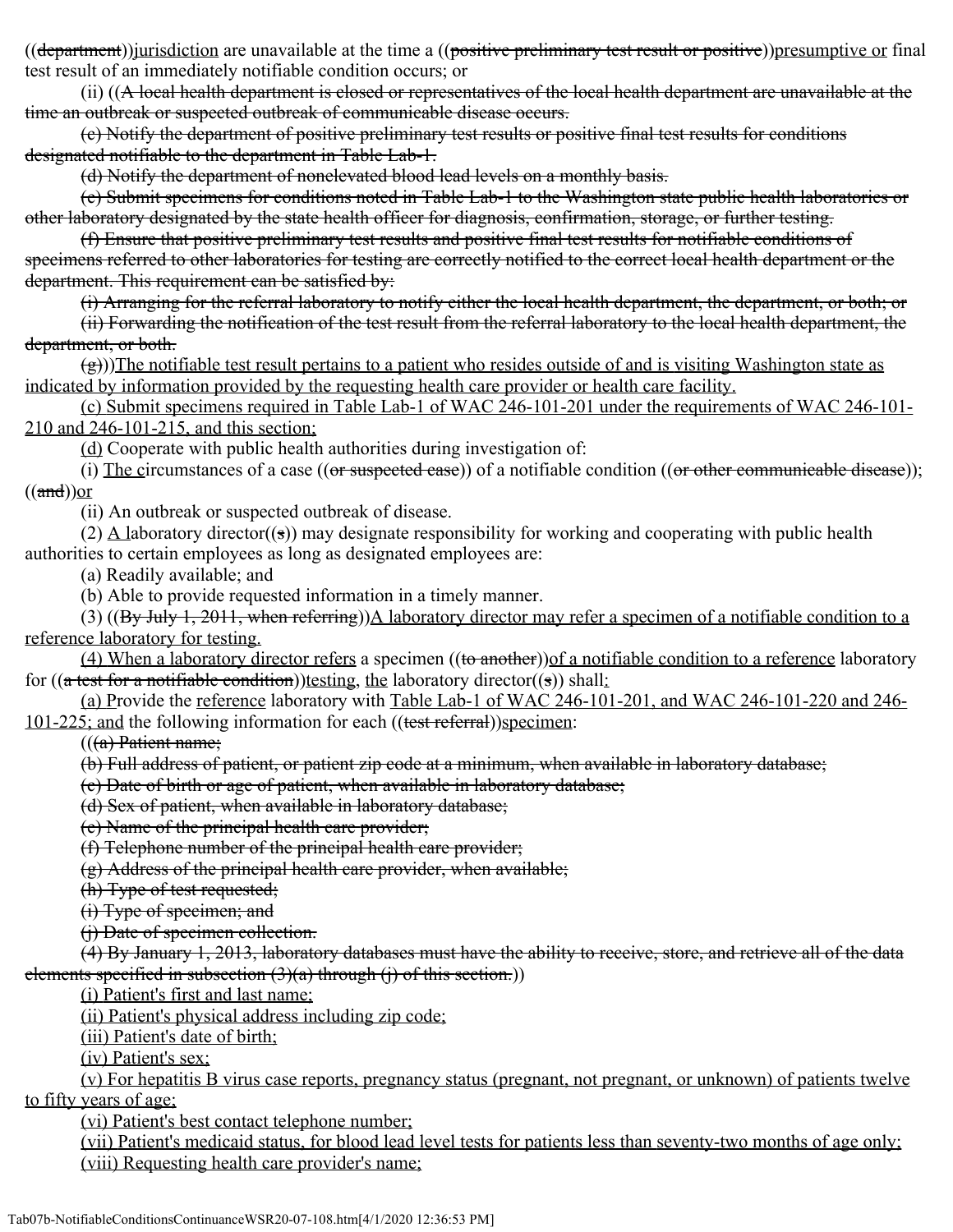(ix) Requesting health care provider's phone number;

(x) Address where patient received care;

(xi) Name of submitting laboratory;

(xii) Telephone number of submitting laboratory;

(xiii) Specimen type;

(xiv) Specimen collection date;

(xv) Date laboratory received specimen; and

(xvi) Test method requested.

(b) Ensure the case report is submitted appropriately either by:

(i) Arranging for the reference laboratory to submit the case report under Table Lab-1 of WAC 246-101-201, and WAC 246-101-220 and 246-101-225; or

(ii) Submitting the case report under Table Lab-1 of WAC 246-101-201, and WAC 246-101-220 and 246-101- 225.

(4) A laboratory director may provide health information, demographic information, or infectious or noninfectious condition information in addition to the information required under this chapter when the provider or facility determines that the additional information will aid the appropriate public health authority in protecting and improving the public's health through prevention and control of infectious and noninfectious conditions.

(5) When a laboratory director submits information under subsection (4) of this section, they shall submit the information under the requirements of WAC 246-101-220.

# AMENDATORY SECTION (Amending WSR 11-02-065, filed 1/4/11, effective 2/4/11)

# **WAC 246-101-210 Means of specimen submission—Laboratory directors and laboratories.**

(1) ((When submitting specimens as indicated in Table Lab-1 of WAC 246-101-201, laboratories shall adhere to the following timelines and procedures:

(a) Specimens designated for submission within two business days must be in transit within two business days from the time the specimen is ready for packaging;

(b) Specimens designated for submission on request may be requested by the local health departments or the department. The laboratory shall ship a requested specimen within two business days of receiving the request, provided the specimen is still available at the time of the request. This is not intended to require laboratories to save specimens indefinitely in anticipation of a request.

(2) Local health jurisdictions may temporarily waive specimen submission for circumstances at their discretion by communication with individual laboratories.))A laboratory director shall submit specimens under Table Lab-1 of WAC 246-101-201 and this chapter.

(2) For test results notifiable to local health jurisdictions, the local health officer may temporarily waive specimen submission requirements and notify laboratories, including the Washington state public health laboratories, of the basis for the waiver, which requirements are being waived and how long the waiver will be in effect.

(3) ((Laboratories))A laboratory shall forward  $((\text{all}))$  required specimens((submissions)) to:

Washington State Public Health Laboratories Washington State Department of Health 1610 N.E. 150th Street Shoreline, WA 98155

(4) The state health officer may designate additional laboratories as public health ((referral))reference laboratories.

# AMENDATORY SECTION (Amending WSR 11-02-065, filed 1/4/11, effective 2/4/11)

# **WAC 246-101-215 Content of documentation accompanying specimen submission—Laboratory directors.**

((For each condition listed in Table Lab-1 of WAC 246-101-201,)) $\Delta$  laboratory director((s)) shall provide the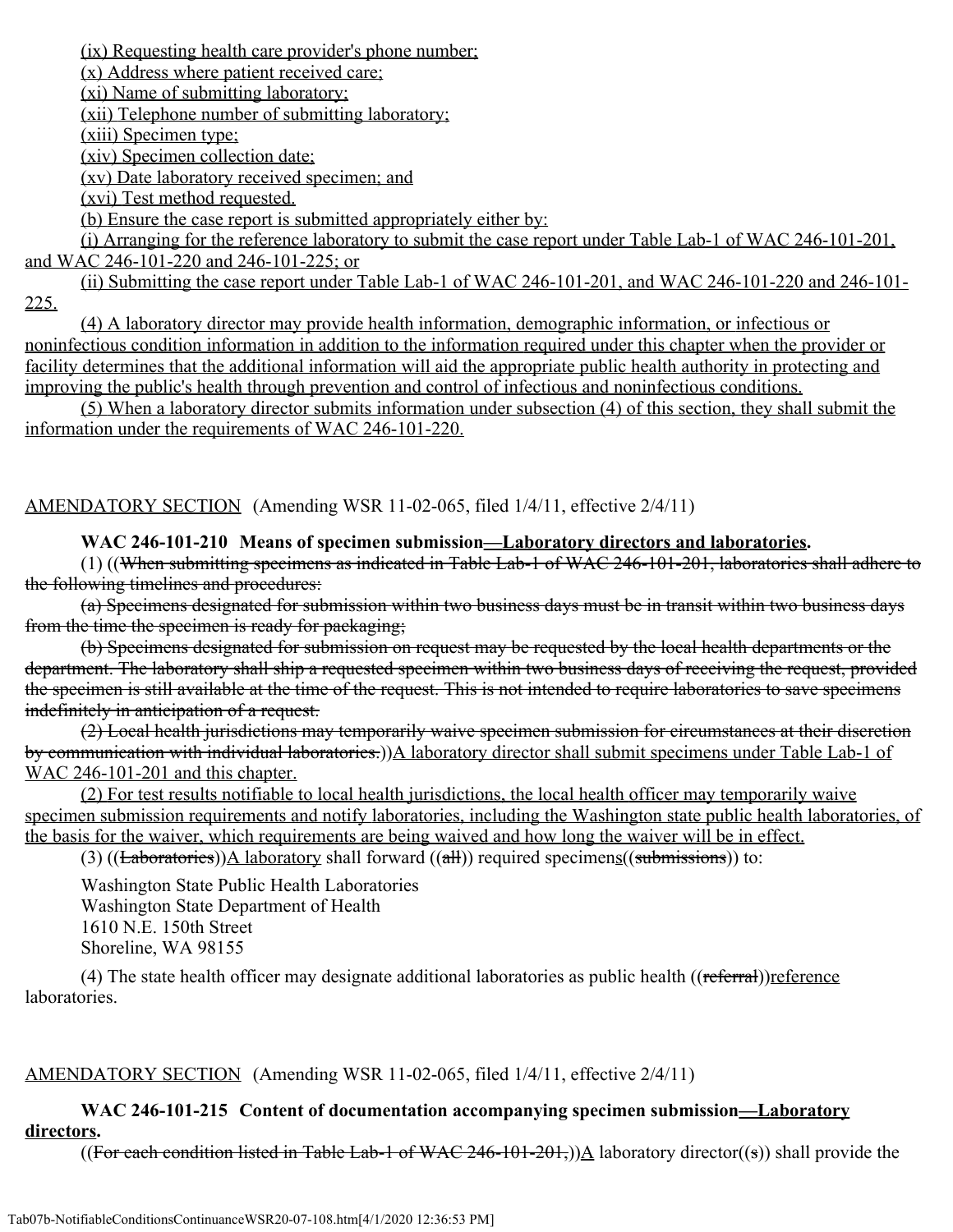following information with each specimen ((submission:

(1) Type of specimen tested;

(2) Name of reporting laboratory;

(3) Telephone number of reporting laboratory;

(4) Date of specimen collection;

(5) Requesting health care provider's name;

(6) Requesting health care provider's phone number;

(7) Requesting health care provider's address, when available;

(8) Test result;

(9) Name of patient;

(10) Sex of patient, when available in laboratory database;

(11) Date of birth or age of patient, when available in laboratory database;

(12) Full address of patient, or patient zip code at a minimum, when available in laboratory database;

(13) Telephone number of patient, when available in laboratory database;

(14) Other information of epidemiological value, when available))submitted under this chapter to the Washington state public health laboratories:

(1) Patient's first and last name;

(2) Patient's physical address including zip code;

(3) Patient's date of birth;

(4) Patient's sex;

(5) For hepatitis B virus, pregnancy status (pregnant, not pregnant, or unknown) of patients twelve to fifty years

of age;

(6) Patient's best contact telephone number;

(7) Requesting health care provider's name;

(8) Requesting health care provider's phone number;

(9) Address where patient received care;

(10) Name of submitting laboratory;

(11) Telephone number of submitting laboratory;

(12) Specimen type;

(13) Specimen collection date;

(14) Date laboratory received specimen;

(15) Test method used; and

(16) Test result.

AMENDATORY SECTION (Amending WSR 11-02-065, filed 1/4/11, effective 2/4/11)

#### **WAC 246-101-220 Means of notification ((for positive preliminary test results and positive final test results))—Laboratory directors.**

 $\Delta$  laboratory director((s)) shall ((adhere to the following timelines and procedures:

(1) Conditions designated as immediately notifiable must be reported to the local health officer or the department, as specified in Table Lab-1 of WAC 246-101-201, immediately at the time of positive preliminary test result or positive final test result. This applies twenty-four hours a day, seven days a week. Each local health jurisdiction, as well as the department, maintains after-hours emergency telephone contacts for this purpose. A party sending notification by secure facsimile copy or secure electronic transmission during normal business hours must confirm immediate receipt by a live person.

(2) Conditions designated as notifiable within twenty-four hours must be reported to the local health officer or the department, as specified in Table Lab-1 of WAC 246-101-201, within twenty-four hours of positive preliminary test result or positive final test result, seven days a week. Reports during normal public health business hours may be sent by secure electronic transmission, telephone, or secure facsimile copy of a case report. A party sending a report outside of normal public health business hours must use the after-hours emergency phone contact for the appropriate jurisdiction.

(3) Conditions designated as notifiable within two business days must be reported to the local health officer or the department, as specified in Table Lab-1 of WAC 246-101-201, within two business days. Notification may be sent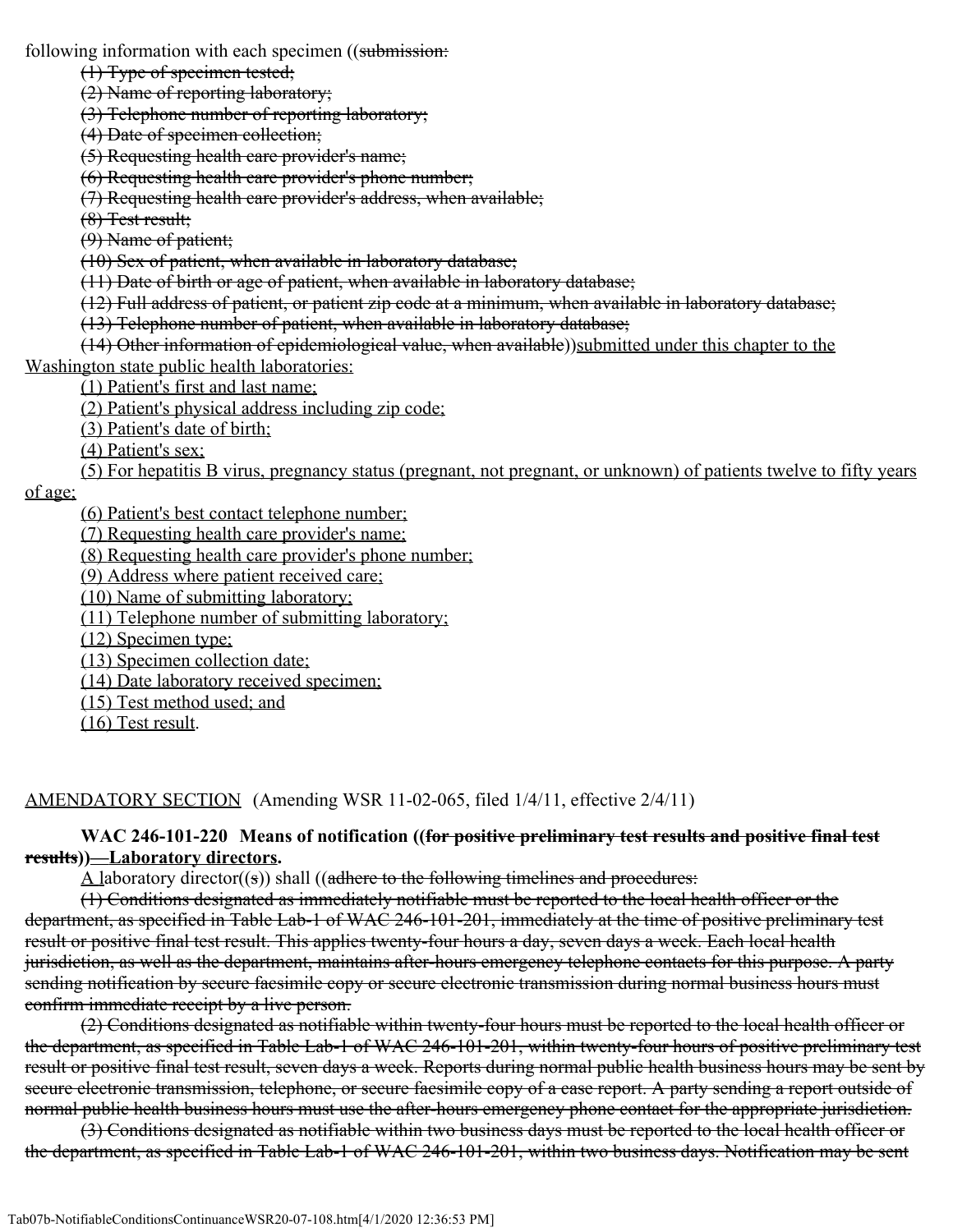by secure electronic transmission, telephone, or secure facsimile copy of a case report; and

(4) Conditions designated as notifiable on a monthly basis must be reported to the local health officer or the department, as specified in Table Lab-1 of WAC 246-101-201, on a monthly basis. Notification may be sent by written case report, secure electronic transmission, telephone, or secure facsimile copy of a case report)):

(1) Submit case reports as required under this chapter by secure electronic data transmission.

(2) Call the local health jurisdiction in which the case occurred immediately and confirm receipt of a presumptive or final test result for a condition designated as:

(a) Immediately notifiable; or

(b) Notifiable within twenty-four hours when submitting the test result outside the local health jurisdiction's normal business hours.

AMENDATORY SECTION (Amending WSR 11-02-065, filed 1/4/11, effective 2/4/11)

#### **WAC 246-101-225 Content of ((notifications for positive preliminary test results and positive final test results))case reports—Laboratory directors.**

(1) ((For each condition listed in Table Lab-1 of WAC 246-101-201,)) $\Delta$  laboratory director((s must))shall provide the following information ((for))in each ((positive culture or suggestive test result))case report required under this chapter:

 $((a)$  Type of specimen tested;

(b) Name of reporting laboratory;

(c) Telephone number of reporting laboratory;

(d) Date of specimen collection;

(e) Date specimen received by reporting laboratory;

(f) Requesting health care provider's name;

(g) Requesting health care provider's phone number;

(h) Requesting health care provider's address, when available;

(i) Test result;

(j) Name of patient;

(k) Sex of patient, when available in laboratory database;

(l) Date of birth or age of patient, when available in laboratory database; and

 $(m)$  Full address of patient, or patient zip code at a minimum, when available in laboratory database.))(a)

Patient's first and last name;

(b) Patient's physical address including zip code;

(c) Patient's date of birth;

(d) Patient's sex;

(e) For hepatitis B virus, pregnancy status (pregnant, not pregnant, or unknown) of patients twelve to fifty years

of age;

(f) Patient's best contact telephone number;

(g) Patient's medicaid status, for blood lead tests for patients less than seventy-two months of age only;

(h) Requesting health care provider's name;

(i) Requesting health care provider's phone number;

(j) Address where patient received care;

(k) Name of submitting laboratory;

(l) Telephone number of submitting laboratory;

(m) Specimen type;

(n) Specimen collection date;

(o) Date laboratory received specimen;

(p) Test method used; and

(q) Test result.

(2) The local health ((officers and))officer or the state health officer may ((require laboratory directors to report other))request additional information of epidemiological or public health value when conducting a case investigation or otherwise for prevention and control of a specific notifiable condition.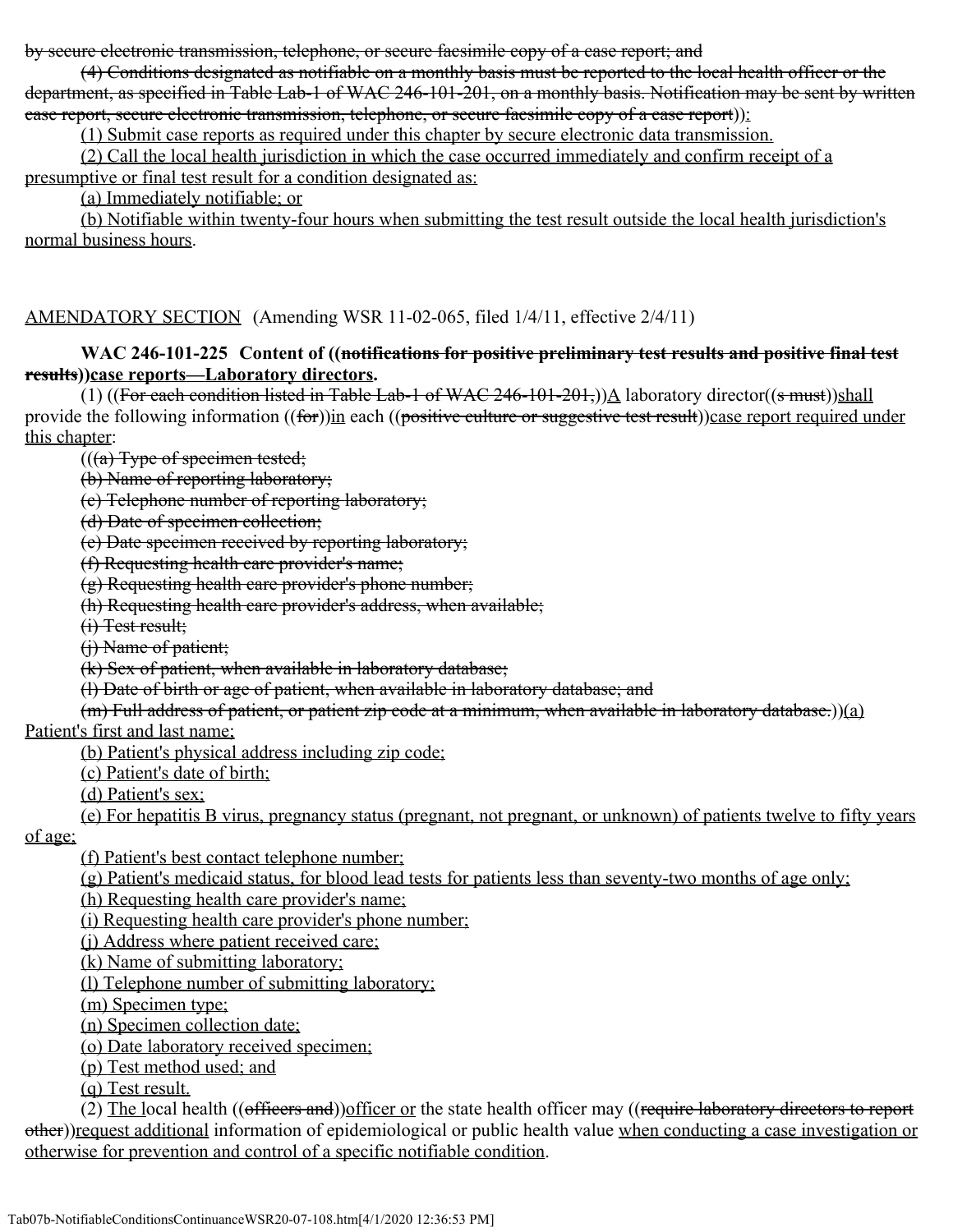## **WAC 246-101-230 Handling ((of case reports and medical))confidential information—Laboratory directors.**

(1) All records and specimens  $((\text{containing}))$ related to a case that contain or are accompanied by patient identifying information are confidential. ((The Washington state public health laboratories, other laboratories approved as public health referral laboratories, and any persons, institutions, or facilities submitting specimens or records containing patient-identifying information))Patient identifying information includes information that can directly or indirectly identify a patient.

(2) A laboratory shall maintain the confidentiality of ((identifying information accompanying submitted laboratory specimens))health information consistent with chapter [70.02](http://app.leg.wa.gov/RCW/default.aspx?cite=70.02) RCW and any other applicable confidentiality laws.

 $(((2)))(3)$  A laboratory director((s)) shall establish and implement policies and procedures to maintain confidentiality related to ((a patient's medical))health information.

 $((3)$  Laboratory directors and personnel working in laboratories who know of a person with a notifiable condition, other than a sexually transmitted disease, shall release identifying information only to other individuals responsible for protecting the health and well-being of the public through control of disease.

(4) Laboratory directors and personnel working in laboratories with knowledge of a person with sexually transmitted disease, and following the basic principles of health care providers, which respect the human dignity and confidentiality of patients:

(a) May disclose identity of a person or release identifying information only as specified in RCW [70.24.105;](http://app.leg.wa.gov/RCW/default.aspx?cite=70.24.105) and

(b) Shall under RCW [70.24.105](http://app.leg.wa.gov/RCW/default.aspx?cite=70.24.105)(6), use only the following customary methods for exchange of medical information:

(i) Laboratory directors and personnel working in laboratories may exchange medical information related to HIV testing, HIV test results, and confirmed HIV or confirmed STD diagnosis and treatment in order to provide health care services to the patient. This means that information shared impacts the care or treatment decisions concerning the patient; and the laboratory director or personnel working in the laboratory require the information for the patient's benefit.

(ii) Laboratory directors are authorized to permit access to a patient's medical information and medical record by laboratory staff or office staff to carry out duties required for care and treatment of a patient, the management of medical information, and the management of the patient's medical record.))

# **PART IV: NOTIFIABLE CONDITIONS—DUTIES OF OTHERS**

#### AMENDATORY SECTION (Amending WSR 11-02-065, filed 1/4/11, effective 2/4/11)

#### **WAC 246-101-405 ((Responsibilities of))Duties—Veterinarians.**

(1)  $\Delta$  veterinarian((s)) shall((:

(a) Notify the local health officer of the jurisdiction in which the human resides of any suspected human case or suspected human outbreak based on the human's exposure to a confirmed animal case of any disease listed in Table V-1 of this section:

#### Table V-1 (Conditions Notifiable by Veterinarians)

|                                                             |                                    | Notifiable to Local      |
|-------------------------------------------------------------|------------------------------------|--------------------------|
| Notifiable Condition                                        | <b>Time Frame for Notification</b> | <b>Health Department</b> |
| <b>Anthrax</b>                                              | Immediately                        |                          |
| Arboviral Disease                                           | Within 24 hours                    |                          |
| Brueellosis (Brucella species)                              | Within 24 hours                    |                          |
| Burkholderia mallei (Glanders)                              | Immediately                        |                          |
| Disease of suspected bioterrorism origin (including but not | Immadiataku<br>ncurator            |                          |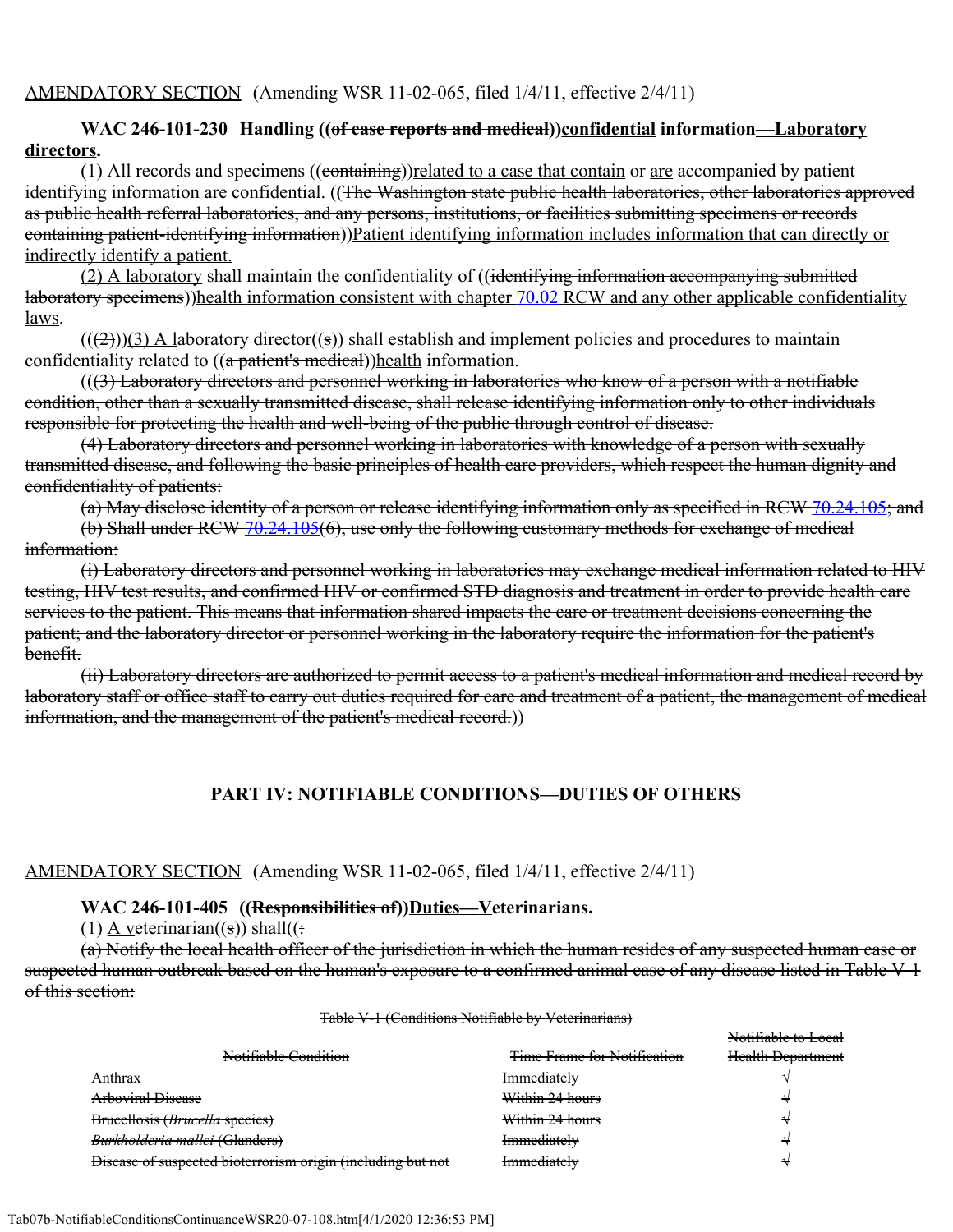| limited to anthrax)                                                                    |                    |  |
|----------------------------------------------------------------------------------------|--------------------|--|
| E. coli - Refer to "Shiga toxin-producing E. coli"                                     | <b>Immediately</b> |  |
| Emerging condition with outbreak potential                                             | <b>Immediately</b> |  |
| Influenza virus, novel or unsubtypable strain                                          | <b>Immediately</b> |  |
| <b>Leptospirosis</b>                                                                   | Within 24 hours    |  |
| <b>Plague</b>                                                                          | <b>Immediately</b> |  |
| <b>Psittacosis</b>                                                                     | Within 24 hours    |  |
| $\Theta$ Fever                                                                         | Within 24 hours    |  |
| Rabies (suspected human or animal)                                                     | <b>Immediately</b> |  |
| Shiga toxin-producing $E$ . coli infections (enterohemorrhagie $E$ .                   | <b>Immediately</b> |  |
| coli including, but not limited to, E. coli O157:H7)                                   |                    |  |
| <b>Tularemia</b>                                                                       | <b>Immediately</b> |  |
| $(\sqrt{})$ Indicates that the condition is notifiable to the local health department. |                    |  |

 $(\theta)$ ))cooperate with public health authorities in  $((\theta))$ their:

(a) Investigation of human and animal cases, ((suspected cases,)) outbreaks, ((and)) suspected outbreaks, and clusters of zoonotic disease((.

(c) Cooperate with public health authorities in the implementation of infection control measures including isolation and quarantine.

(d) Comply with requirements in chapter 16-70 WAC for submitting positive specimens and isolates for specific diseases, and provide information requested by the department or local health jurisdiction.

(2) The department of health shall:

(a) Coordinate with the state veterinarian at the department of agriculture to develop, maintain, and implement a procedure for notifying the department of animal cases of the conditions listed in Table V-1 of this section.

(b) Notify the local health jurisdiction of reported animal cases of the conditions in Table V-1 of this section));

and

(b) Implementation of infection control measures.

(2) Cooperation with public health authorities includes, but is not limited to:

(a) Providing information requested by the department or local health jurisdiction; and

(b) Following infection control measures for:

(i) Humans under chapter 246-100 WAC;

(ii) Dogs, cats, ferrets, and hybrids under WAC 246-100-197; and

(iii) Other animals under chapter [16.36](http://app.leg.wa.gov/RCW/default.aspx?cite=16.36) RCW.

AMENDATORY SECTION (Amending WSR 11-02-065, filed 1/4/11, effective 2/4/11)

#### WAC 246-101-410 ((Responsibilities of food service))Duties—Food establishments.

The person in charge of a food ((service)) establishment shall:

(1) For the purposes of this section "food establishment" has the same meaning as defined and referenced under WAC 246-215-01115.

(2) Notify the local health ((department))*jurisdiction* of potential foodborne disease as required in WAC ((246- $215 - 260$ ))246-215-02215.

 $((2))$ (3) Cooperate with public health authorities in  $((the))$ their investigation and control of cases, ((suspected eases,)) outbreaks, and suspected outbreaks ((of foodborne or waterborne disease)). This includes, but is not limited to, the release of the name and other pertinent information about food handlers diagnosed with a notifiable condition or other communicable disease ((<del>as it relates to a foodborne or waterborne disease investigation</del>)).

 $((3))$ (4) Not release information about food handlers with a notifiable condition or other communicable disease to other employees or the general public.

AMENDATORY SECTION (Amending WSR 11-02-065, filed 1/4/11, effective 2/4/11)

### WAC 246-101-415 ((Responsibilities of child day))Duties—Child care facilities.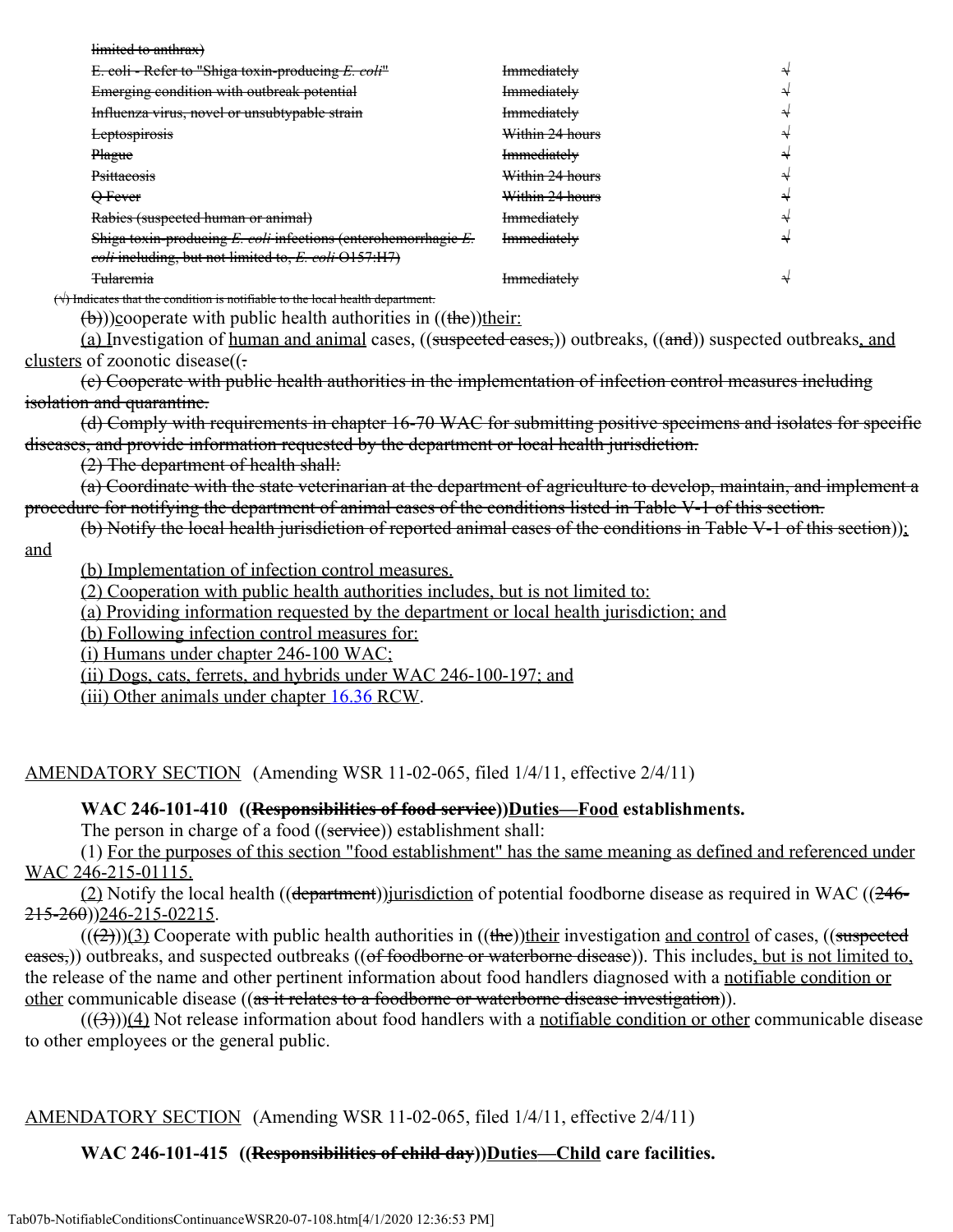(1) For the purposes of this section "child care facility" means an agency that regularly provides early childhood education and early learning services for a group of children for less than twenty-four hours a day and is subject to licensing under chapter [74.15](http://app.leg.wa.gov/RCW/default.aspx?cite=74.15) or [43.216](http://app.leg.wa.gov/RCW/default.aspx?cite=43.216) RCW, or both.

(2) A child  $((\frac{day}{})$  care  $((\frac{facilities}{})$ facility shall:

 $(((+)))(a)$  Notify the local health  $((department))$ jurisdiction of cases,  $((suspected cases,))$  outbreaks, and suspected outbreaks of notifiable conditions in Table HC-1 of WAC 246-101-101 that may be associated with the child  $((\frac{day}{})$  care facility.

 $((2))$ (b) Consult with a health care provider or the local health ((department))jurisdiction for information about the control and prevention of infectious  $((or communizable disease))$ conditions, as necessary.

 $((3))$ (c) Cooperate with public health authorities in  $((the))$ their investigation and control of cases,  $((subspected$  $\frac{1}{\text{cases}}$ ) outbreaks, and suspected outbreaks ((of disease)) that may be associated with the child (( $\frac{1}{\text{day}}$ ) care facility.

 $(((4)))(d)$  Establish and implement policies and procedures to maintain confidentiality related to ((medical))health information in their possession.

AMENDATORY SECTION (Amending WSR 11-02-065, filed 1/4/11, effective 2/4/11)

## WAC 246-101-420 ((Responsibilities of))Duties—Schools.

A school $((s))$  shall:

(1) Notify the local health ((department))jurisdiction of cases, ((suspected cases,)) outbreaks, and suspected outbreaks of ((disease))notifiable conditions in Table HC-1 of WAC 246-101-101 that may be associated with the school.

(2) Cooperate with the local health  $((\text{department}))$ *jurisdiction* in monitoring influenza.

(3) Consult with a health care provider or the local health ((department))jurisdiction for information about the control and prevention of infectious ((or communicable disease))conditions, as necessary.

(4) Cooperate with public health authorities in  $((the))$ their investigation and control of cases,  $((suspected cases))$ outbreaks, and suspected outbreaks  $((of disease))$  that may be associated with the school.

(5) Release identifying information only to other individuals responsible for protecting the health and well-being of the public through control of disease consistent with applicable confidentially laws.

(6) ((Schools shall))Establish and implement policies and procedures to maintain confidentiality related to ((medical))health information in their possession.

AMENDATORY SECTION (Amending WSR 11-02-065, filed 1/4/11, effective 2/4/11)

### **WAC 246-101-425 ((Responsibilities of))Duties—The general public.**

(1) Members of the general public shall cooperate with:

(a)  $((\text{Cooperate with}))$ Public health authorities in  $((\text{the}))$ their investigation and control of cases,  $((\text{subpected})$ eases,)) outbreaks, and suspected outbreaks ((of notifiable conditions or other communicable diseases)); and

(b) ((Cooperate with the))Implementation of infection control measures((, including isolation and quarantine)).

(2) Members of the general public may notify the local health ((department))jurisdiction of any case, ((suspected ease,)) outbreak, or ((potential))suspected outbreak ((of communicable disease)).

### **PART V: NOTIFIABLE CONDITIONS ((AND))—LOCAL HEALTH JURISDICTIONS ((AND THE DEPARTMENT))**

AMENDATORY SECTION (Amending WSR 11-02-065, filed 1/4/11, effective 2/4/11)

WAC 246-101-505 Duties ((of the))—Local health officer or the local health ((department))jurisdiction. (1)  $\Delta$  local health officer((s)) or ((the)) local health ((department)) jurisdiction shall: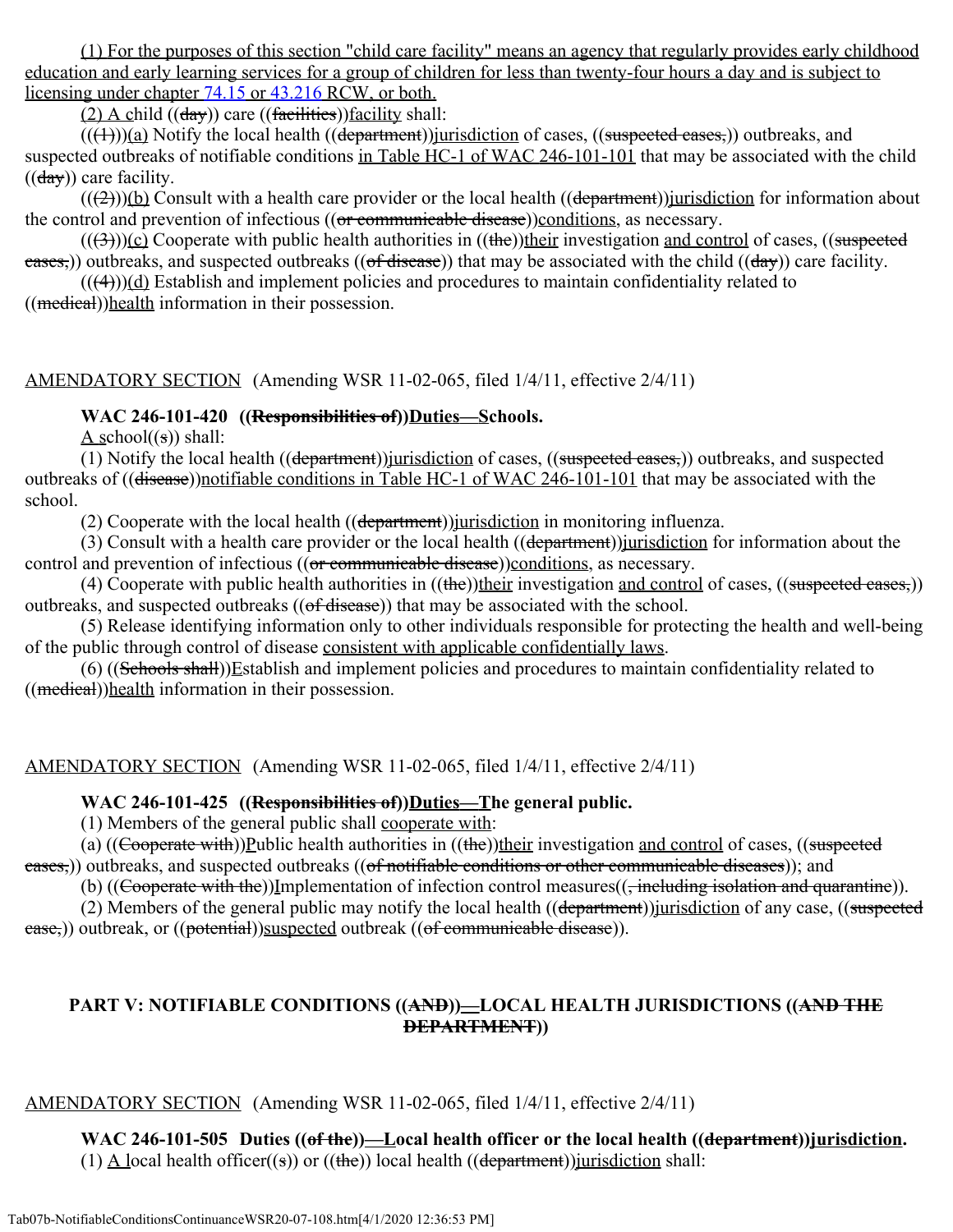(a) Review and determine appropriate action for:

(i) Each ((reported)) case ((or suspected case)) of a notifiable condition submitted to the local health jurisdiction;

(ii) Any ( $(d \overline{\text{iscase of}})$ ) condition considered a threat to public health; and

(iii) Each ((reported)) outbreak or suspected outbreak of disease  $((,$  requesting))submitted to the local health jurisdiction, and request assistance from the department in carrying out any of these investigations when necessary.

(b) Establish a system at the local health  $((\text{department}))$  iurisdiction for maintaining confidentiality of  $((\text{written}))$ records ((and written and telephoned notifiable conditions case reports))under WAC 246-101-515;

(c) Notify health care providers, laboratories, and health care facilities within the ((jurisdiction of the))local health ((department))*jurisdiction* of requirements in this chapter;

(d) Notify the department of cases of  $((a\eta y))$  conditions notifiable to the local health  $((de$ <sub>partment</sub>  $(except\ animal$ bites) upon completion of the case investigation))*jurisdiction under WAC 246-101-510 and 246-101-513*;

(e) ((Distribute appropriate notification forms to persons responsible for reporting;

 $(f)$ )) Notify the principal health care provider named in the case report, if possible, prior to initiating a case investigation ((by the local health department));

 $((g)$  Carry out the HIV partner notification requirements of WAC 246-100-072;

 $(\hat{h})$ )(f) Allow laboratories to contact the health care provider ordering the diagnostic test before initiating patient contact if requested and the delay is unlikely to jeopardize public health; and

 $((\text{ii}))$ (g) Conduct investigations and institute infection control measures in accordance with chapter 246-100 WAC.

(2) The local health  $((\text{department}))$  iurisdiction may:

(a) Adopt alternate arrangements for meeting the ((reporting)) requirements under this chapter through cooperative agreement between the local health ((department))*jurisdiction* and any health care provider, laboratory, or health care facility $((\cdot))$ . The alternative must provide the same level of public health protection as the reporting requirement for which an alternative is sought;

(b) Receive health information, demographic information, and infectious or noninfectious condition information in addition to that required under this chapter from health care providers, health care facilities, laboratories, the department of agriculture, and the department of labor and industries when the entity submitting the information determines that the additional information will aid the public health authority in protecting and improving the public's health through prevention and control of infectious and noninfectious conditions.

(3) When the local health jurisdiction receives information under subsection (2)(b) of this section, the local health jurisdiction shall handle the information under the requirements of WAC 246-101-515.

(4) Each local health officer has the authority under chapter [70.05](http://app.leg.wa.gov/RCW/default.aspx?cite=70.05) RCW to:

(a) Carry out additional steps ((determined to be)) necessary to verify a diagnosis reported by a health care provider;

(b) Require any person suspected of having a notifiable condition to submit to examinations

((required))necessary to determine the presence or absence of the condition;

(c) Investigate any case ((or suspected case)) of a ((reportable disease or))notifiable condition or other ((illness, communicable or otherwise))infectious or noninfectious condition, if deemed necessary; and

(d) Require the notification of additional conditions of public health importance occurring within the jurisdiction of the local health officer.

AMENDATORY SECTION (Amending WSR 11-02-065, filed 1/4/11, effective 2/4/11)

# **WAC 246-101-510 Means of notification—Local health officer or local health jurisdiction.**

(1) A local health  $((\text{departments}))$  jurisdiction shall:

(a) Maintain a twenty-four-hour telephone number to receive confirmation calls of case reports submitted under this chapter for:

(i) Immediately notifiable conditions; and

(ii) Conditions designated as notifiable within twenty-four hours.

(b) Notify the department immediately ((by telephone or secure electronic data transmission of any case or suspected case of:

(a) Botulism;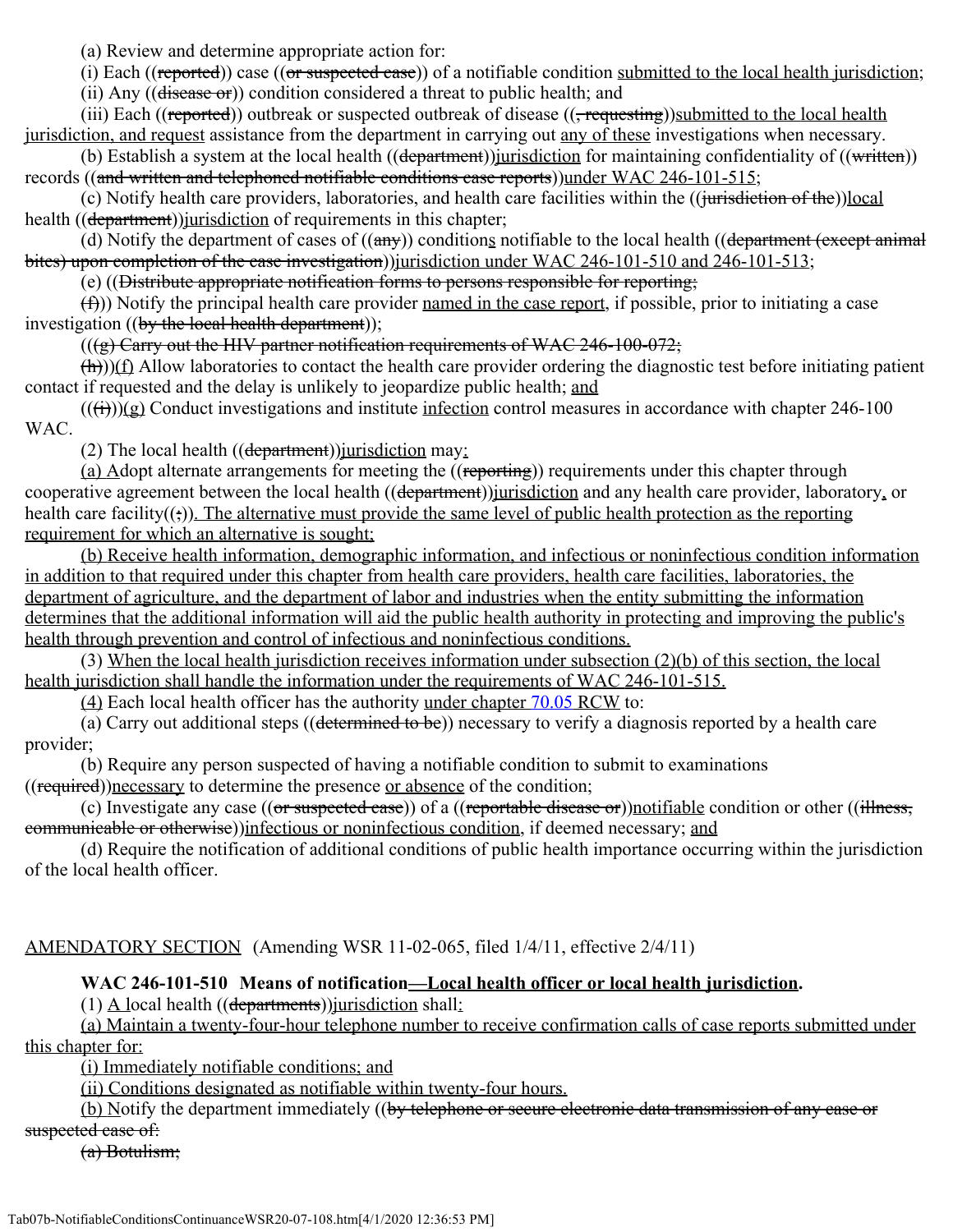(b) Cholera;

(c) Diphtheria;

(d) Disease of suspected bioterrorism origin (including, but not limited to, anthrax);

(e) Emerging condition with outbreak potential;

(f) Influenza, novel strain;

(g) Measles;

(h) Paralytic shellfish poisoning;

(i) Plague;

(j) Poliomyelitis;

(k) Rabies, human;

(l) SARS;

(m) Smallpox;

(n) Tularemia;

(o) Viral hemorrhagic fever; and

(p) Yellow fever.

(2) Immediate notifications of cases and suspected cases shall include:

(a) Patient name;

(b) Patient's notifiable condition; and

(c) Condition onset date.

(3) For each case of any condition notifiable to the local health department, submit to the department case report either on a form provided by the department or in a format approved by the department. Case reports must be sent by secure electronic transmission or telephone within seven days of completing the case investigation. If the case investigation is not complete within twenty-one days of notification, pertinent information collected from the case investigation must be sent to the department and shall include:

(a) Patient name;

(b) Patient's notifiable condition or suspected condition;

(c) Source or suspected source; and

(d) Condition onset date.

(4) Local health officials will report asymptomatic HIV infection cases to the department according to a standard code developed by the department.

(5) When notified of an outbreak or suspected outbreak of illness due to an infectious agent or toxin, the local health department shall:

(a) Notify the department immediately by telephone or secure electronic data transmission.

(b) Include in the initial notification:

(i) Organism or suspected organism;

(ii) Source or suspected source; and

(iii) Number of persons affected.

(c) Within seven days of completing the outbreak investigation, submit))using either telephone or secure electronic data transmission:

(i) Upon receiving a case report for a condition that is immediately notifiable to the local health jurisdiction under this chapter, excluding Meningococcal disease, invasive (Neisseria meningitides); Shiga toxin-producing *E. coli* (STEC)/enterohemorrhagic *E. coli*; and Vaccinia (vaccine-acquired smallpox); and

(ii) Of an outbreak or suspected outbreak within their jurisdiction;

(c) Notify the department using a secure electronic disease surveillance system within three business days of receiving a case report for a condition that is not immediately notifiable to the local health jurisdiction under this chapter;

(d) If after submitting a notification to the department, the local health officer determines no further investigation is necessary, indicate in the secure electronic disease surveillance system that no further investigation is warranted within three business days of the determination.

(e) Immediately reassign cases to the department upon determining the patient who is the subject of the case: (i) Is a resident of another local health jurisdiction; or

(ii) Resides outside Washington state.

(f) Submit a case report to the department using a secure electronic disease surveillance system for each case report received by the local health jurisdiction for which the local health officer determined an investigation was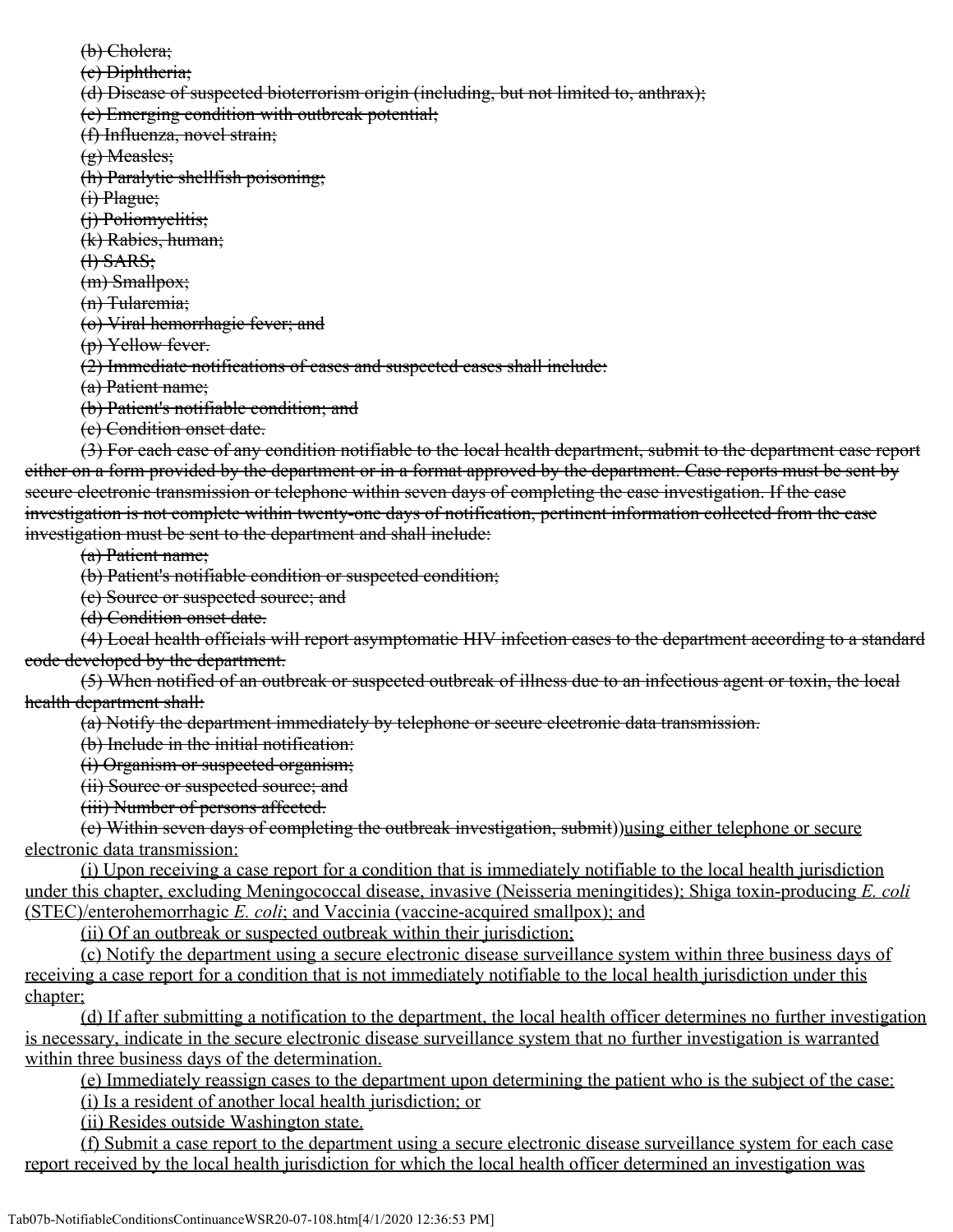necessary:

(i) Within seven days of completing the investigation for any condition notifiable to the local health jurisdiction;

or

(ii) Within twenty-one days of receiving the case report if the investigation is not complete.

(g) Submit an outbreak report to the department ((a report on forms provided by the department or in a format approved by the department))using secure electronic data transmission within seven days of completing an outbreak investigation. The department may waive this requirement if ((telephone or secure electronic data transmission))notification under (b)(ii) of this subsection provided ((pertinent))sufficient information.

(2) The local health officer shall confirm that each case is based on clinical criteria, or laboratory criteria, or both prior to submitting the case report to the department. This criteria includes, but is not limited to, the Centers for Disease Control and Prevention, National Notifiable Diseases Surveillance System, Council of State and Territorial Epidemiologists case definitions.

#### NEW SECTION

### **WAC 246-101-513 Content of notifications, case reports, and outbreak reports—Local health officer.**

A local health officer shall provide the following information for each notification, case report, and outbreak report submitted under WAC 246-101-510:

- (1) Notifications must include:
- (a) Patient's first and last name;
- (b) Patient's notifiable condition;
- (c) Date local health jurisdiction was notified;
- (d) Condition symptom onset date (preferred), or alternatively, diagnosis date;
- (e) Patient's date of birth; and
- (f) Patient's sex.
- (2) Case reports must include:
- (a) Patient's first and last name;
- (b) Patient's date of birth;
- (c) Patient's race (if available);
- (d) Patient's ethnicity (if available);

(e) For hepatitis B acute or chronic infection case reports, pregnancy status (pregnant, not pregnant, or unknown) of patients twelve to fifty years of age;

- (f) Investigation start date;
- (g) Investigation completion date;
- (h) Initial notification source;
- (i) Hospitalization status of patient;
- (j) Whether the patient died during this illness;

(k) Probable geographic region of exposure (i.e., county, state, or country other than the United States of America);

(l) Travel out of the country (as applicable);

(m) Whether the case is associated with an ongoing outbreak investigation; and

(n) The data used to verify the case meets clinical criteria, or laboratory criteria, or both. This includes, but is not limited to, the Centers for Disease Control and Prevention, National Notifiable Diseases Surveillance System, Council of State and Territorial Epidemiologists case definitions.

- (3) Outbreak reports must include:
- (a) Organism or suspected organism;
- (b) Source or suspected source; and
- (c) Number of persons infected and potentially exposed.

AMENDATORY SECTION (Amending WSR 11-02-065, filed 1/4/11, effective 2/4/11)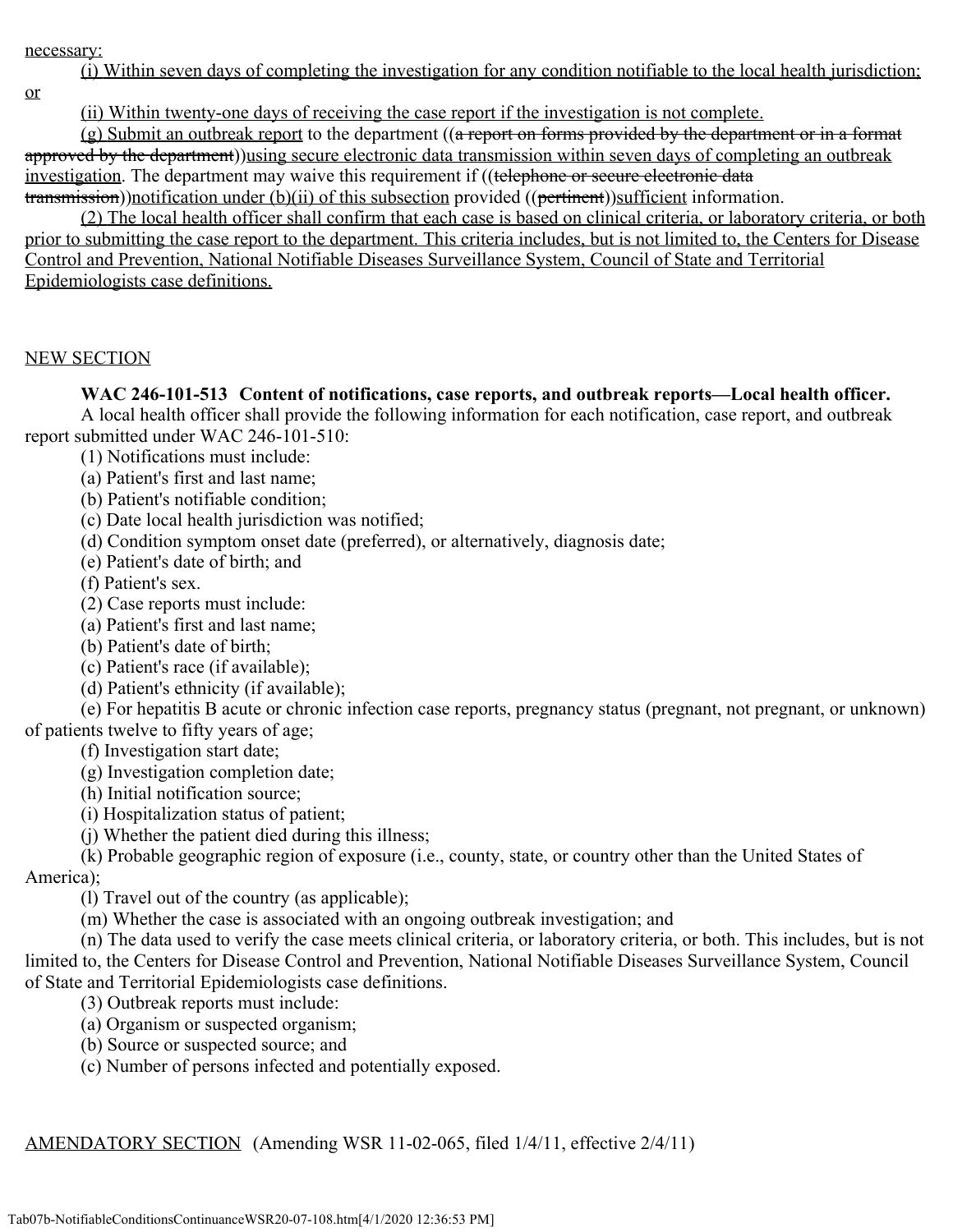### **WAC 246-101-515 Handling ((of case reports and medical))confidential information—Local health officers and local health jurisdictions.**

(1) All records and specimens related to a case, that contain or are accompanied by patient identifying information are confidential. Patient identifying information includes information that can directly or indirectly identify a patient.

(2) Local health officers and local health jurisdiction employees shall maintain the confidentiality of health information consistent with chapter [70.02](http://app.leg.wa.gov/RCW/default.aspx?cite=70.02) RCW and RCW [42.56.360](http://app.leg.wa.gov/RCW/default.aspx?cite=42.56.360)(2).

(3) Local health officers or local health ((departments))*jurisdictions* shall establish and ((maintain))*implement* confidentiality policies and procedures related to employee handling of ((all reports of cases and suspected cases, prohibiting disclosure of report information identifying an individual case or suspected cases except:

(a) To employees of the local health department, another local health department, or other official agencies needing to know for the purpose of administering public health laws and these regulations;

(b) To health care providers, designees of health care facilities, laboratory directors, and others for the purpose of collecting additional information about a case or suspected case as required for disease prevention and control;

(2)))health information under this chapter and chapters [70.02](http://app.leg.wa.gov/RCW/default.aspx?cite=70.02) and [70.24](http://app.leg.wa.gov/RCW/default.aspx?cite=70.24) RCW and RCW [42.56.360\(](http://app.leg.wa.gov/RCW/default.aspx?cite=42.56.360)2).

 $(4)$  Local health officers shall ((require and maintain signed confidentiality agreements with)):

(a) Require all local health ((department))jurisdiction employees with access to ((identifying))health information ((related to a case or suspected case of a person diagnosed with a notifiable condition. The agreements will be renewed))to sign confidentiality agreements;

(b) Retain current signed confidentiality agreements;

(c) Reference in confidentiality agreements the penalties for violation of chapter [70.24](http://app.leg.wa.gov/RCW/default.aspx?cite=70.24) RCW and administrative actions that may be taken by the local health jurisdiction if the confidentiality agreement is violated; and

(d) Renew confidentiality agreements at least annually ((and will include reference to criminal and civil penalties for violation of chapters [70.02](http://app.leg.wa.gov/RCW/default.aspx?cite=70.02) and [70.24](http://app.leg.wa.gov/RCW/default.aspx?cite=70.24) RCW and other administrative actions that may be taken by the local health department.

(3) Local health departments may release statistical summaries and epidemiological studies based on individual case reports if no individual is identified or identifiable)).

# AMENDATORY SECTION (Amending WSR 06-16-117, filed 8/1/06, effective 9/1/06)

# **WAC 246-101-520 Special conditions—AIDS and HIV—Local health officers and local health jurisdictions.**

(1) The local health officer and local health  $((\text{department}))$ *jurisdiction* personnel shall maintain individual case reports for AIDS and HIV as confidential records consistent with the requirements of this section.

(2) The local health officer and local health ((department)) jurisdiction personnel ((must)) shall:

(a) Use identifying information  $((\theta n))$  of HIV-infected individuals only:

(i) ((For purposes of contacting)) To contact the HIV-positive individual to provide test results and post-test counseling or referring the individual to social and health services; or

(ii) To contact persons who have experienced substantial exposure, including sex and injection equipmentsharing partners, and spouses; or

(iii) To link with other name-based public health disease registries when doing so will improve ability to provide needed care services and counseling and disease prevention, provided that the identity or identifying information of the HIV-infected person is not disclosed outside of the local health jurisdiction; or

(iv) As specified in WAC 246-100-072; or

(v) To provide case reports to the  $((state health))$  department; or

(vi) To conduct investigations under RCW [70.24.022](http://app.leg.wa.gov/RCW/default.aspx?cite=70.24.022) or [70.24.024.](http://app.leg.wa.gov/RCW/default.aspx?cite=70.24.024)

(b) Destroy case report identifying information on asymptomatic HIV-infected individuals received as a result of this chapter within ((three months))ninety days of receiving a complete case report, or maintain HIV case reports in secure systems ((that meet the following standards and are)) consistent with the ((2006))2011 *DataSecurity and Confidentiality Guidelines*((developed))*for HIV, Viral Hepatitis, Sexually Transmitted Disease, and Tuberculosis Programs: Standards to Facilitate Sharing and Use of Surveillance Data for Public Health Action* published by the Centers for Disease Control and Prevention.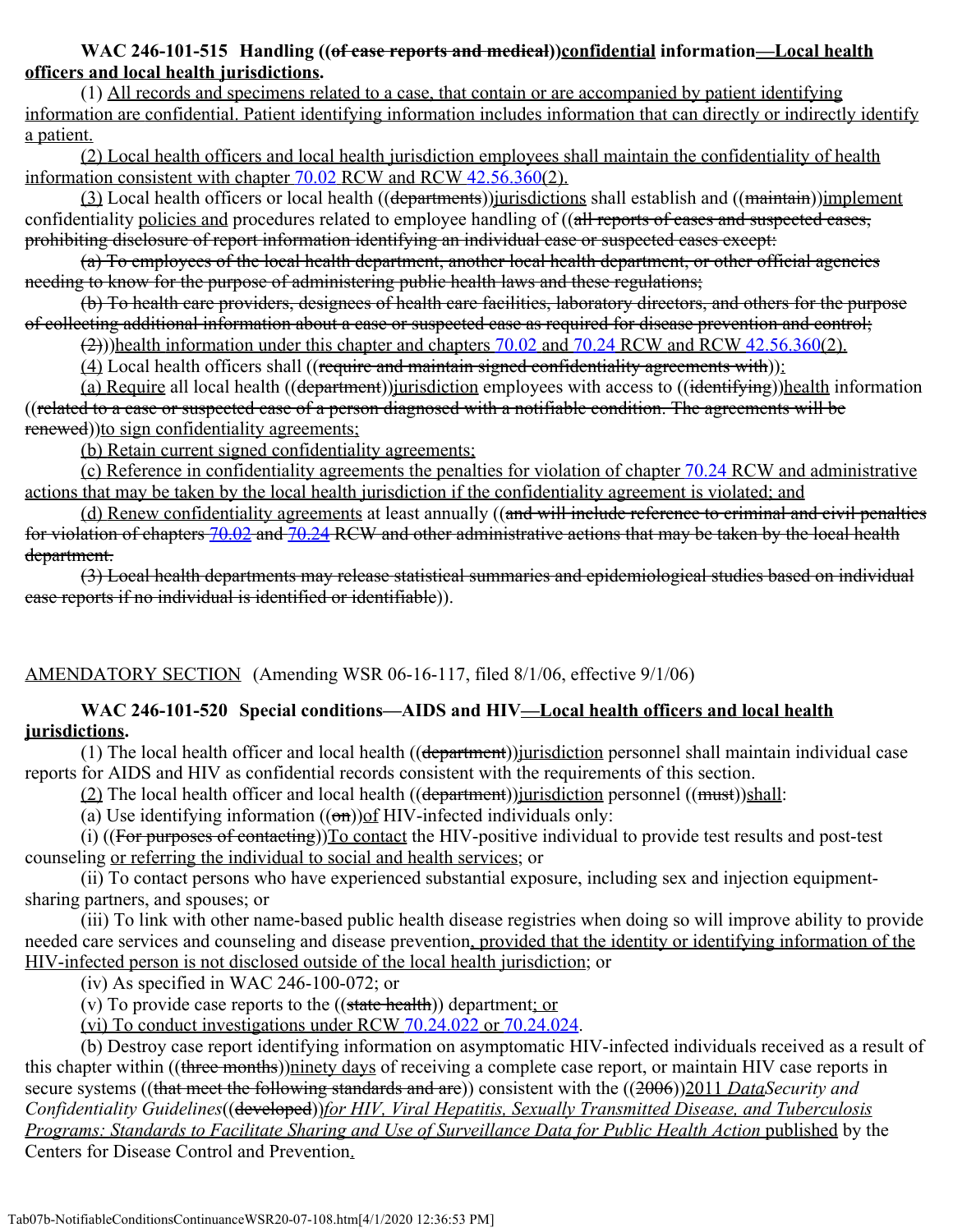(3) The local health officer shall:

 $((\overrightarrow{t}))$ (a) Describe the secure systems ((must be described)) in written policies ((that are reviewed)) and review the policies annually  $((by the local health officer));$ 

 $(((*ii*)))(*b*) Limit access to case report information ((must be limited)) to local health ((department))<sub>junction</sub>$ staff who need  $((**it**))$ the information to perform their job duties  $((**and**))$ :

(c) Maintain a current list of ((these))local health jurisdiction staff ((must be maintained by the local health officer))with access to case report information;

 $((iii)$  All))(d) Enclose physical locations containing electronic or paper copies of surveillance data ((must be enclosed)) in a locked, secured area with limited access and not accessible by window;

 $((iv))$ (e) Store paper copies or electronic media containing surveillance information ((must be housed)) inside locked file cabinets that are in the locked, secured area;

 $((\forall \forall))$ (f) Destroy information by either shredding it with a crosscut shredder ((must be available for destroying information and)) or appropriately sanitizing electronic media ((must be appropriately sanitized)) prior to disposal;

 $((\overrightarrow{v_i}))$ (g) Store files or databases containing confidential information ((must reside)) on either stand-alone computers with restricted access or on networked drives with proper access controls, encryption software, and firewall protection;

 $((\overrightarrow{vii}))(h)$  Protect electronic communication of confidential information ((must be protected)) by encryption standards ((that are reviewed annually by the local health officer)) and review the standards annually; and

 $((\overrightarrow{viii}))$ (i) Make available locking briefcases ((must be available)) for transporting confidential information((;  $(e))$ .

(4) The local health officer and local health jurisdiction staff shall:

(a) If maintaining identifying information on asymptomatic HIV-infected individuals more than ninety days following receipt of a completed case report, cooperate with the department ((of health)) in biennial review of system security measures described in subsection (2)(b) of this ((subsection))section.

 $((\text{(d}))$ (b) Destroy documentation of referral information established in WAC 246-100-072 containing identities and identifying information on HIV-infected individuals and at-risk partners of those individuals immediately after notifying partners or within ((three months))ninety days, whichever occurs first, unless such documentation is being used in an investigation of conduct endangering the public health or of behaviors presenting an imminent danger to the public health  $((\frac{\text{pursuant to}}{\text{t}}))$ under RCW  $70.24.022$  or  $70.24.024$ .

 $((\overline{(e)})(c)$  Not disclose identifying information received as a result of this chapter unless:

(i) Explicitly and specifically required to do so by state or federal law; or

(ii) Authorized by written patient consent.

 $((2)$  Local health department personnel are authorized to use HIV identifying information obtained as a result of this chapter only for the following purposes:

(a) Notification of persons with substantial exposure, including sexual or syringe-sharing partners;

(b) Referral of the infected individual to social and health services;

(c) Linkage to other public health databases, provided that the identity or identifying information on the HIVinfected person is not disclosed outside of the health department; and

(d) Investigations pursuant to RCW [70.24.022](http://app.leg.wa.gov/RCW/default.aspx?cite=70.24.022) or [70.24.024](http://app.leg.wa.gov/RCW/default.aspx?cite=70.24.024).

(3) Public health databases do not include health professions licensing records, certifications or registries, teacher certification lists, other employment rolls or registries, or databases maintained by law enforcement officials.

(4) Local health officials will report HIV infection cases to the state health department.

(5) Local health officers must require and maintain signed confidentiality agreements with all health department employees with access to HIV identifying information. These agreements will be renewed at least annually and include reference to criminal and civil penalties for violation of chapter [70.24](http://app.leg.wa.gov/RCW/default.aspx?cite=70.24) RCW and other administrative actions that may be taken by the department.

 $(\theta)$ ))(5) Local health officers ((must))shall investigate potential breaches of the confidentiality of HIV identifying information by health ((<del>department</del>))*jurisdiction* employees. The local health officer shall report all breaches of confidentiality ((must be reported)) to the state health officer ((or their designee)) for review and appropriate action.

(((7) Local health officers and local health department personnel must assist the state health department to reascertain the identities of previously reported cases of HIV infection.)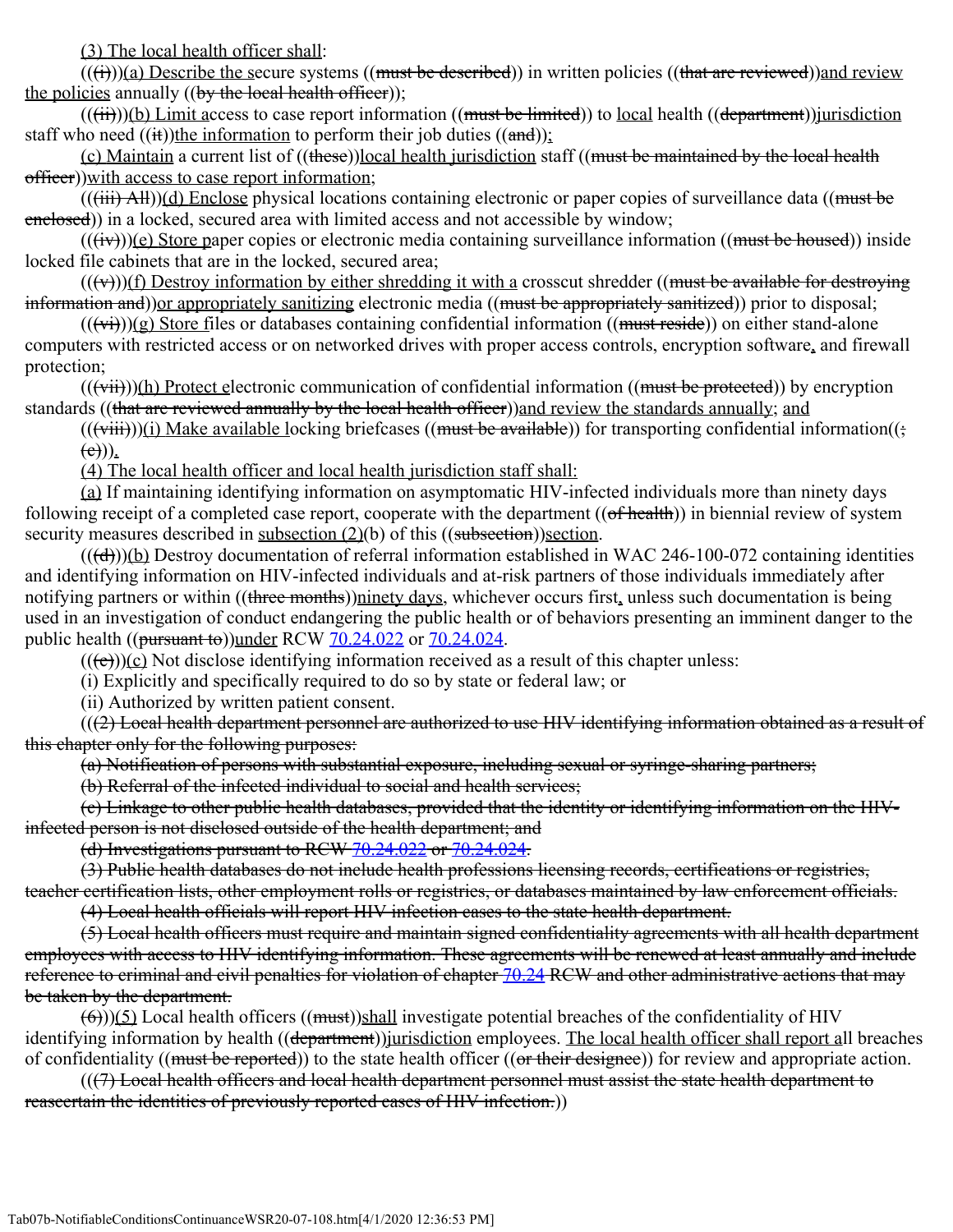## **WAC 246-101-525 Special condition—Influenza—Local health jurisdictions.**

A local health ((departments)) jurisdiction shall:

(1) Maintain a surveillance system for influenza during the ((appropriate))influenza season which may include:

(a) Monitoring of excess school absenteeism;

(b) ((Sample check with))Requesting information from health care providers((, clinics, nursing homes, and hospitals))and health care facilities regarding influenza-like illnesses; and

(c) Monitoring  $((ef))$  workplace absenteeism and other mechanisms.

(2) ((Encourage))Request submission of appropriate clinical specimens from a sample of patients with influenzalike illness to the Washington state public health laboratories or other laboratory approved by the state health officer.

# **PART VI: NOTIFIABLE CONDITIONS—DEPARTMENT OF HEALTH**

## AMENDATORY SECTION (Amending WSR 11-02-065, filed 1/4/11, effective 2/4/11)

## **WAC 246-101-605 Duties ((of the))—Department ((of health)).**

(1) The department shall:

(a) Upon request, provide consultation and technical assistance to local health ((departments and)) jurisdictions, the department of labor and industries, and the department of agriculture when they are investigating notifiable conditions ((reports upon request)).

(b) Upon request, provide consultation and technical assistance to health care providers, laboratories, health care facilities, and others required to ((make notifications to public health authorities of notifiable conditions upon request))comply with this chapter.

(c) Develop, maintain, and make available for local health ((departments))jurisdictions guidance on investigation and control measures for notifiable ((communicable disease)) conditions.

(d) ((Develop and))Make case report forms available ((forms for the submission of notifiable conditions data)) to local health ((departments))*jurisdictions*, health care providers, laboratories, health care facilities, and others required to ((make notifications to public health authorities of notifiable conditions))comply with this chapter.

(e) Maintain a twenty-four hour telephone number ((for reporting notifiable conditions)) to receive:

(i) Confirmation calls for immediately notifiable condition case reports; and

(ii) Notification of immediately notifiable case reports or outbreaks and suspected outbreaks from local health jurisdictions.

(f) Develop routine data dissemination mechanisms that describe and analyze notifiable conditions case investigations and data((. These may include annual and monthly reports and other mechanisms for data dissemination as developed by the department)) in accordance with WAC 246-101-615.

(g) Conduct investigations and institute infection control measures as necessary.

(h) Document the known environmental, human, and other variables associated with a case  $((or$  suspected case)) of pesticide poisoning.

(i) Report the results of the pesticide poisoning investigation to the principal health care provider named in the case report ((form)) and to the local health officer in whose jurisdiction the ((exposure has))case occurred.

(2) The department may:

(a) Negotiate ((alternate arrangements))alternatives for meeting ((reporting)) requirements under this chapter through cooperative agreement between the department and any health care provider, laboratory,  $((\sigma r))$  health care facility, or state agency. An alternative must provide the same level of public health protection as the reporting requirement for which an alternative is sought.

(b) ((Consolidate reporting for notifiable conditions from any)) Under an approved cooperative agreement, relieve a health care provider, laboratory, or health care facility((, and relieve that health care provider, laboratory, or health care facility from reporting directly to each)) of the duty to notify a local health ((department)) jurisdiction, if the department can ((provide the report))consolidate and submit notifications to the local health ((department))jurisdiction within the ((same time as the local health department would have otherwise received it))time frame for notification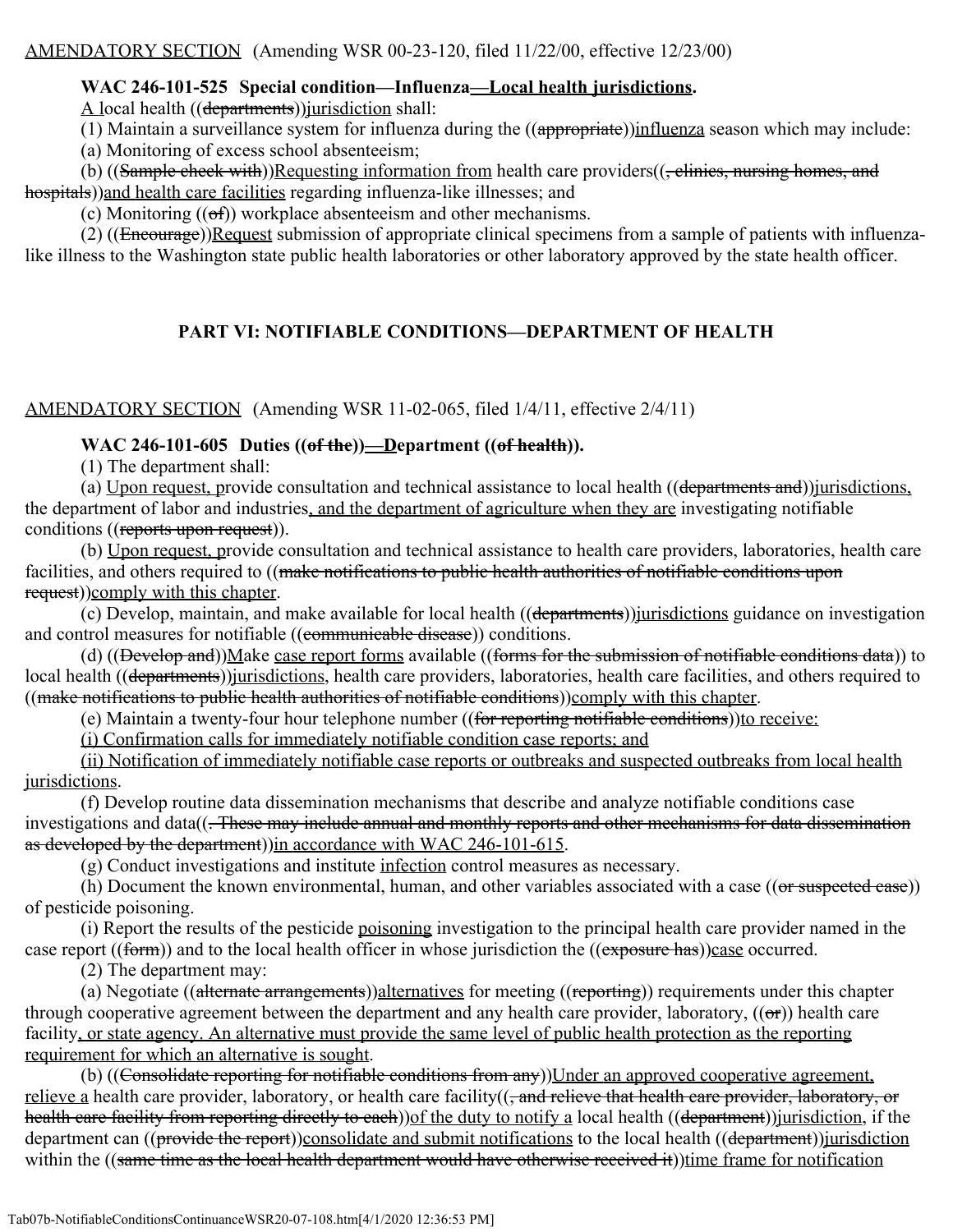required under Table HC-1 of WAC 246-101-101 and Table Lab-1 of WAC 246-101-201.

(c) Receive health information, demographic information, and infectious or noninfectious condition information in addition to that required under this chapter from health care providers, health care facilities, laboratories, and public health authorities.

(3) When the department receives information under subsection  $(2)(c)$  of this section, the department shall handle the information under the requirements of WAC 246-101-610.

AMENDATORY SECTION (Amending WSR 11-02-065, filed 1/4/11, effective 2/4/11)

### **WAC 246-101-610 Handling of ((case reports and medical))confidential information and information exempt from public disclosure—State health officer and department.**

(1) All records and specimens related to a case that contain or are accompanied by patient identifying information are confidential. Patient identifying information includes information that can directly or indirectly identify a patient.

(2) The state health officer and department employees shall maintain the confidentiality of health information in accordance with chapter [70.02](http://app.leg.wa.gov/RCW/default.aspx?cite=70.02) RCW and RCW [42.56.360](http://app.leg.wa.gov/RCW/default.aspx?cite=42.56.360)(2).

(3) The state health officer ((or designee)) shall establish and ((maintain))implement confidentiality policies and procedures related to employee handling of ((all reports of cases and suspected cases, prohibiting disclosure of report information identifying an individual case or suspected cases except:

(a) To employees of the local health department, other local health departments, or other official agencies needing to know for the purpose of administering public health laws and these regulations.

(b) To health care providers, specific designees of health care facilities, laboratory directors, and others for the purpose of collecting additional information about a case or suspected case as required for disease prevention and control.

(c) For research approved by an institutional review board as indicated under chapter [42.48](http://app.leg.wa.gov/RCW/default.aspx?cite=42.48) RCW. The institutional review board applies federal and state privacy laws to research requests for confidential information.

(2)))health information under this chapter and in accordance with chapters [70.02](http://app.leg.wa.gov/RCW/default.aspx?cite=70.02) and [70.24](http://app.leg.wa.gov/RCW/default.aspx?cite=70.24) RCW and RCW  $42.56.360(2)$  $42.56.360(2)$ .

(4) The state health officer or department shall:

(a) Require all department employees, contractors, and others with access to ((identifying))health information ((related to a case or suspected case of a person diagnosed with a notifiable condition shall be required)) to sign  $((a))$ confidentiality agreements $((.-The))$ ;

(b) Retain current signed confidentiality agreements;

(c) Reference in confidentiality agreements the penalties for violation of chapter [70.24](http://app.leg.wa.gov/RCW/default.aspx?cite=70.24) RCW and administrative actions that may be taken by the department if the confidentiality agreement is violated; and

(d) Renew confidentiality agreements ((shall be renewed)) at least annually ((and shall include reference to criminal and civil penalties for violation of chapters [70.02](http://app.leg.wa.gov/RCW/default.aspx?cite=70.02) and [70.24](http://app.leg.wa.gov/RCW/default.aspx?cite=70.24) RCW and other administrative actions that may be taken by the department)).

### AMENDATORY SECTION (Amending WSR 11-02-065, filed 1/4/11, effective 2/4/11)

#### WAC 246-101-615 ((Requirements for))Data dissemination and notification—Department. The department shall:

(1) Distribute periodic epidemiological summary reports and an annual review of public health issues to local health officers ((and)), local health ((departments)) jurisdictions, and the department of labor and industries.

(2) ((Upon execution of a data sharing agreement,))Make available ((any data or other))case investigation documentation ((in its possession regarding)) for notifiable conditions reported directly to the department to local health officers or ((their designees within two days of a request))the department of labor and industries within twenty-four hours of receipt by the department.

(3) Make other data necessary to conduct case investigations or epidemiological summaries available within two business days of a request from a public health authority.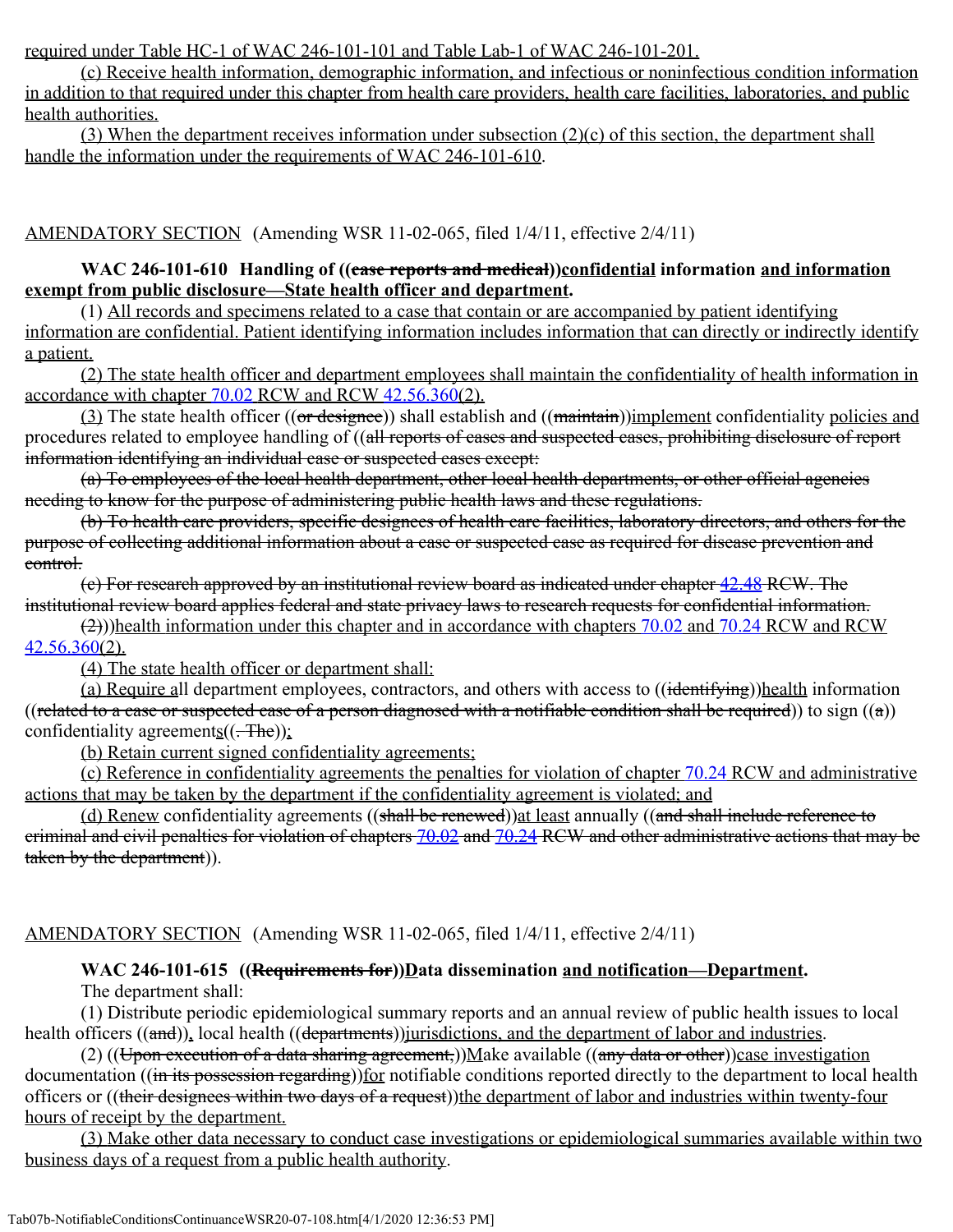$((3))$ (4) Periodically distribute statistical summaries and epidemiological studies based on individual case reports if no ((individual))patient is identified or identifiable.

AMENDATORY SECTION (Amending WSR 00-23-120, filed 11/22/00, effective 12/23/00)

### **WAC 246-101-630 Special condition—Antibiotic resistant disease—Department.**

The department shall $((\cdot))$ 

 $(1)$ ))maintain a surveillance system for monitoring antibiotic resistant disease ((that may including, but) including, but not limited to:

 $((a))$ (1) Development of a sentinel network of laboratories to provide information regarding antibiotic resistant disease; and

 $((a + b))(2)$  Sample checks with health care providers( $(-\overline{\text{e}^t} \cdot \overline{\text{e}^t})$  and hospitals)) and health care facilities regarding antibiotic resistant disease.

 $((2)$  Encourage submission of appropriate clinical))(3) Request the health care providers and laboratories submit specimens from a sample of patients with antibiotic resistant disease to the Washington state public health laboratories or other laboratory approved by the state health officer.

AMENDATORY SECTION (Amending WSR 06-16-117, filed 8/1/06, effective 9/1/06)

### **WAC 246-101-635 Special conditions—AIDS and HIV—Department.**

The following provisions apply ((for))to the use of AIDS and HIV notifiable conditions case reports, related information, and data and is in addition to the requirements established under WAC 246-101-610:

(1) Department personnel  $((must))$ shall not disclose identifying information  $((received as a result of receiving$ information regarding a notifiable conditions report of)) related to a case of AIDS or HIV unless:

(a) Explicitly and specifically required to do so by state or federal law; or

(b) Authorized by written patient consent.

(2) Department personnel (( $\arctan\left(\frac{1}{\arctan\theta}\right)$ ) may use HIV identifying information (( $\arctan\theta$ ) as a result of receiving information regarding a notifiable conditions report of)) related to a case of AIDS or HIV only for the following purposes:

(a) Notification of persons with substantial exposure, including sexual or syringe-sharing partners;

(b) Referral of the infected individual to social and health services; and

(c) Linkage to other public health databases, provided that the identity or identifying information  $((\theta n))$  of the HIV-infected person is not disclosed outside  $((of))$  the  $((heath))$  department.

(3) ((For the purposes of this chapter, public health databases do not include health professions licensing records, certifications or registries, teacher certification lists, other employment rolls or registries, or databases maintained by law enforcement officials.

 $(\rightarrow)$ ) The state health officer (( $\rightarrow$ ))shall require and maintain signed confidentiality agreements with all department employees with access to HIV identifying information. The state health officer shall ensure these agreements ((will be))are renewed at least annually and include reference to ((criminal and civil)) penalties for violation of chapter  $70.24$  RCW and ((other)) administrative actions that may be taken by the department.

 $(( (5)))(4)$  The state health officer  $((must))$ shall investigate potential breaches of the confidentiality of HIV identifying information by department employees. All breaches of confidentiality shall be reported to the state health officer or their authorized representative for review and appropriate action.

 $((\leftarrow)(5))$  The department  $((\text{must}))$ shall maintain all HIV case reports in a name-based surveillance system solely for the purpose of complying with HIV reporting guidelines from the ((federal)) Centers for Disease Control and Prevention, and ((must))shall not disclose or otherwise use any information contained in that system for any other purpose, except as expressly permitted by this section.

 $((7)$  Authorized representatives of the department must review available records to reascertain the identities of previously reported cases of asymptomatic HIV infection and retain those cases in a confidential name-based system.

 $(\frac{8}{6})$ )(6) The department ((must))shall:

(a) Maintain HIV case reports in secure systems that meet the following standards and are consistent with the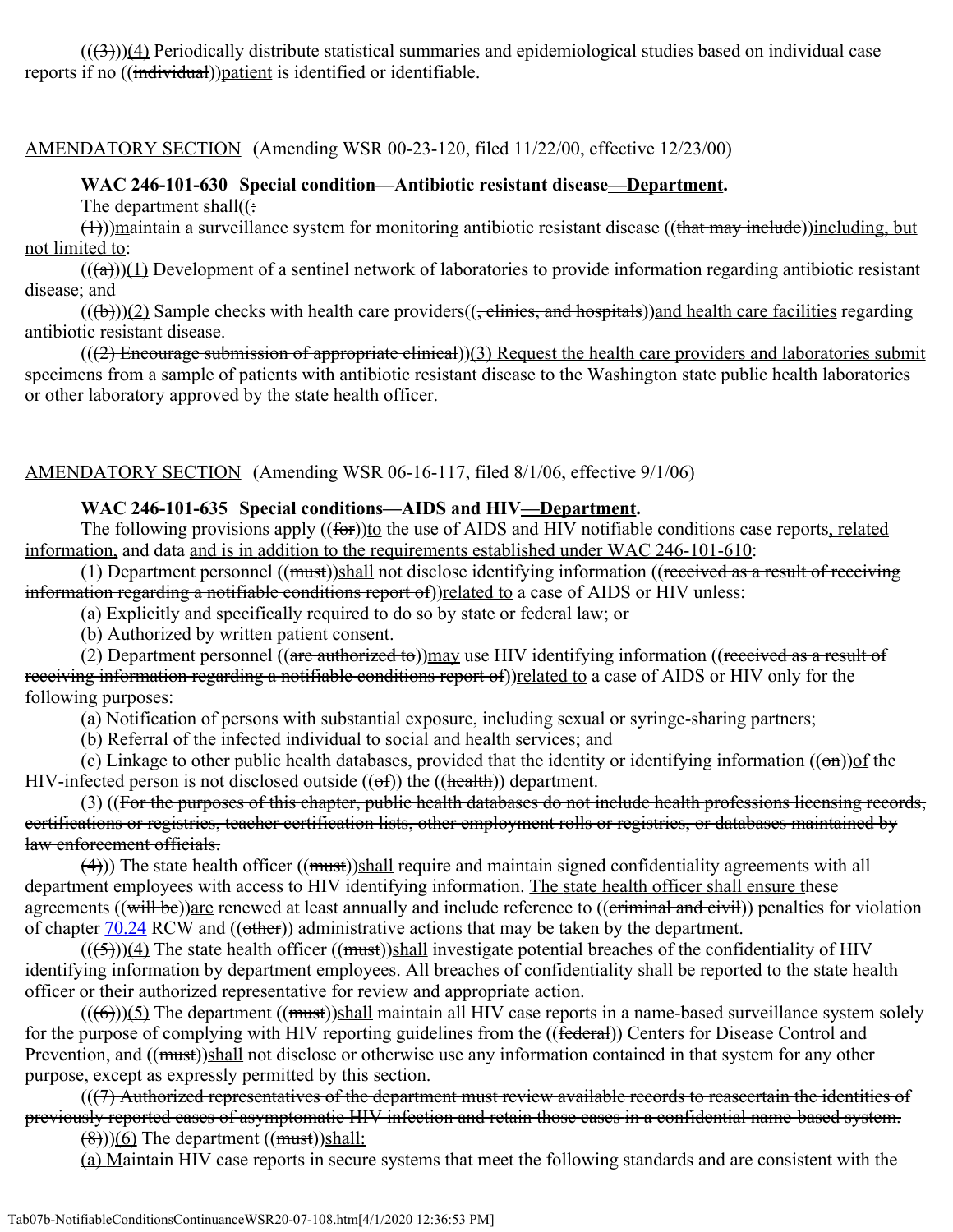((2006))2011 *DataSecurity and Confidentiality Guidelines*((developed))*for HIV, Viral Hepatitis, Sexually Transmitted Disease, and Tuberculosis Programs: Standards to Facilitate Sharing and Use of Surveillance Data for Public Health Action* published by the Centers for Disease Control and Prevention((:

 $(a))$ ;

(b) Describe secure systems ((must be described)) in written policies ((that are reviewed)) and review the policies annually ((by the overall responsible party));

 $((**(b)**))$ (c) Limit access to case report information ((must be limited)) to ((health)) department staff who need it to perform their job duties  $((\text{and}))$ ;

(d) Maintain a current list of ((these))department staff ((must be maintained by the overall responsible party))with access to case report information;

 $((e))$ (e) Enclose all physical locations containing electronic or paper copies of surveillance data ((must be enclosed)) in a locked, secured area with limited access and not accessible by window;

 $((\text{(d)}))$ (f) Store paper copies or electronic media containing surveillance information ((must be housed)) inside locked file cabinets that are in the locked, secured area;

 $((e))$ (g) Destroy information by either shredding it with a crosscut shredder ((must be available for destroying information and)) or appropriately sanitizing electronic media ((must be appropriately sanitized)) prior to disposal;

 $((f))$ (h) Store files or databases containing confidential information ((must reside)) on either stand-alone computers with restricted access or on networked drives with proper access controls, encryption software, and firewall protection;

 $((\leftrightarrow))$ (i) Protect electronic communication of confidential information ((must be protected)) by encryption standards ((that are reviewed))and review the standards annually ((by the overall responsible party));

 $((\text{ft}))(i)$  Use locking briefcases ((must be available)) for transporting confidential information.

 $(((\theta)))(7)$  The state health officer  $((\theta \cdot \theta \cdot \theta))$ shall conduct a biennial review of <u>local health jurisdictions</u> system security measures described in WAC 246-101-520  $((1)(b)$  at local health jurisdictions)) that are maintaining records by name.

 $((+10))$ (8) When providing technical assistance to a local health ((department))*jurisdiction*, authorized representatives of the department may temporarily, and subject to the time limitations in WAC 246-101-520, receive the names of reportable cases of HIV infection for the purpose of partner notification, or special studies. Upon completion of the activities by representatives of the ((state health)) department, named information will be provided to the local health ((department))*jurisdiction* subject to the provisions of WAC 246-101-520.

 $((11)$  By December 2007, the state health officer, in cooperation with local health officers, will report to the board on:

(a) The ability of the HIV reporting system to meet surveillance performance standards established by the federal Centers for Disease Control and Prevention;

(b) The cost of the reporting system for state and local health departments;

(c) The reporting system's effect on disease control activities;

(d) The impact of HIV reporting on HIV testing among persons at increased risk of HIV infection; and

(e) The availability of anonymous HIV testing in the state.

 $(12))$ (9) The state health officer ((must))shall provide a report to the state board of health if federal policy no longer requires that HIV surveillance systems be name-based.

### AMENDATORY SECTION (Amending WSR 00-23-120, filed 11/22/00, effective 12/23/00)

### **WAC 246-101-640 Special condition—Birth defects.**

The department shall enter into a data sharing agreement with the office of the superintendent of public instruction (the superintendent) to access data from databases maintained by the superintendent containing student health information for the purpose of identifying cases of autism or other conditions of public health interest.

### **PART VII: NOTIFIABLE CONDITIONS—DEPARTMENT OF LABOR AND INDUSTRIES**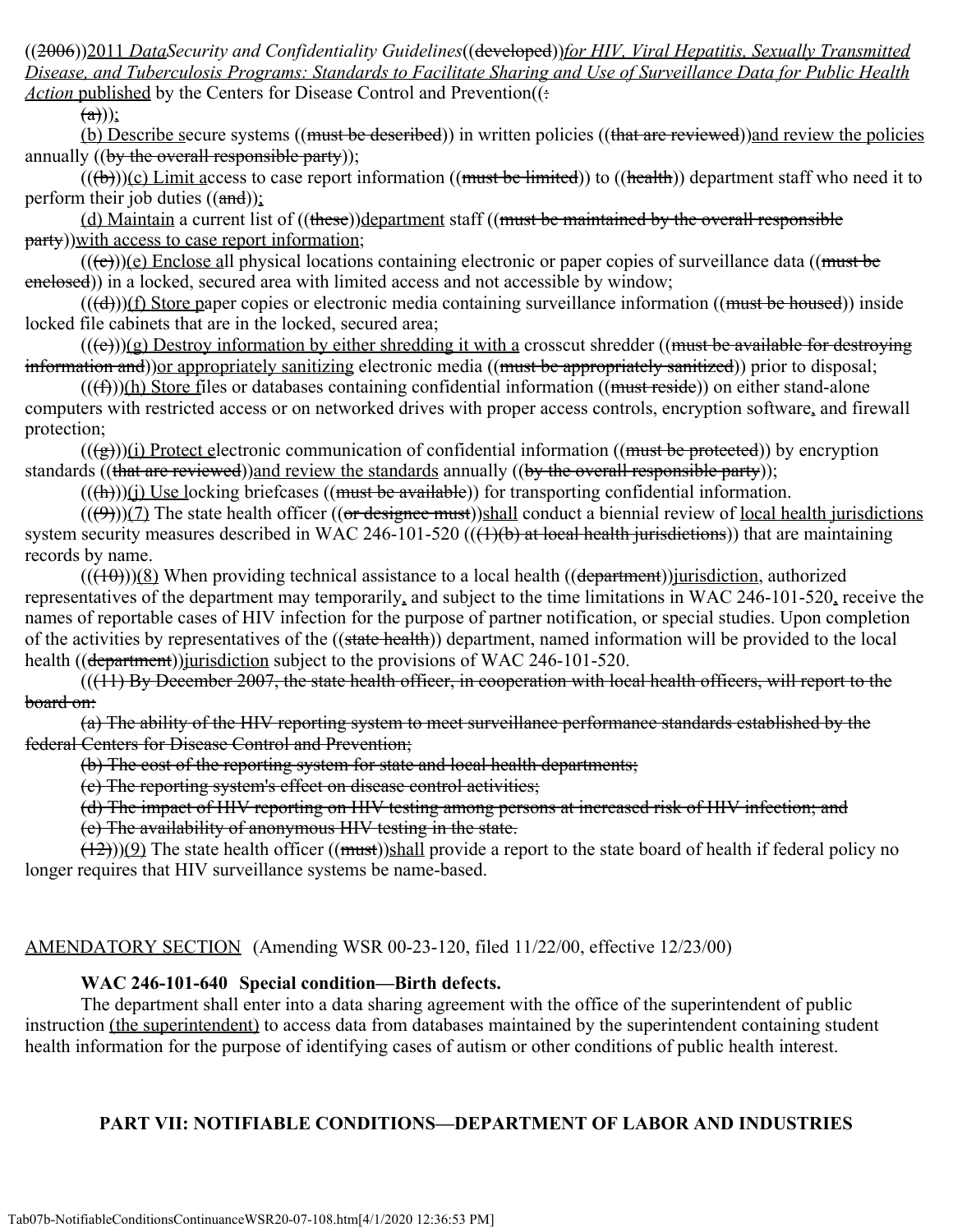# **WAC 246-101-705 Duties ((of the))—Department of labor and industries.**

(1) The department of labor and industries shall:

(a) Be responsible for the investigation of cases identified as notifiable to the department of labor and industries under this chapter;

(b) Provide consultation and technical assistance to local health ((departments)) jurisdictions and the department investigating ((notifiable conditions reports))cases;

 $((a + b))$ (c) Upon request, provide consultation and technical assistance to health care providers, laboratories, health care facilities, and others required to ((make notifications to public health authorities of notifiable conditions upon request))notify and cooperate with public health authorities under this chapter;

 $(( (e)))(d)$  Provide technical assistance to businesses and labor organizations for understanding the use of notifiable conditions data collected and analyzed by the department of labor and industries; and

 $((\text{(**d**)))(\text{e})$  Develop routine data dissemination mechanisms that describe and analyze notifiable conditions case investigations and data. These may include annual and monthly reports and other mechanisms for data dissemination as developed by the department of labor and industries.

(2) The department of labor and industries may:

(a) Receive data through  $((a\rightarrow y))$  cooperative  $((\text{relationship}))$ agreement negotiated by the department of labor and industries and  $((a\pi y))_2$  health care provider, laboratory, or health care facility;

(b) Receive health information, demographic information, and infectious or noninfectious condition information in addition to that required under this chapter from health care providers and health care facilities.

(3) When the department of labor and industries receives information under this section, the department of labor and industries shall handle the information under the requirements of WAC 246-101-710.

AMENDATORY SECTION (Amending WSR 00-23-120, filed 11/22/00, effective 12/23/00)

### **WAC 246-101-710 Handling of ((case reports and medical information))confidential information—Department of labor and industries.**

(1) ((The department of labor and industries shall establish and maintain confidentiality procedures related to employee handling of all reports of cases and suspected cases, prohibiting disclosure of report information identifying an individual case or suspected cases except:

(a) To employees of the local health department, the department, or other official agencies needing to know for the purpose of administering public health laws and these regulations; and

(b) To health care providers, specific designees of health care facilities, laboratory directors, and others for the purpose of collecting additional information about a case or suspected case as required for occupational condition prevention and control.

(2)))All records and specimens related to a case that contain or are accompanied by patient identifying information are confidential. Patient identifying information includes information that can directly or indirectly identify a patient.

(2) The director of the department of labor and industries and department of labor and industries employees shall maintain the confidentiality of health information consistent with chapter [70.02](http://app.leg.wa.gov/RCW/default.aspx?cite=70.02) RCW and RCW [42.56.360](http://app.leg.wa.gov/RCW/default.aspx?cite=42.56.360)(2).

(3) The director of the department of labor and industries shall ((require and maintain signed confidentiality agreements with)):

(a) Require all employees, contractors, and others with access to ((identifying))health information ((related to a case or suspected case of a person diagnosed with a notifiable condition. Such agreements will be renewed at least annually and include reference to criminal and civil penalties for violation of chapter [70.02](http://app.leg.wa.gov/RCW/default.aspx?cite=70.02) RCW, other chapters of pertinent state law, and other administrative actions that may be taken by the department of labor and industries.

(3) The department of labor and industries may release statistical summaries and epidemiological studies based on individual case reports if no individual is identified or identifiable)), to sign confidentiality agreements;

(b) Retain signed confidentiality agreements;

(c) Reference in confidentiality agreements the administrative actions that may be taken by the department of labor and industries if the confidentiality agreement is violated; and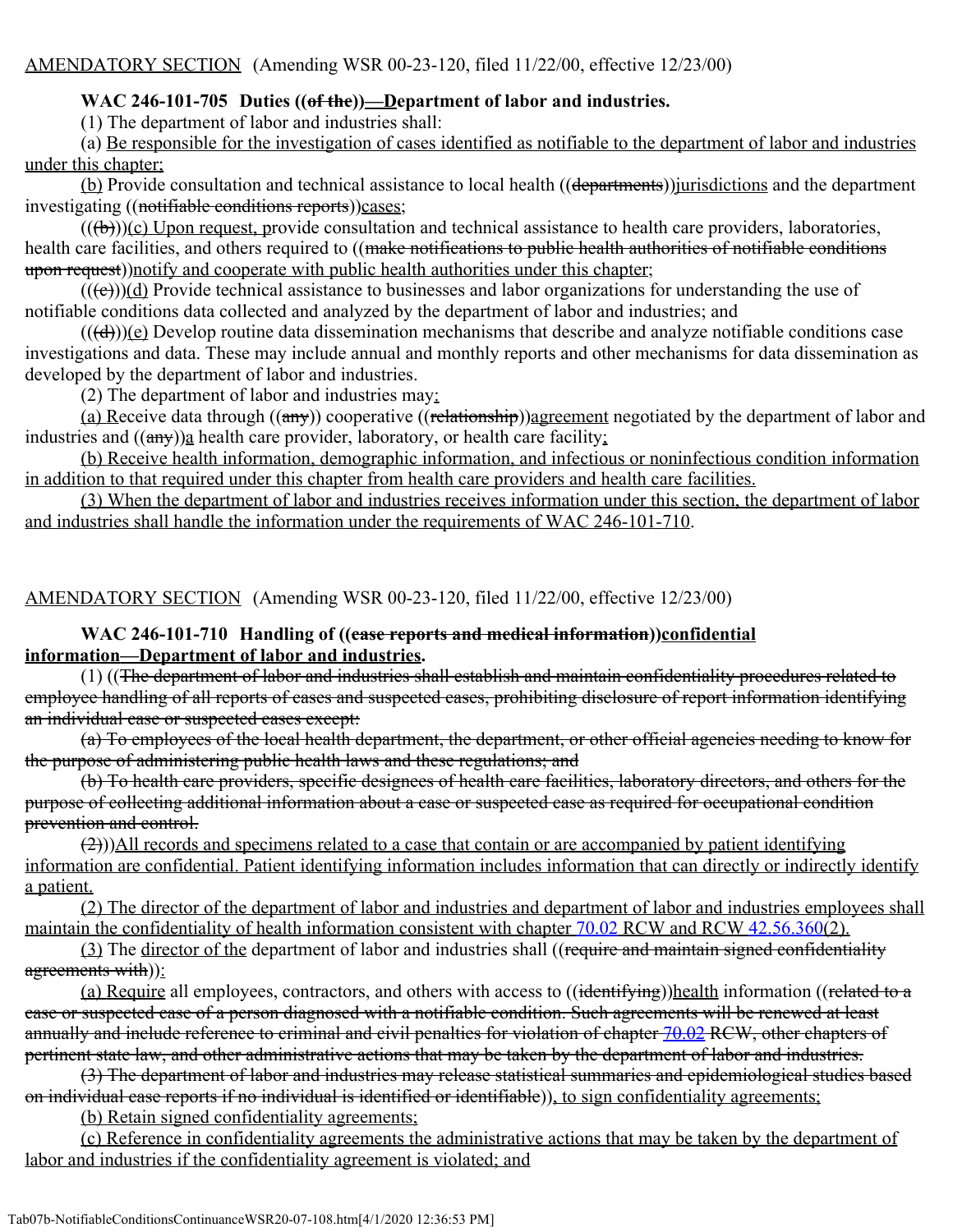(d) Renew confidentiality agreements at least annually.

AMENDATORY SECTION (Amending WSR 00-23-120, filed 11/22/00, effective 12/23/00)

## **WAC 246-101-715 ((Requirements for))Data dissemination and notification—Department of labor and industries.**

The department of labor and industries shall:

(1) Distribute periodic epidemiological summary reports and an annual review of public health issues to local health officers ((and)), local health ((departments)) jurisdictions, and the department.

(2) Make available case investigation documentation for notifiable conditions reported directly to the department of labor and industries, data necessary to conduct case investigations, or epidemiological summaries to local health officers or ((their designees upon execution of a data sharing agreement))the department within two business days of a request.

AMENDATORY SECTION (Amending WSR 00-23-120, filed 11/22/00, effective 12/23/00)

#### **WAC 246-101-730 Special condition—Hospitalized burns.**

The department of labor and industries shall maintain a surveillance system for monitoring hospitalized  $burn((s))$  patients that may include:

(1) Development of a sentinel network of burn treatment centers and hospitals to provide information regarding hospitalized burn $((s))$  patients; and

(2) Sample checks with health care providers $((,$  clinics,)) and  $(($ hospitals))health care facilities regarding hospitalized burn $((s))$  patients.

# **PART VIII: NOTIFIABLE CONDITIONS—DEPARTMENT OF AGRICULTURE**

### NEW SECTION

#### **WAC 246-101-805 Duties—Department of agriculture.**

(1) For the purposes of this section, "new, emerging, or unusual animal diseases or disease clusters with potential public health significance" means zoonotic or potentially zoonotic diseases in animals that have never or rarely been observed in Washington state (new or emerging); or appear in a new species or show evidence of higher pathogenicity than expected (unusual); or appear in a higher than expected number of animals clustered in time or space (cluster).

(2) The department of agriculture shall:

(a) Submit an individual case report for each animal case of a condition identified in Table Agriculture-1 to the department immediately upon being notified of the animal case using secure electronic data transmission under this table and this chapter.

(b) Call the department and confirm receipt immediately after submitting a case report for the following conditions:

(i) Anthrax (*Bacillus anthracis* or *Bacillus cereus* biovar *anthracis*);

(ii) Influenza virus in swine, influenza H5 and H7 (avian);

(iii) Livestock exposed to toxic substances which may threaten public health;

(iv) Plague (*Yersinia pestis*);

(v) Rabies (suspected human or animal);

(vi) Transmissible Spongiform Encephalopathy; and

(vii) Tularemia (*Francisella tularensis*).

Table Agriculture-1 (Conditions Notifiable by the Department of Agriculture) Notifiable Condition (Agent)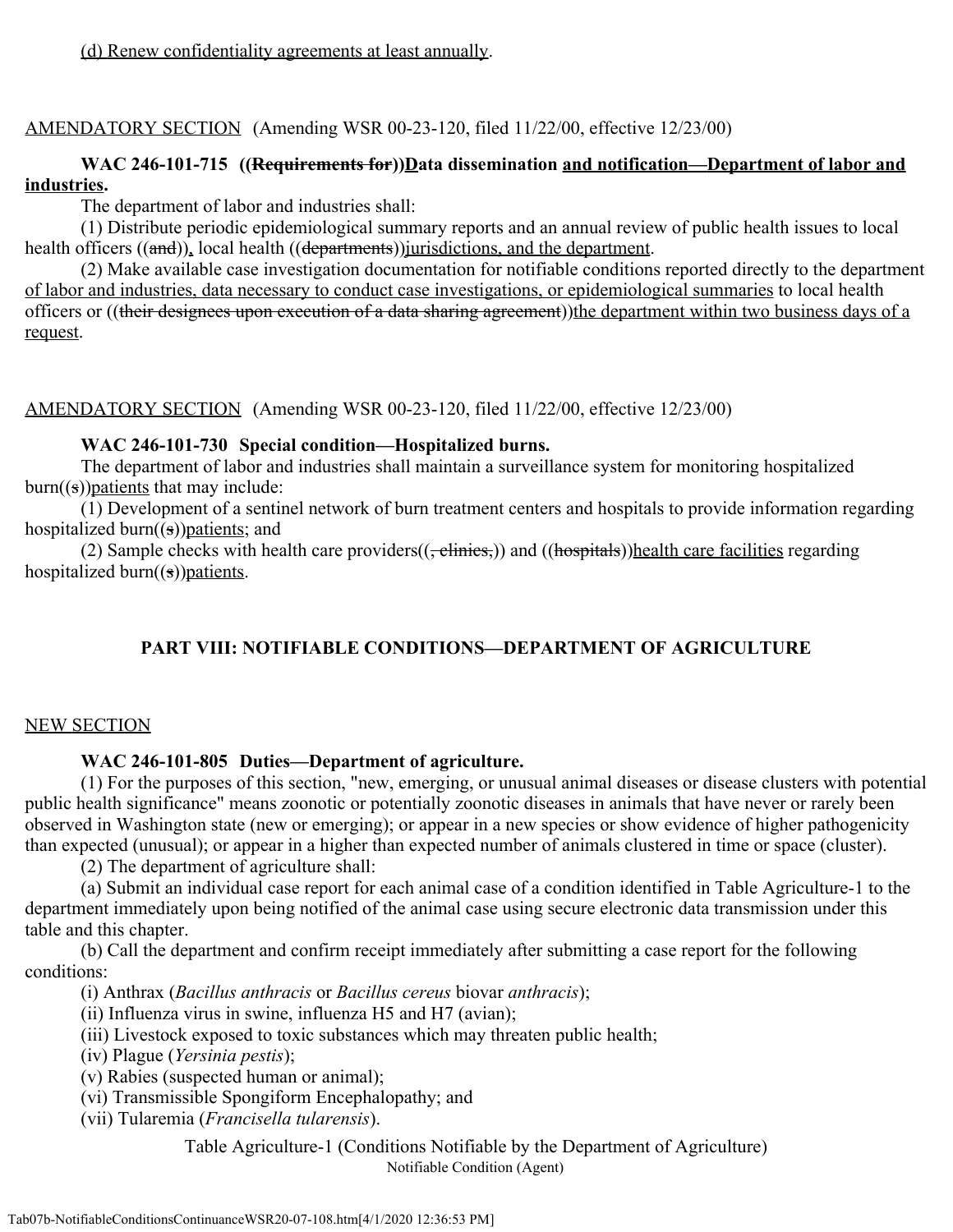Anthrax (*Bacillus anthracis*or *B. cereus* biovar *anthracis*) Arboviral Diseases California serogroup Chikungunya Dengue Eastern equine encephalitis Japanese encephalitis La Crosse encephalitis Powassan St. Louis encephalitis Western equine encephalitis West Nile virus Zika Brucellosis (*Brucella* species) Coccidioidomycosis (*Coccidioides* species) *Cryptococcus gattii* or undifferentiated *Cryptococcus* species (i.e., *Cryptococcus* not identified as C. *neoformans*) Cysticercosis (*Taenia solium*) Echinococcosis (*Echinococcus* species) Ehrlichiosis (*Ehrlichia* species) Glanders (*Burkholderia mallei*) Influenza virus in swine, influenza H5 and H7 (avian) Leptospirosis (*Leptospira* species) Livestock exposed to toxic substances which may threaten public health Psittacosis (*Chlamydia psittaci*) Plague (*Yersinia pestis*) Q Fever (*Coxiella burnettii*) Rabies (suspected human or animal) Shiga toxin-producing *E. coli* infections/enterohemorrhagic *E. coli* infections Transmissible Spongiform Encephalopathy Trichinosis (*Trichinella spiralis*) Tuberculosis Tularemia (*Francisella tularensis*) Vancomycin-resistant (*Staphylococcus aureus*) Zoonotic Viral Hemorrhagic Fever New, emerging, or unusual animal diseases or disease clusters with potential public health significance.

(3) The department of agriculture may provide additional health information, demographic information, or infectious or noninfectious condition information than is required under this chapter to the department, local health jurisdiction, or both when it determines that the additional information will aid the public health authority in protecting and improving the public's health through prevention and control of infectious and noninfectious conditions.

(4) When the department of agriculture submits information under subsection (3) of this section, they shall submit the information using secure electronic data transmission.

(5) The department shall:

(a) Consult with the department of agriculture on all animal cases; and

(b) Notify the local health jurisdiction of animal cases submitted to the department.

#### NEW SECTION

#### **WAC 246-101-810 Content of case reports—Department of agriculture.**

(1) The state department of agriculture shall provide the following information for each animal case required under WAC 246-101-805:

(a) Animal species;

(b) Animal county of current residence;